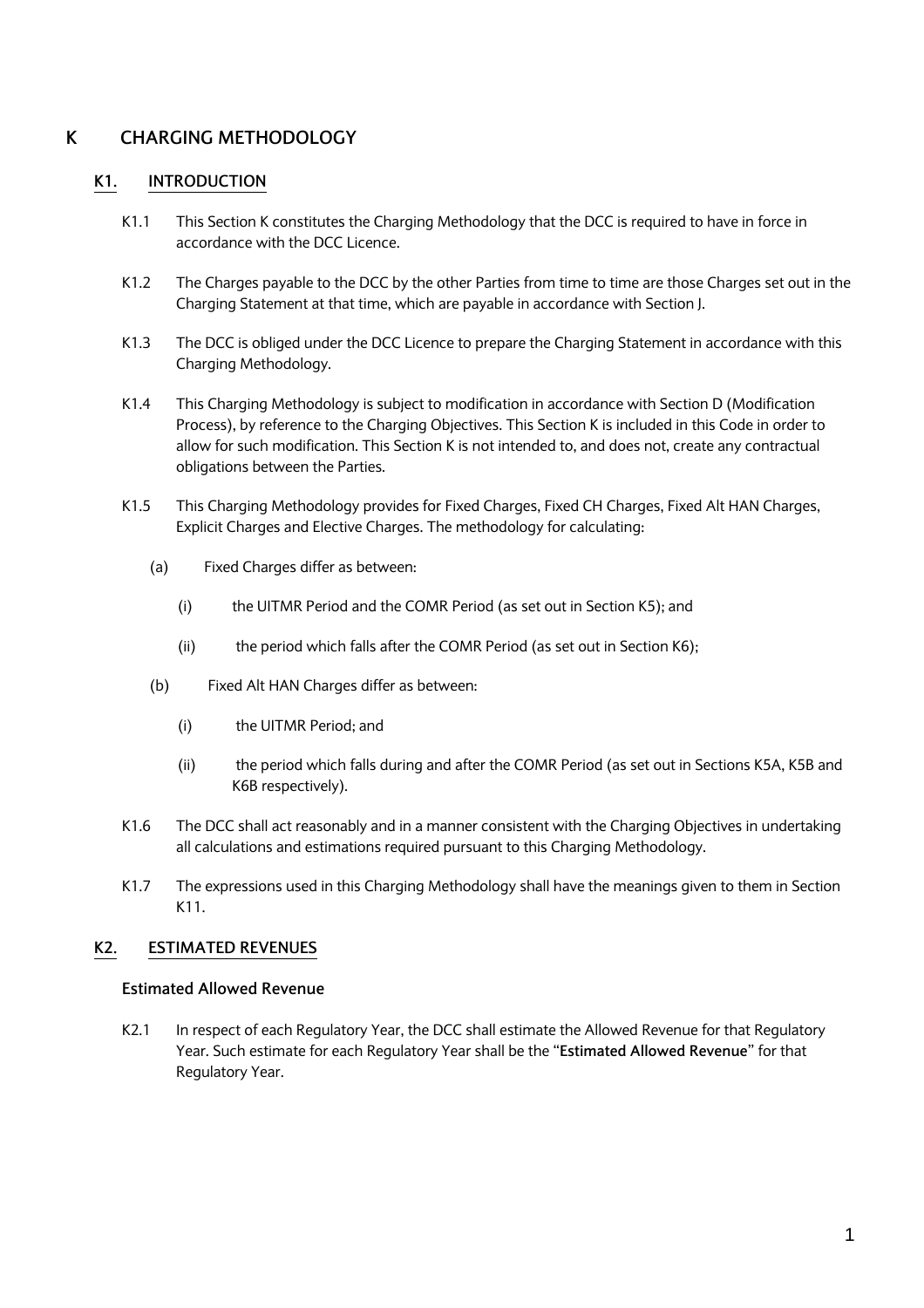### **Estimated Elective Service Revenue**

- K2.2 In respect of each Regulatory Year, the DCC shall estimate the amount that will be payable to it in respect of the provision of Elective Communication Services during that Regulatory Year. Such estimation shall be based on the Charges payable under the relevant Bilateral Agreements, the DCC's estimate of the frequency at which the DCC will provide such Services (to the extent such Charges are payable on that basis), and any other relevant factors.
- K2.3 The DCC's estimate in accordance with Section K2.2 for each Regulatory Year shall be the "**Estimated Elective Service Revenue**" for that Regulatory Year.

#### **Estimated Explicit Charges Revenue**

- K2.4 In respect of each Regulatory Year, the DCC shall estimate the amount that will be payable to it in respect of the Explicit Charging Metrics during that Regulatory Year, based on the Explicit Charges (calculated in accordance with Section K7) and the DCC's estimate of the frequency at which the Explicit Charging Metrics will occur during that year.
- K2.5 The DCC's estimate in accordance with Section K2.4 for each Regulatory Year shall be the "**Estimated Explicit Charges Revenue**" for that Regulatory Year.

#### **Estimated Fixed Revenue**

K2.6 In respect of each Regulatory Year (t), the "**Estimated Fixed Revenue**" shall be calculated as follows:

 $EFR$ <sub>r</sub> =  $EAR$ <sub>r</sub> -  $EESR$ <sub>r</sub> -  $EECR$ <sub>r</sub>

#### Where:

- $EFR$ <sub>r</sub> = the Estimated Fixed Revenue for the Regulatory Year t
- $EAR_t$  = the Estimated Allowed Revenue for the Regulatory Year t
- $EESR_t$  = the Estimated Elective Services Revenue for the Regulatory Year t
- $EECR$ , = the Estimated Explicit Charges Revenue for the Regulatory Year t.

#### **K3. FIXED CHARGE, FIXED CH CHARGE AND FIXED ALT HAN CHARGE CALCULATIONS**

#### **Introduction**

- K3.1 The DCC will determine the Fixed Charges, the Fixed CH Charges and the Fixed Alt HAN Charges for each Regulatory Year using the Estimated Fixed Revenue determined in accordance with Section K2, which is to be translated into:
	- (a) Fixed Charges in accordance with Section K5 (if the Regulatory Year occurs during either the UITMR Period or the COMR Period) or Section K6 (if the Regulatory Year occurs after the COMR Period);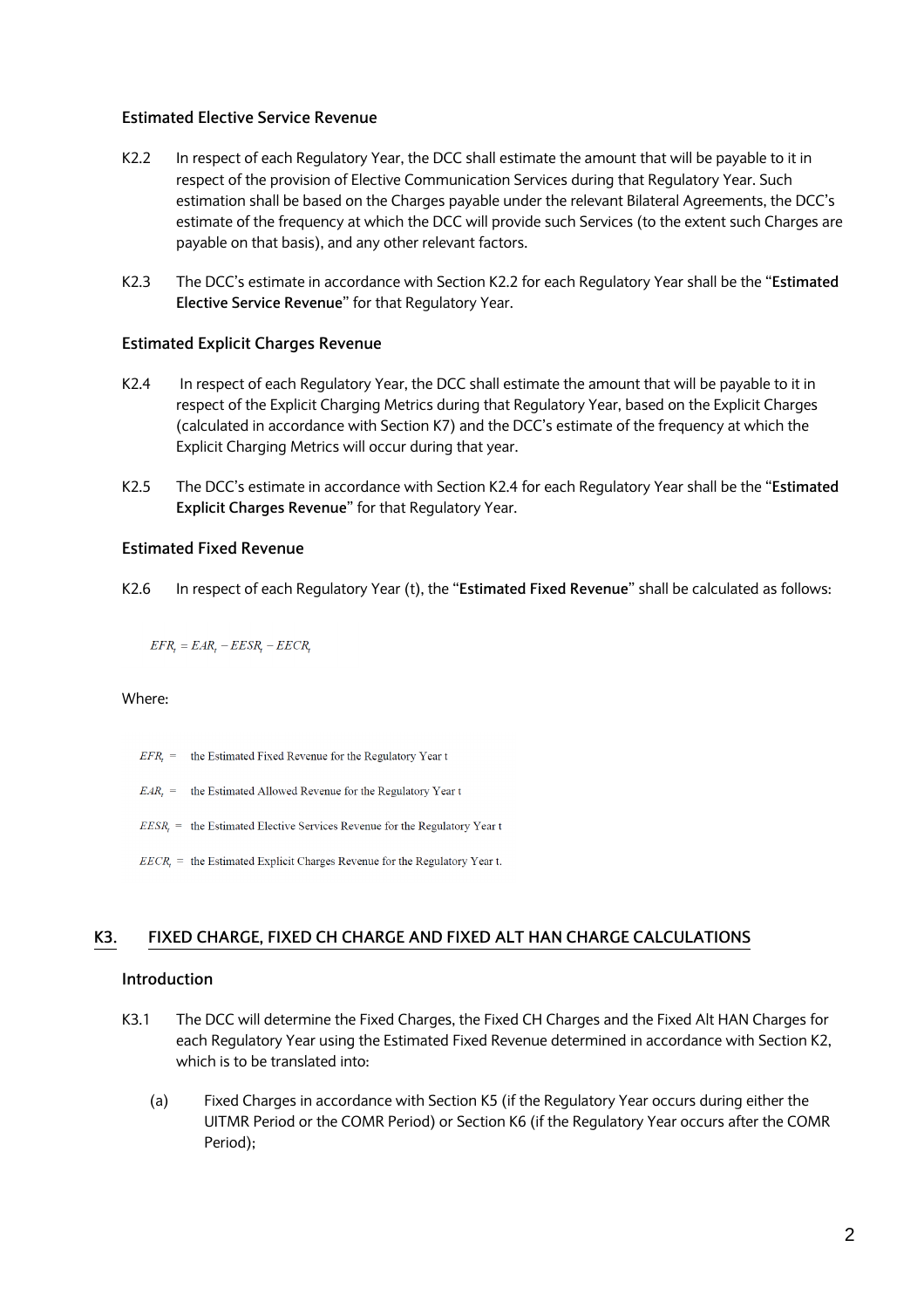- (b) Fixed CH Charges in accordance with Section K6A (which are payable in respect of Smart Metering Systems); and
- (c) Fixed Alt HAN Charges in accordance with Sections K5A, K5B and K6B (depending upon whether the Regulatory Year occurs during the UITMR Period or during or after the COMR Period).
- K3.2 The Fixed Charges and Fixed Alt HAN Charges are payable in respect of:
	- (a) during the UITMR Period, Mandated Smart Metering Systems for Domestic Premises and Enrolled Smart Metering Systems for Non-Domestic Premises;
	- (b) during the COMR Period, Mandated Smart Metering Systems for Domestic Premises, and Mandated Non-Domestic Smart Metering Systems for Non-Domestic Premises; and
	- (c) after the COMR Period, Enrolled Smart Metering Systems (whether for Domestic Premises or Non-Domestic Premises),

and each reference in this Section K3 (or in the definitions of defined terms used directly or indirectly in this Section K3) to '**Smart Metering Systems**' shall accordingly be construed as a reference to Mandated Smart Metering Systems, Mandated Non-Domestic Smart Metering Systems or Enrolled Smart Metering Systems (as applicable).

K3.3 As further described in this Section K3, the Fixed Charges potentially differ so as to distinguish between Smart Metering Systems for Domestic Premises and for Non-Domestic Premises, and between persons within different Charging Groups.

### **Domestic or Non-Domestic Premises**

K3.4 The Charging Objectives require the DCC to impose Fixed Charges and Fixed CH Charges in respect of Smart Metering Systems: (a) for Domestic Premises that do not distinguish (whether directly or indirectly) between Domestic Premises located in different parts of Great Britain; and (b) for Non-Domestic Premises that do not distinguish (whether directly or indirectly) between Non-Domestic Premises located in different parts of Great Britain. However, consistent with the Charging Objectives, the methodology provides for different means of calculating the Fixed Alt HAN Charges depending upon whether a Smart Metering System is for Domestic Premises or for Non-Domestic Premises. The DCC shall estimate the numbers of Domestic Premises and Non-Domestic Premises based on Registration Data (using profile class in the case of Smart Metering Systems associated with an MPAN and market sector code in the case of Smart Metering Systems associated with an MPRN, or some other sensible proxy to the extent that the Registration Data does not readily identify whether a premises is a Domestic Premises and Non-Domestic Premises).

## **Cost-reflectivity**

- K3.5 One of the Charging Objectives is that the Charges are cost reflective (insofar as reasonably practicable in the circumstances of the case, having regard to the cost of implementing the methodology and subject to the objective referred to in Section K3.4). Consistent with the Charging Objectives, the methodology provides (subject to Section K3.4) for:
	- (a) the Fixed Charges in respect of a Smart Metering System to be set proportionately to the costs and expenses of providing the Services (other than the Communications Hub Services, the Elective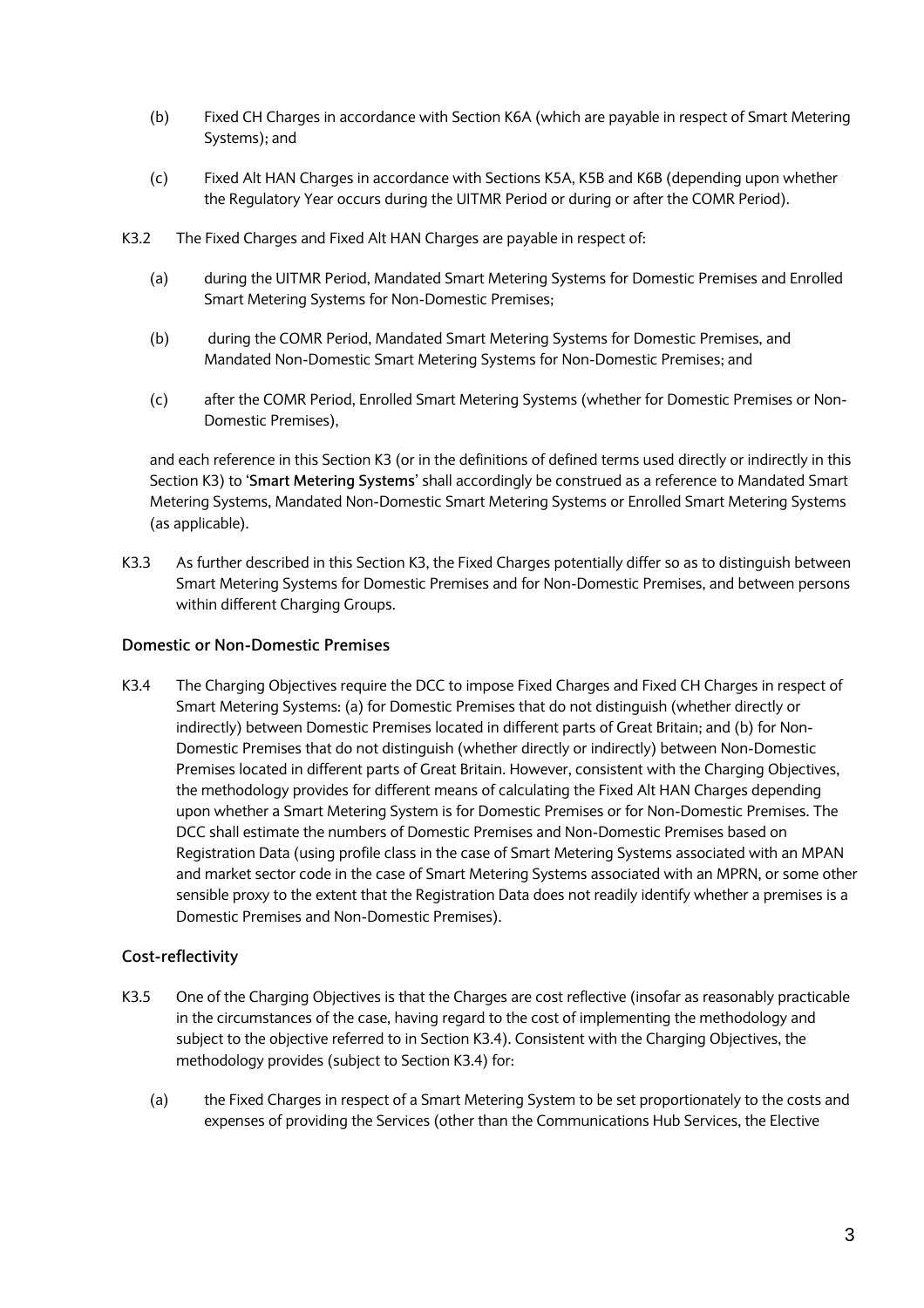Communication Services and the Explicit Charging Metrics) in respect of that Smart Metering System by Charging Group;

- (b) the Fixed CH Charges in respect of a Smart Metering System to be set proportionately to the costs and expenses of providing the Communications Hub Services (other than the Explicit Charging Metrics) in respect of that Smart Metering System by Charging Group; and
- (c) the Fixed Alt HAN Charges in respect of a Smart Metering System to be set proportionately to the costs of reimbursing AltHANCo for the Alt HAN Costs (other than the Explicit Charging Metrics) in respect of that Smart Metering System by Charging Group,

in each case as set out in the remainder of this Section K3.

## **Regions**

- K3.6 The costs and expenses of providing the Services (ignoring the Elective Communication Services and ignoring the costs and expenses designed to be recovered pursuant to the Explicit Charges) in respect of a Smart Metering System for a premises may vary depending upon the Region in which such premises is located. For the reasons described in Section K3.4, the Fixed Charges and Fixed CH Charges in respect of Smart Metering Systems will not differ by Region.
- K3.7 In order to provide a degree of transparency of costs, the DCC must split the Estimated Fixed Revenue for Regulatory Year (t) between:
	- (a) revenue relating to the cost and expenses of providing the Services that should be recovered on a uniform basis across all the Regions (the **National Fixed Revenue**);
	- (b) revenue relating to the reimbursement of Alt HAN Costs (the **Alt HAN Fixed Revenue**); and
	- (c) revenue relating to the cost and expenses of providing the Services that should be recovered on a basis that differentiates between Regions (for each Region, the **Regional Fixed Revenue**).
- K3.8 In order to provide a degree of transparency of costs, the DCC shall apportion the Estimated Fixed Revenue between:
	- (a) the National Fixed Revenue, the Alt HAN Fixed Revenue and the Regional Fixed Revenue for each Region so as to reflect the relative proportion of the cost and expenses that the DCC incurs across all Regions or in particular Regions in providing the Services and in reimbursing the Alt HAN Costs (ignoring the Communications Hub Services, the Test CH Services and the Elective Communication Services and ignoring the costs and expenses designed to be recovered pursuant to the Explicit Charges):
	- (b) the Regional Communications Hub Fixed Revenue for each Region so as to reflect the cost and expenses that the DCC incurs in providing, in respect of that Region, the Communications Hub Services and the Test CH Services (ignoring the incremental costs and expenses incurred in providing individual Communications Hubs, and also ignoring the costs and expenses designed to be recovered pursuant to the Explicit Charges); and
	- (c) the Regional Communications Hub Device Revenue for each Region so as to reflect the incremental cost and expenses that the DCC incurs in providing, in respect of that Region, each individual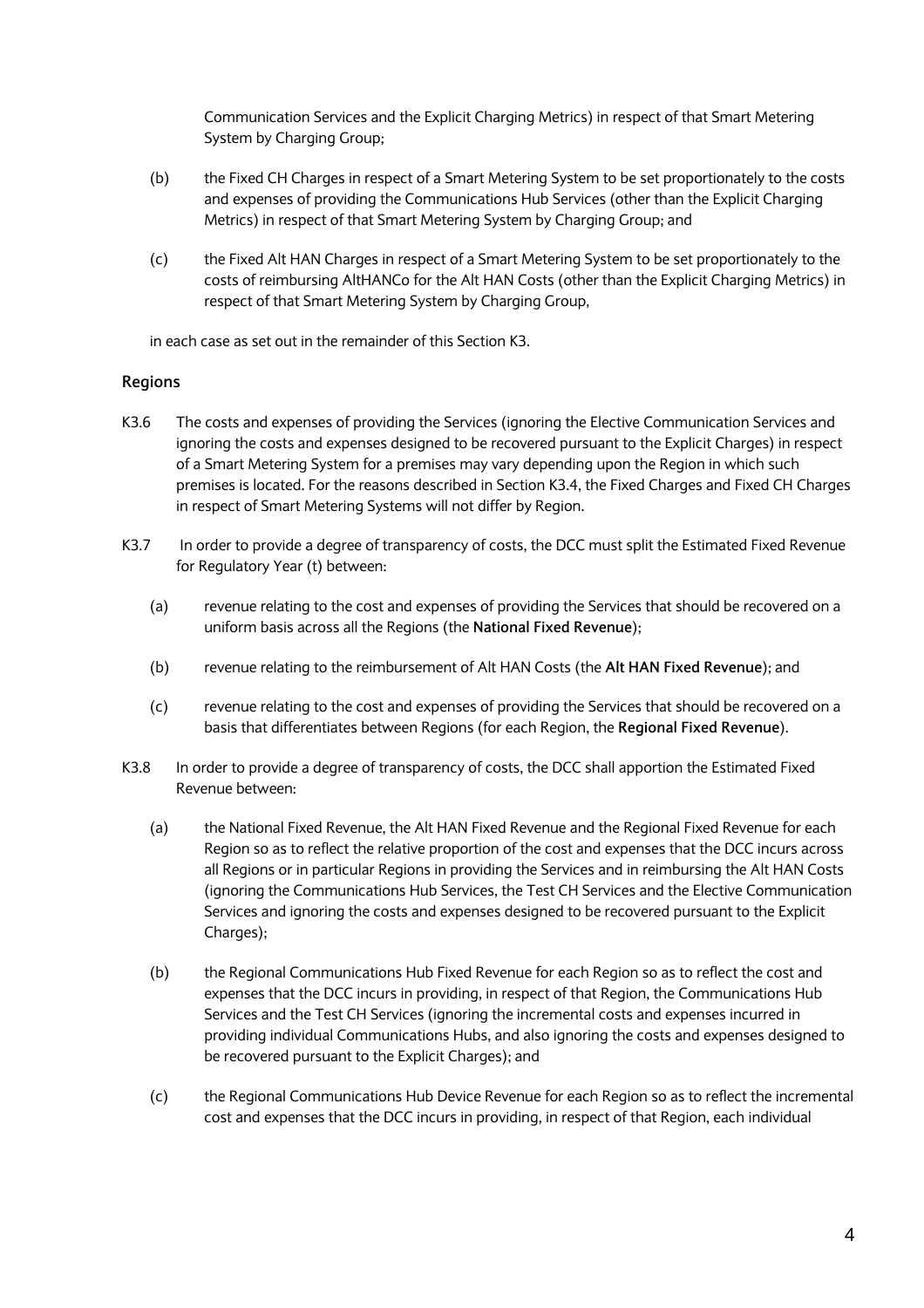Communications Hub of each HAN Variant which is available for that Region (ignoring the costs and expenses designed to be recovered pursuant to the Explicit Charges),

in each case, so that any revenue restriction correction factor adjustment contained within the Estimated Fixed Revenue is apportioned between (a), (b) or (c) above on the basis of the extent to which it arose in relation either to the Services referred to in (a), (b) or (c) respectively.

K3.9 The apportionment described in Sections K3.7 and K3.8 shall be such that:

 $\label{eq:er} EFR_t = NFR_t + AHFR_t + \sum_{\forall r} RFR_{rt} + \sum_{\forall r} RCHFR_{rt} + \sum_{\forall r \forall h} RCHDR_{int}$ 

Where:

- the Estimated Fixed Revenue (estimated in accordance with Section K2) for Regulatory Year (t).  $EFR_t =$
- the National Fixed Revenue (estimated in accordance with Section K3.7 and K3.8) for Regulatory  $NFR =$ Year (t).
- $AHFR<sub>t</sub> =$ the Alt HAN Fixed Revenue (estimated in accordance with Section K3.7 and K3.8) for Regulatory Year (t).
- the Regional Fixed Revenue (estimated in accordance with Section K3.7 and K3.8) within each  $RFR. =$ Region (r) for Regulatory Year (t).
- $RCHFR_{rr} =$ the Regional Communications Hub Fixed Revenue (estimated in accordance with Section K3.7 and K3.8) within each Region (r) for Regulatory Year (t).
- $RCHDR<sub>hrf</sub> =$ the Regional Communications Hub Device Revenue (estimated in accordance with Section K3.7 and K3.8) for each HAN Variant (h) within each Region (r) for Regulatory Year (t).

## **Charging Groups**

- K3.10 The methodology recognises the following five categories for Smart Metering Systems. The Fixed Charges are payable by Parties in all five categories (each a **Charging Group**). The Fixed CH Charges are payable by Parties in only the first three categories (each a **CH Charging Group**). The Fixed Alt HAN Charges are payable by Parties in only the first and third categories (each an **Alt HAN Charging Group**):
	- (a) the Import Suppliers (**Charging Group g1**);
	- (b) the Export Suppliers (**Charging Group g2**);
	- (c) the Gas Suppliers (**Charging Group g3**);
	- (d) the Electricity Distributors (**Charging Group g4**); and
	- (e) the Gas Transporters (**Charging Group g5**).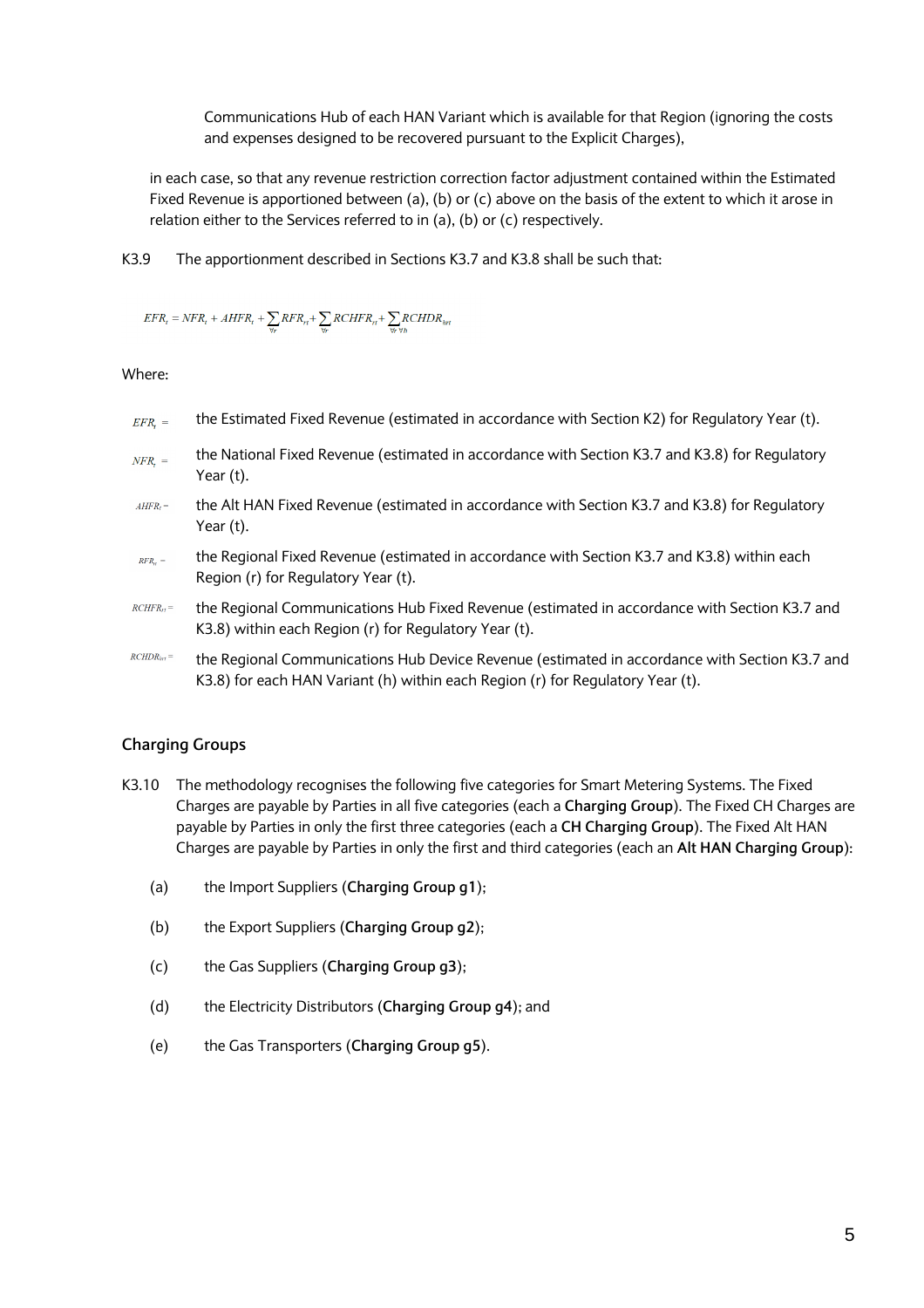## **Application of Charging Group Weighting Factors**

- K3.11 For the reasons described in Section K3.5, the Fixed Charges, Fixed CH Charges and Fixed Alt HAN Charges payable by each Charging Group may need to differ. This is achieved through the Charging Group, CH Charging Group and Alt HAN Charging Group Weighting Factors.
- K3.12 The Weighting Factors are designed:
	- (a) to reflect the relative proportion of the costs and expenses likely to be incurred by the DCC in providing the Services and in reimbursing the Alt HAN Costs (ignoring the Elective Communication Services and ignoring the costs and expenses designed to be recovered pursuant to the Explicit Charges) to the persons in each Charging Group;
	- (b) to specify the ratio of the costs and expenses to be incurred in respect of each Smart Metering System (without regard to the number of Smart Metering Systems); and
	- (c) so that the sum of the Charging Group, CH Charging Group and Alt HAN Charging Group Weighting Factors shall in each case be equal to one (1).
- K3.13 For Fixed Charges, the "**Charging Group Weighting Factors**" to apply to each Charging Group in respect of each Regulatory Year are to be determined by the DCC in accordance with Section K3.12, and set out in the Charging Statement for that Regulatory Year. The DCC shall make such determination based on its estimate of the demand of persons within each Charging Group for each of the Services other than the Elective Communication Services. Prior to the start of the UITMR Period, such estimates of demand will be based on assumptions for the Regulatory Year starting on 1st April 2021. Once data on usage becomes available the estimates will be determined as the average of the previous two full Regulatory Years of actual data plus the DCC's forecasts for the two Regulatory Years ahead.
- K3.14 For Fixed CH Charges, the "**CH Charging Group Weighting Factors**" to apply to each CH Charging Group in respect of each Regulatory Year are to be determined by the DCC on the basis of the relative proportion of their Charging Group Weighting Factors, such that:

$$
\beta_{gt} = \frac{\alpha_{gt}}{\sum_{g=1\, \text{min}} \alpha_{gt}}
$$

- $\beta_{gt}$  = the CH Charging Group Weighting Factor for applicable to Regulatory Year (t) and each Charging Group (g)
- = the Charging Group Weighting Factor applicable to Regulatory Year (t) and each Charging Group  $\alpha_{\text{et}} =$ (g).
- K3.15 For Fixed Alt HAN Charges, the **"Alt HAN Charging Group Weighting Factors"** to apply to each Alt HAN Charging Group in respect of each Regulatory Year are to be determined by the DCC on the basis of an expectation of equal use of Alt HAN services per Enrolled Smart Metering System by Import Suppliers and Gas Suppliers, such that: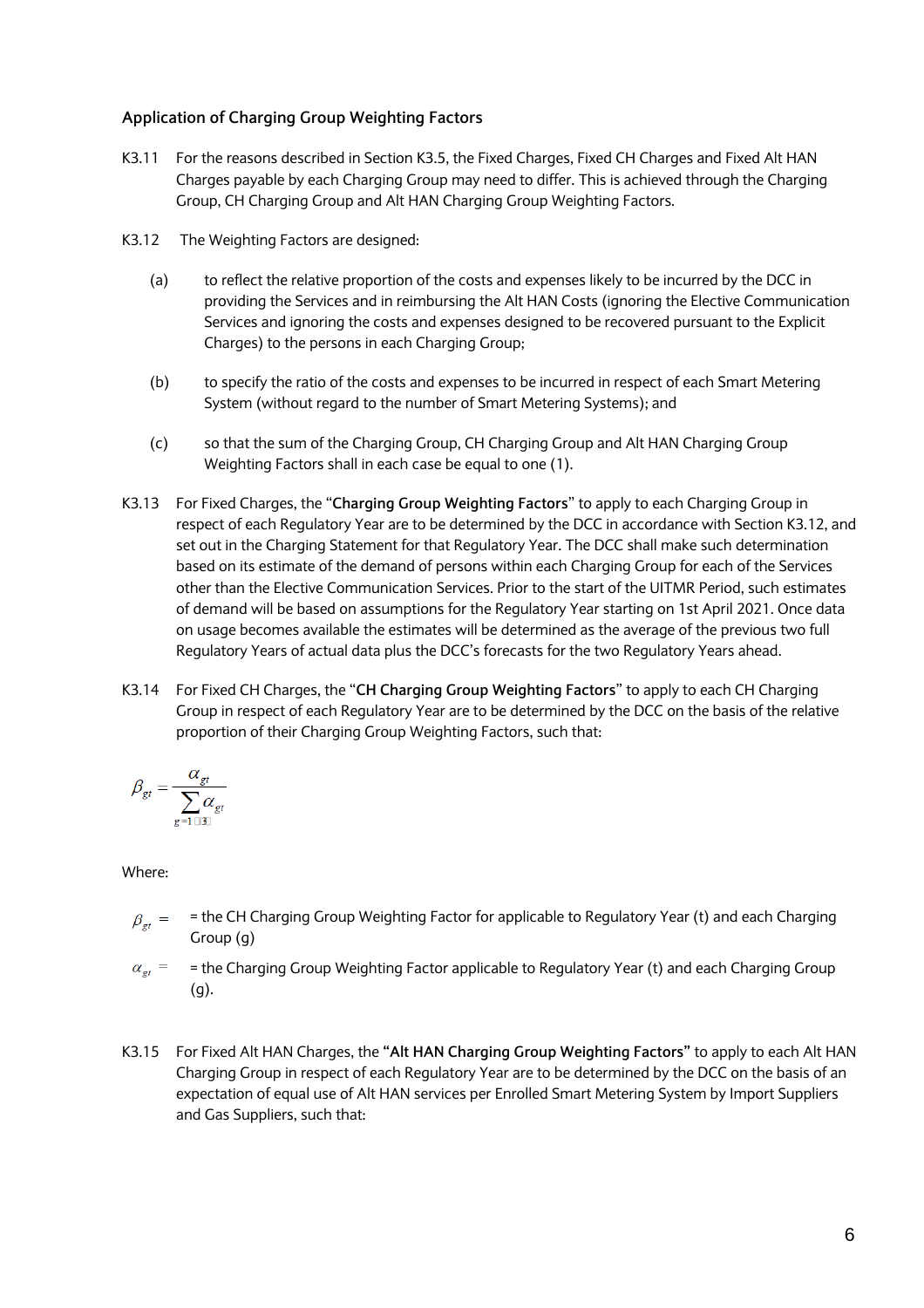$\gamma_{gt}$  0.5 where g =1 or 3

0 where g =2, 4 or 5.  $\boldsymbol{\mathcal{Y}}_{\mathcal{\boldsymbol{e}}t}$ 

Where:

 $\gamma_{\text{er}}$  = the Alt HAN Charging Group Weighting Factor for applicable to Regulatory Year (t) and each Charging Group (g).

## **Determining Fixed CH Charges**

K3.16 In determining the Fixed CH Charges, the DCC shall have regard to the need, for the purposes of making a prudent estimate in accordance with Condition 36.5 of the DCC Licence, to provide for the availability at all times of a contingency fund in respect of the Communications Hub Finance Charges relating to each Communications Hub Finance Facility that is equal to the DCC's estimate of three months of the Communications Hub Finance Costs relating to that facility.

## **Description of Approach to Determining Fixed Alt HAN Charges for Smart Metering Systems for Domestic Premises and Non-Domestic Premises during the UITMR Period and during and after the COMR Period**

K3.17 The "**Alt HAN Cost Domestic Allocation**" is a factor between zero and one that is determined by the DCC based on information provided by AltHANCo to reflect the proportion of usage of Alt HAN Equipment in Domestic Premises expressed as a fraction of the total usage across both Domestic Premises and Non-Domestic Premises and is represented by *t* for Regulatory Year (t) such that:

$$
\mu_t = \frac{DAHU_t}{DAHU_t + NAHU_t}
$$

- is the number of MPANs and MPRNs associated with the use of Alt HAN Equipment in Domestic Premises, derived by the DCC from the data provided to it by AltHANCo in accordance with DAHU, Section Z4.35 (Provision of Information to the DCC) and available to it one month prior to the issue of the most recent Charging Statement and the Registration Data prevailing at that time.
- is the number of MPANs and MPRNs associated with the use of Alt HAN Equipment in Non-Domestic Premises, derived by the DCC from the data provided to it by AltHANCo in accordance NAHU. with Section Z4.35 (Provision of Information to the DCC) and available to it one month prior to the issue of the most recent Charging Statement and the Registration Data prevailing at that time.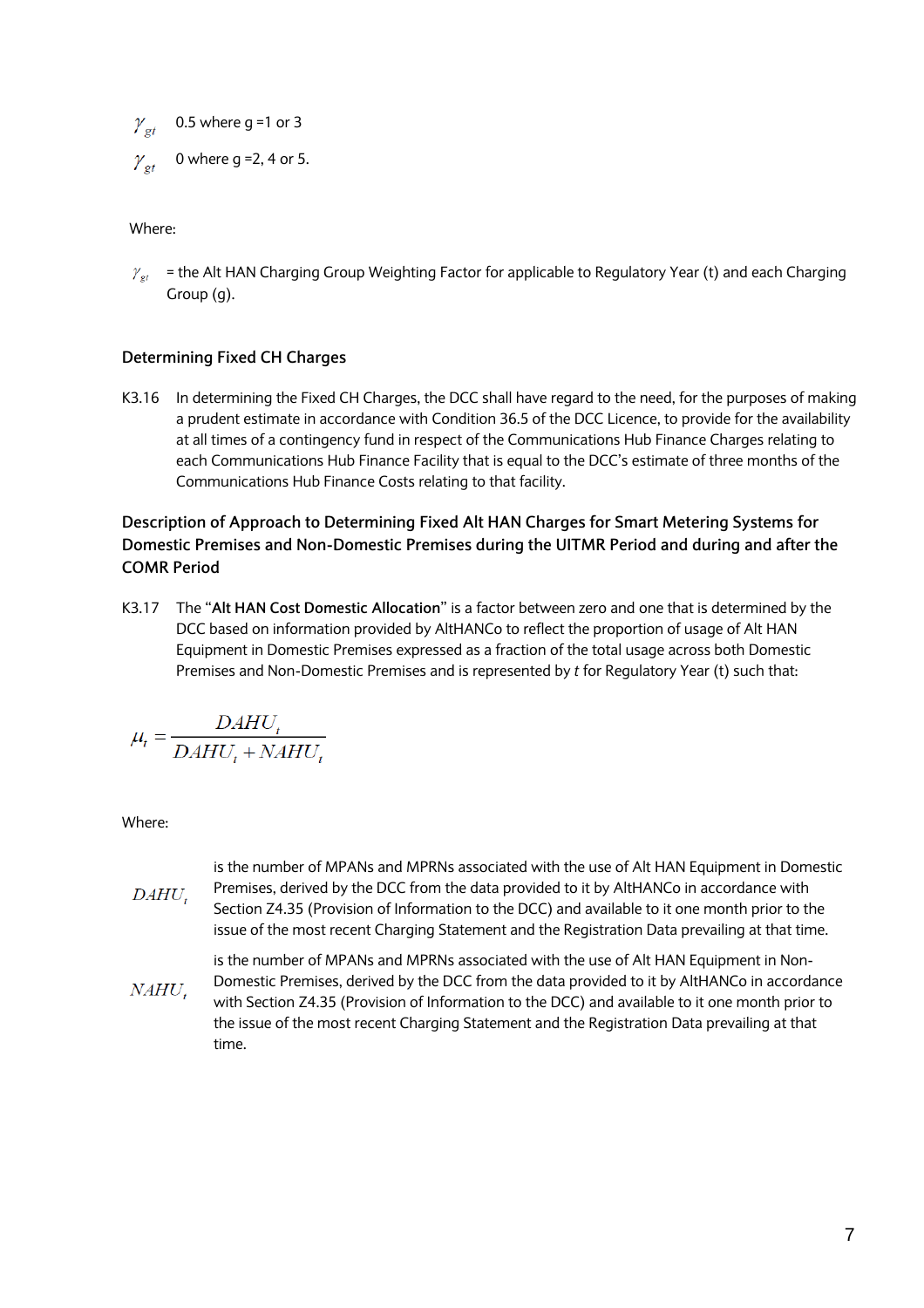## **K4. NO LONGER USED**

### **K5. DETERMINING FIXED CHARGES DURING THE UITMR PERIOD AND DURING THE COMR PERIOD**

### **Introduction**

- K5.1 The DCC will determine the Fixed Charges for each Regulatory Year during the UITMR Period and during the COMR Period in accordance with this Section K5, using:
	- (a) the National Fixed Revenue, the Regional Fixed Revenue and the Regional Communications Hub Fixed Revenue for that Regulatory Year determined in accordance with Section K3;
	- (b) (in the case of the UITMR Period only) an estimate, in accordance with this Section K5, of the number of Smart Metering Systems for Non-Domestic Premises that will have been (and remain) Enrolled as at the beginning of that Regulatory Year;
	- (c) an estimate, in accordance with this Section K5, of the number of Mandated Smart Metering Systems for Domestic Premises that will exist as at the beginning of that Regulatory Year;
	- (d) the Charging Group Weighting Factors and other relevant matters described in Section K3; and
	- (e) (in the case of the COMR Period only) an estimate, in accordance with this Section K5, of the number of Mandated Non-Domestic Smart Metering Systems for Non-Domestic Premises that will exist as at the beginning of that Regulatory Year.

#### **Estimates: Non-Domestic Premises (UITMR Period)**

- K5.2 In respect of Regulatory Years occurring during the UITMR Period:
	- (a) the DCC must estimate the total number of Smart Metering Systems for Non- Domestic Premises that will have been (and remain) Enrolled as at the beginning of that Regulatory Year;
	- (b) the DCC must estimate the number of persons in each Charging Group for such Smart Metering Systems;
	- (c) the DCC must break down its estimate pursuant to Section K5.2(b) by reference to the number of Smart Metering Systems in each Region; and
	- (d) the estimate pursuant to Section K5.2(c) in respect of a Regulatory Year (t), each Charging Group (g) and each Region (r), shall be represented as  $RENSMS_{\text{gr}t}$ .

#### **Estimates: Non-Domestic Premises (COMR Period)**

- K5.2A In respect of Regulatory Years occurring during the COMR Period:
	- (a) the DCC must estimate the aggregate number of Mandated Non-Domestic Smart Metering Systems that will exist as at the beginning of that Regulatory Year;
	- (b) the DCC must estimate the number of persons in each Charging Group for such Mandated Non-Domestic Smart Metering Systems;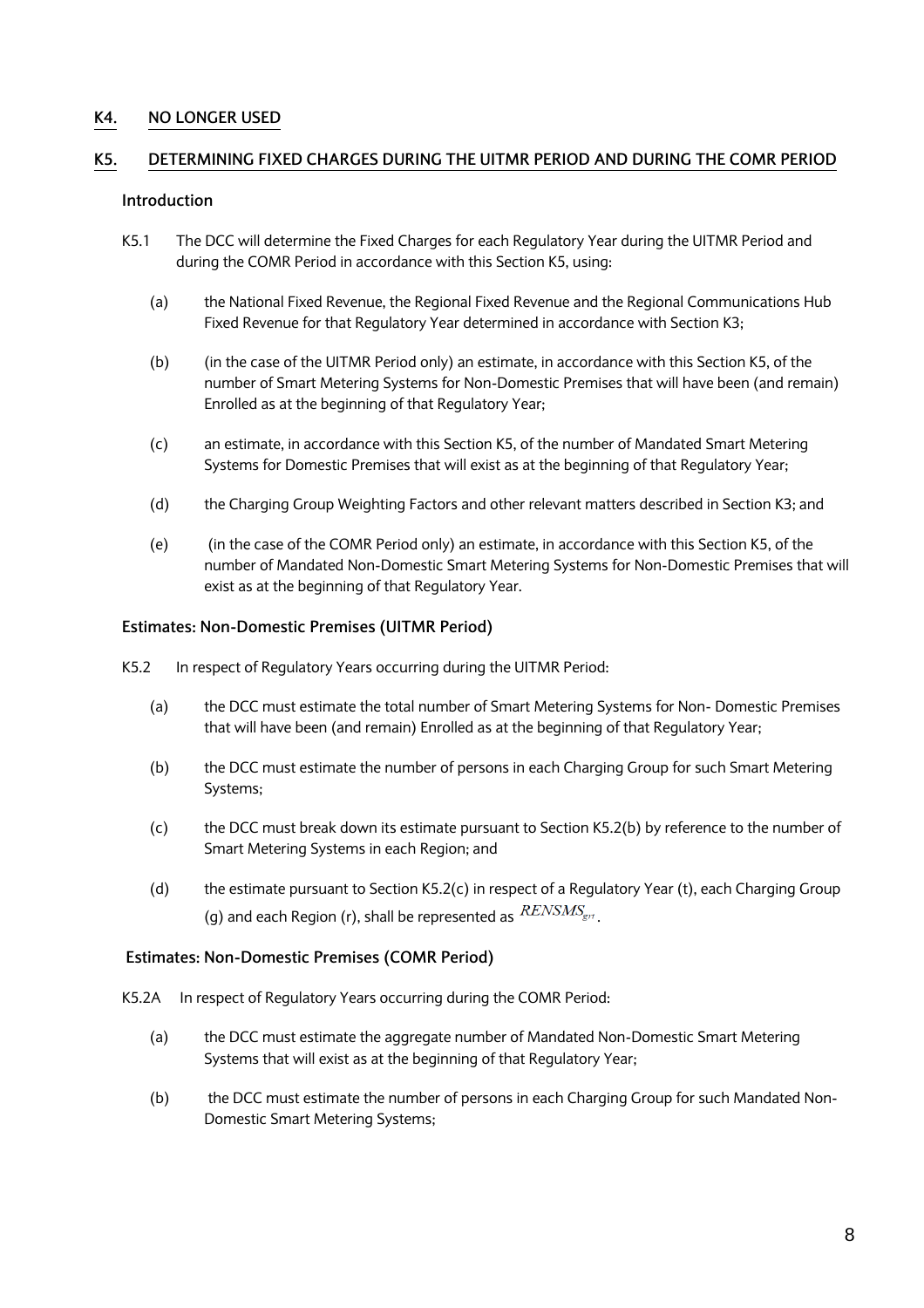- (c) the DCC must break down its estimate pursuant to Section K5.2A(b) by reference to the number of Mandated Non-Domestic Smart Metering Systems in each Region; and
- (d) the estimate pursuant to Section K5.2A(c) in respect of a Regulatory Year (t), each Charging Group (g) and each Region (r), shall be represented as  $RENSMS$   $_{\rm gr}$ .

### **Estimates: Domestic Premises**

- K5.3 In respect of Regulatory Years occurring during the UITMR Period and the COMR Period:
	- (a) the DCC must estimate the aggregate number of Mandated Smart Metering Systems that will exist as at the beginning of that Regulatory Year;
	- (b) the DCC must estimate the number of persons in each Charging Group for such Mandated Smart Metering Systems;
	- (c) the DCC must break down its estimate pursuant to Section K5.3(b) by reference to the number of Mandated Smart Metering Systems in each Region; and
	- (d) the estimate pursuant to Section K5.3(c) in respect of a Regulatory Year (t), each Charging Group (g) and each Region (r), shall be represented as  $REDSMS_{\text{gr}t}$ .

### **Determining the Fixed Charges**

- K5.4 For each Regulatory Year (t), the DCC will determine the Fixed Charge payable in respect of each month (or part month) of Regulatory Year (t) by each person within each Charging Group (g) in respect of:
	- (a) (during the UITMR Period) each Enrolled Smart Metering System for a Non-Domestic Premises; or
	- (b) (during the COMR period) each Mandated Non-Domestic Smart Metering System for a Non-Domestic Premises; and
	- (c) (in either case) each Mandated Smart Metering System for a Domestic Premises  $(RFC_{gt})$  as follows:

$$
RFC_{st} = \frac{\left(NFR_t + \sum_{\forall r}RFR_{rt}\right)}{NM_t} \times \frac{\alpha_{st}}{\sum_{\forall s}\left(\alpha_{st} \times \sum_{\forall r}RESMS_{gt}\right)} + \frac{\sum_{\forall r}RCHFR_{rt}}{NM_t} \times \frac{\beta_{gt}}{\sum_{\forall r}\left(\beta_{st} \times \sum_{\forall r}RESMS_{gt}\right)}
$$

Where:

=the Charging Group Weighting Factor (as set out in Section K3) applicable to Regulatory Year (t) and  $\alpha_{\scriptscriptstyle_{et}}$ each Charging Group (g)

=the CH Charging Group Weighting Factor (as set out in Section K3) applicable to Regulatory Year (t)  $\beta_{\scriptscriptstyle\mathit{gt}}$ and each Charging Group (g)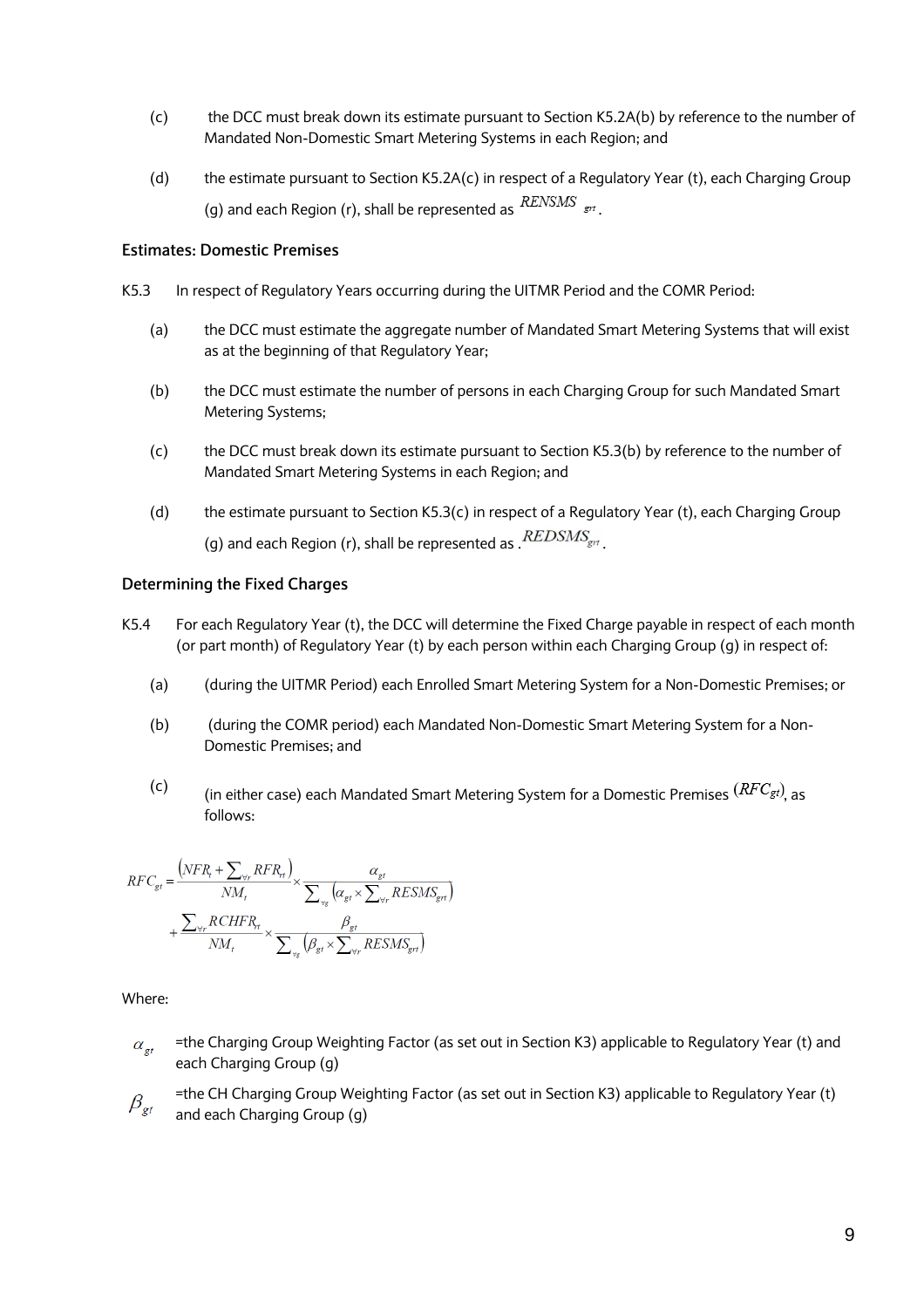- $NM_{t}$ =the number of months (or part months) in Regulatory Year (t)
- NFR, =the National Fixed Revenue (estimated in accordance with Section K3) for Regulatory Year (t)
- $RFR_{H}$ =the Regional Fixed Revenue (estimated in accordance with Section K3) for Regulatory Year (t) and Region (r)
- $RCHFR<sub>rt</sub>$ = the Regional Communications Hub Fixed Revenue (estimated in accordance with Section K3) for Regulatory Year (t) and Region (r)
- $\forall g \forall r \quad \text{RESMS}_{\text{ext}} = \text{REDSMS}_{\text{ext}} + \text{RENSMS}_{\text{ext}}$
- $RENSMS_{\rm gr}$ = either:
	- i. (during the UITMR Period) the estimate pursuant to Section K5.2(d) for Regulatory Year (t), each Charging Group (g) and each Region (r); or
	- ii. (during the COMR Period) the estimate pursuant to Section K5.2A(d) for Regulatory Year (t), each Charging Group (g) and each Region (r).
- $REDSMS_{\text{ext}}$ = the estimate pursuant to Section K5.3(d) for Regulatory Year (t), each Charging Group (g) and each Region (r).
- K5.5 [Not used]

## **(UITMR Period only) Calculating number of ESMSs for Fixed Charge Payment: Non-Domestic Premises**

- K5.6 Following the end of each month (or part month) occurring during each Regulatory Year during the UITMR Period, the DCC will:
	- (a) determine the actual number of Smart Metering Systems for Non-Domestic Premises that have been (and remain) Enrolled as at the end of the 15th day of that month (or, in the case of a part month that ends on or prior to the 15th day of that month, at the end of that part month), whether Enrolled during that month or previously;
	- (b) calculate the number of persons within each Charging Group for those Enrolled Smart Metering Systems; and
	- (c) break down these calculations by reference to each Party.
- K5.7 The calculations in accordance with Section K5.6 of the number of Enrolled Smart Metering Systems for Non-Domestic Premises as at the end of each month (m) during Regulatory Year (t) within each Charging Group (g) broken down by reference to each Party (p), shall be represented as  $\text{ANSMS}_{\text{pgmt}}$ .

#### **Calculating number of MSMSs for Fixed Charge Payment: Domestic Premises**

- K5.8 Following the end of each month (or part month) occurring during each Regulatory Year during the UITMR Period and during the COMR Period, the DCC will:
	- (a) determine (insofar as it is able) the actual number of Mandated Smart Metering Systems for Domestic Premises as at the end of the 15th day of that month (or, in the case of a part month that ends on or prior to the 15th day of that month, at the end of that part month);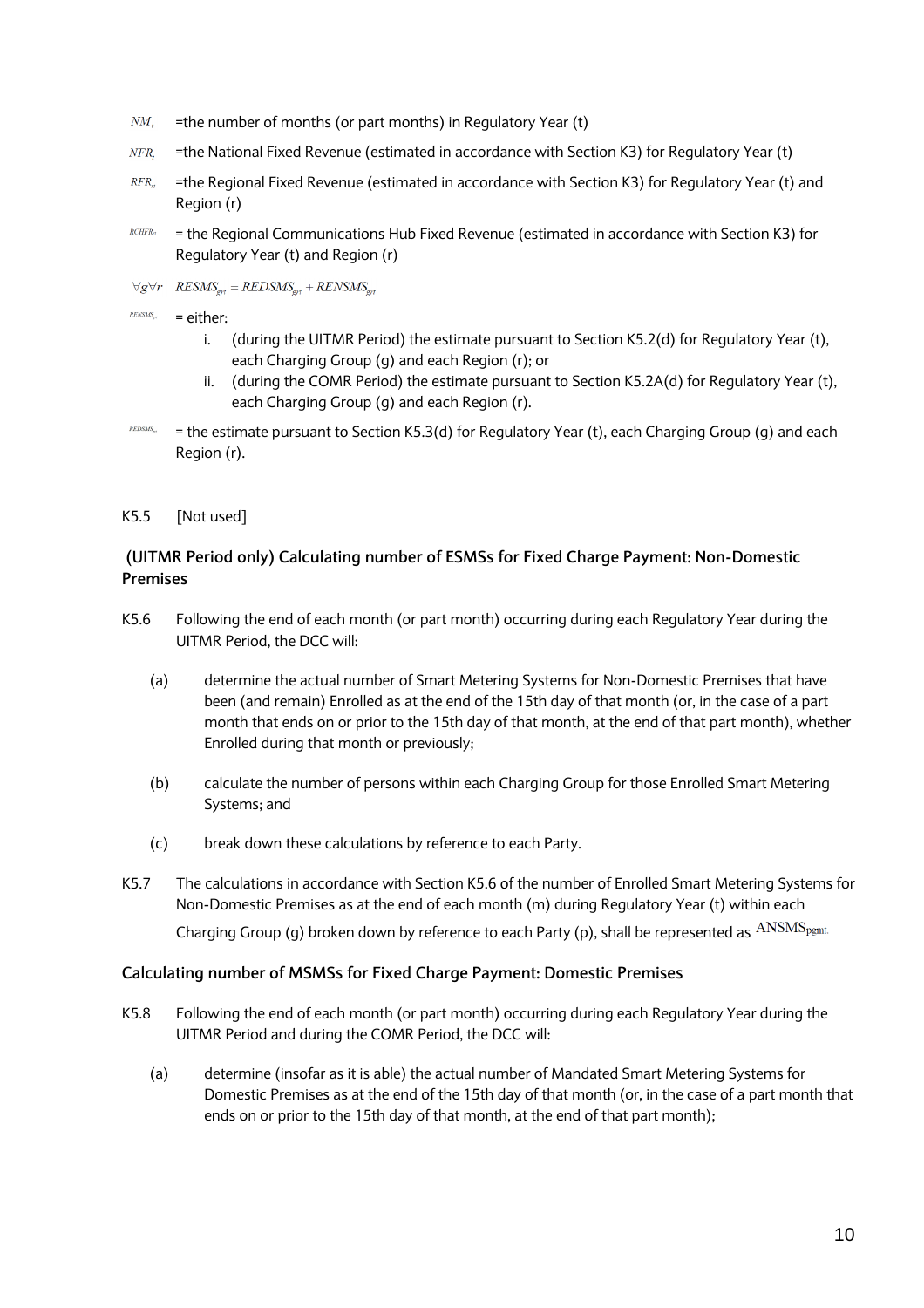- (b) calculate the number of persons within each Charging Group for those Mandated Smart Metering Systems; and
- (c) break down these calculations by reference to each Party.
- K5.9 The calculations in accordance with Section K5.8 of the number of Mandated Smart Metering Systems as at the end of each month (or part month) (m) during Regulatory Year (t) within each Charging Group (g) broken down by reference to each Party (p) shall be represented as  $\text{ADSMS}_{\text{pgmt}}$ .

### **(COMR Period only) Calculating number of MNSMSs for Fixed Charge Payment: Non-Domestic Premises**

- K5.10 Following the end of each month (or part month) occurring during each Regulatory Year during the COMR Period, the DCC will:
	- (a) determine (insofar as it is able) the actual number of Mandated Non-Domestic Smart Metering Systems for Non-Domestic Premises as at the end of the 15th day of that month (or, in the case of a part month that ends on or prior to the 15th day of that month, at the end of that part month);
	- (b) calculate the number of persons within each Charging Group for those Mandated Non-Domestic Smart Metering Systems; and
	- (c) break down these calculations by reference to each Party.
- K5.11 The calculations in accordance with Section K5.10 of the number of Mandated Non-Domestic Smart Metering Systems as at the end of each month (or part month) (m) during Regulatory Year (t) within each Charging Group (g) broken down by reference to each Party (p) shall be represented as  $ANSMS<sub>pgmt</sub>$

## **K5A DETERMINING FIXED ALT HAN CHARGES DURING THE UITMR PERIOD**

### **Introduction**

K5A.1 The DCC will determine the Fixed Alt HAN Charges for each Regulatory Year during the UITMR Period in accordance with this Section K5A, using:

- (a) the Alt HAN Fixed Revenue for that Regulatory Year estimated in accordance with Section K3;
- (b) an estimate, in accordance with Section K5, of the number of Smart Metering Systems for Non-Domestic Premises that will have been (and remain) Enrolled as at the beginning of that Regulatory Year;
- (c) an estimate, in accordance with Section K5, of the number of Mandated Smart Metering Systems for Domestic Premises that will exist as at the beginning of that Regulatory Year; and
- (d) the Alt HAN Charging Group Weighting Factors and other relevant matters described in Section K3.

## **Determining the Fixed Alt HAN Charges (UITMR Period)**

K5A.2 For each Regulatory Year (t), the DCC will determine the Fixed Alt HAN Charges payable in respect of each month (or part month) of Regulatory Year (t) by each person within each Alt HAN Charging Group (g) in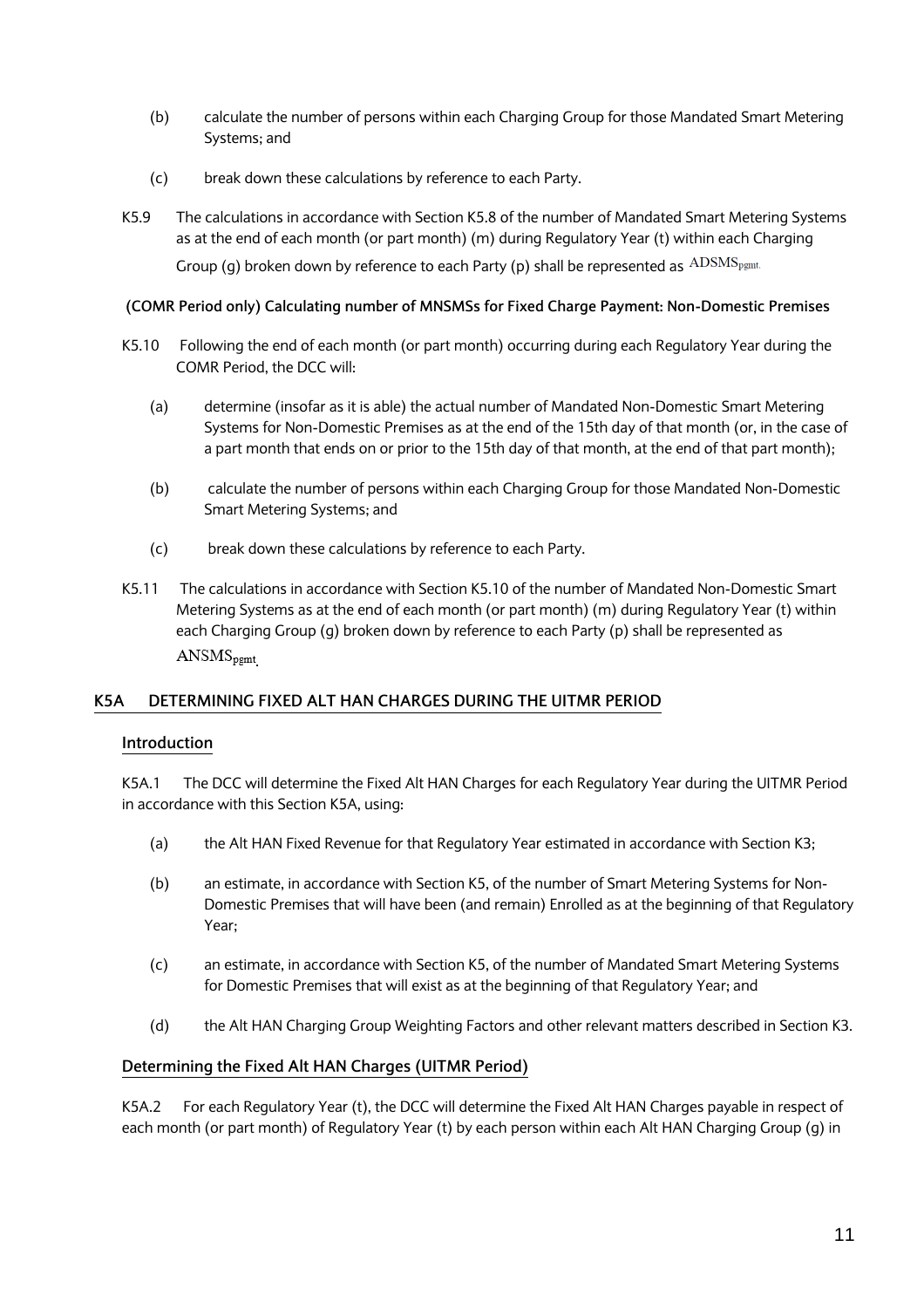respect of each Mandated Smart Metering System and each Enrolled Smart Metering System for a Non-Domestic Premises (*RAHFCgt*), as follows:

$$
RAHFC_{gt} = \frac{AHFR_{t}}{NM_{t}} \times \frac{\gamma_{gt}}{\sum_{\forall r}(\gamma_{gt} \times \sum_{\forall r} RESMS_{gt})}
$$

Where:

- =the Alt HAN Charging Group Weighting Factor (as set out in Section K3) applicable to Regulatory  $\gamma_{\sigma t}$ Year (t) and each Charging Group (g);
- =the number of months (or part months) in Regulatory Year (t);  $NM_{t}$
- $AHFR$ =the Alt HAN Fixed Revenue (estimated in accordance with Section K3) for Regulatory Year (t);

 $\forall g \forall r \quad \text{RESMS}_{\text{ert}} = \text{REDSMS}_{\text{ert}} + \text{RENSMS}_{\text{ert}}$ 

RENSMS<sub>on</sub> = the estimate pursuant to Section K5.2(d) for Regulatory Year (t), each Charging Group (g) and each Region (r);

 $REDSMS_{\text{out}}$ = the estimate pursuant to Section K5.3(d) for Regulatory Year (t), each Charging Group (g) and each Region (r).

### **K5B DETERMINING FIXED ALT HAN CHARGES DURING THE COMR PERIOD**

### **Introduction**

K5B.1 The DCC will determine the Fixed Alt HAN Charges for each Regulatory Year during the COMR Period in accordance with this Section K5B, using:

- (e) the Alt HAN Fixed Revenue for that Regulatory Year estimated in accordance with Section K3;
- (f) an estimate, in accordance with Section K5, of the number of Mandated Non-Domestic Smart Metering Systems for Non-Domestic Premises that will exist as at the beginning of that Regulatory Year;
- (g) an estimate, in accordance with Section K5, of the number of Mandated Smart Metering Systems for Domestic Premises that will exist as at the beginning of that Regulatory Year; and
- (h) the Alt HAN Charging Group Weighting Factors and other relevant matters described in Section K3.

### **Determining the Fixed Alt HAN Charges (COMR Period)**

K5B.2 For each Regulatory Year (t), the DCC will determine the Fixed Alt HAN Charges payable in respect of each month (or part month) of Regulatory Year (t) by each person within each Alt HAN Charging Group (g) in respect of each Mandated Smart Metering System and each Mandated Non-Domestic Smart Metering System  $(RAHFC<sub>gt</sub>)$ , as follows: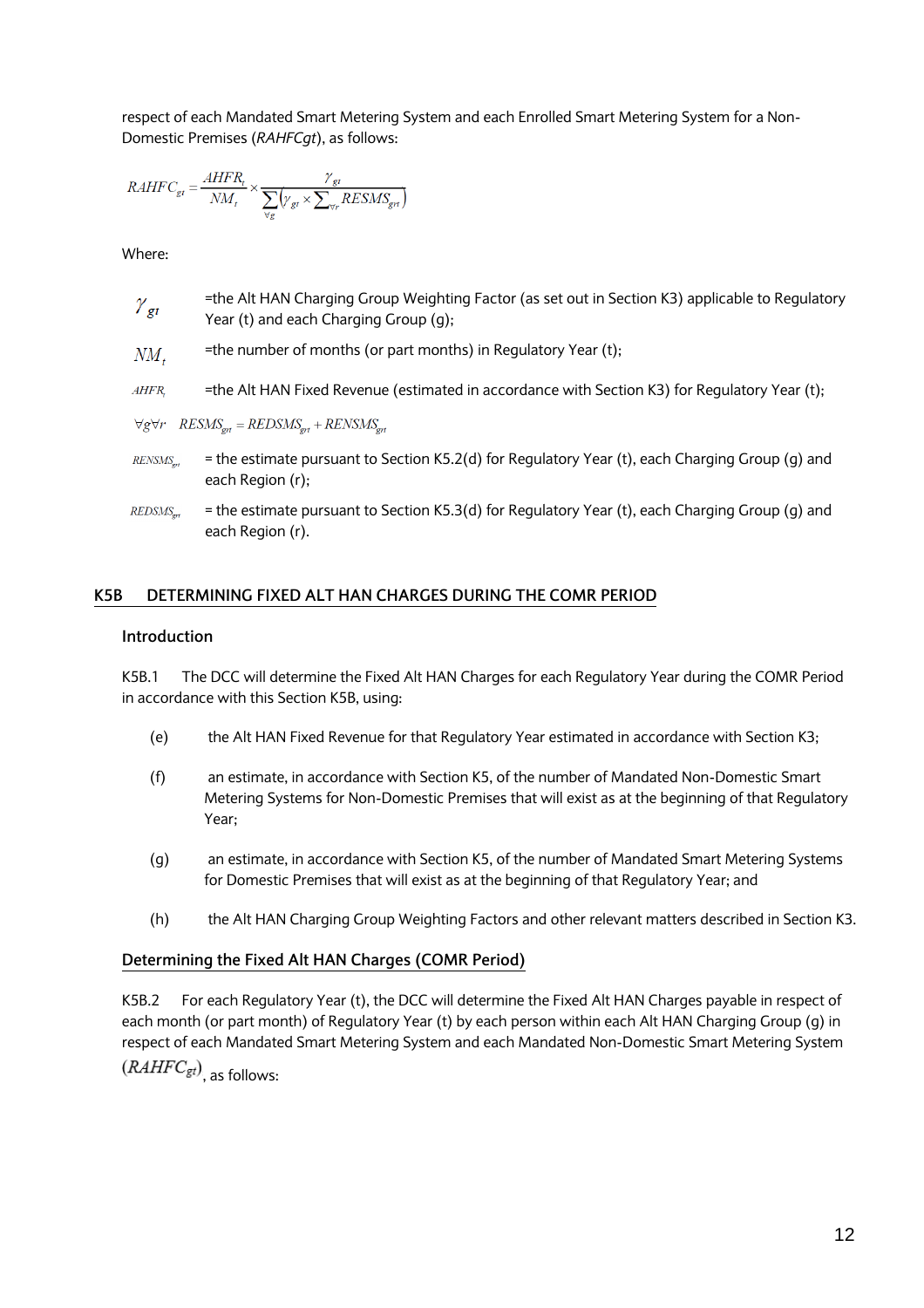$$
RAHFC_{gt} = \frac{AHFR_{t}}{NM_{t}} \times \frac{\gamma_{gt}}{\sum_{\forall s} (\gamma_{st} \times \sum_{\forall r} RESMS_{gt})}
$$

Where:

- $\gamma_{\sigma t}$ = the Alt HAN Charging Group Weighting Factor (as set out in Section K3) applicable to Regulatory Year (t) and each Charging Group (g);
- $NM$ . = the number of months (or part months) in Regulatory Year (t);
- = the Alt HAN Fixed Revenue (estimated in accordance with Section K3) for Regulatory Year (t); AHFR.

$$
\forall g \forall r \quad \text{RESMS}_{grt} = \text{REDSMS}_{grt} + \text{RENSMS}_{grt}
$$

- RENSMS<sub>set</sub> = the estimate pursuant to Section K5.2A(d) for Regulatory Year (t), each Charging Group (g) and each Region (r);
- REDSMS = the estimate pursuant to Section K5.3(d) for Regulatory Year (t), each Charging Group (g) and each Region (r).

### **K6. DETERMINING FIXED CHARGES AFTER THE COMR PERIOD (ENDURING)**

### **Introduction**

- K6.1 The DCC will determine the Fixed Charges for each Regulatory Year following the COMR Period in accordance with this Section K6, using:
	- (a) the National Fixed Revenue, the Regional Fixed Revenue and the Regional Communications Hub Fixed Revenue for that Regulatory Year determined in accordance with Section K3;
	- (b) an estimate, in accordance with this Section K6, of the number of Smart Metering Systems that will have been (and remain) Enrolled as at the beginning of that Regulatory Year; and
	- (c) the Charging Group Weighting Factors and other relevant matters described in Section K3.

#### **Estimates**

K6.2 In respect of Regulatory Years occurring after the COMR Period, the DCC will estimate the number of Smart Metering Systems that will have been (and remain) Enrolled as at the beginning of that Regulatory Year. The DCC shall undertake such estimates for Domestic Premises and Non-Domestic Premises separately (being *EDSMS* and *ENSMS* respectively). For each such Regulatory Year (t), the DCC will estimate the average number of persons within each Charging Group (g) for such Smart Metering Systems, and break down such estimates by reference to the Region (r) in which the premises is located, such that:

 $\forall g \forall r \quad ESMS_{\text{out}} = EDSMS_{\text{out}} + ENSMS_{\text{out}}$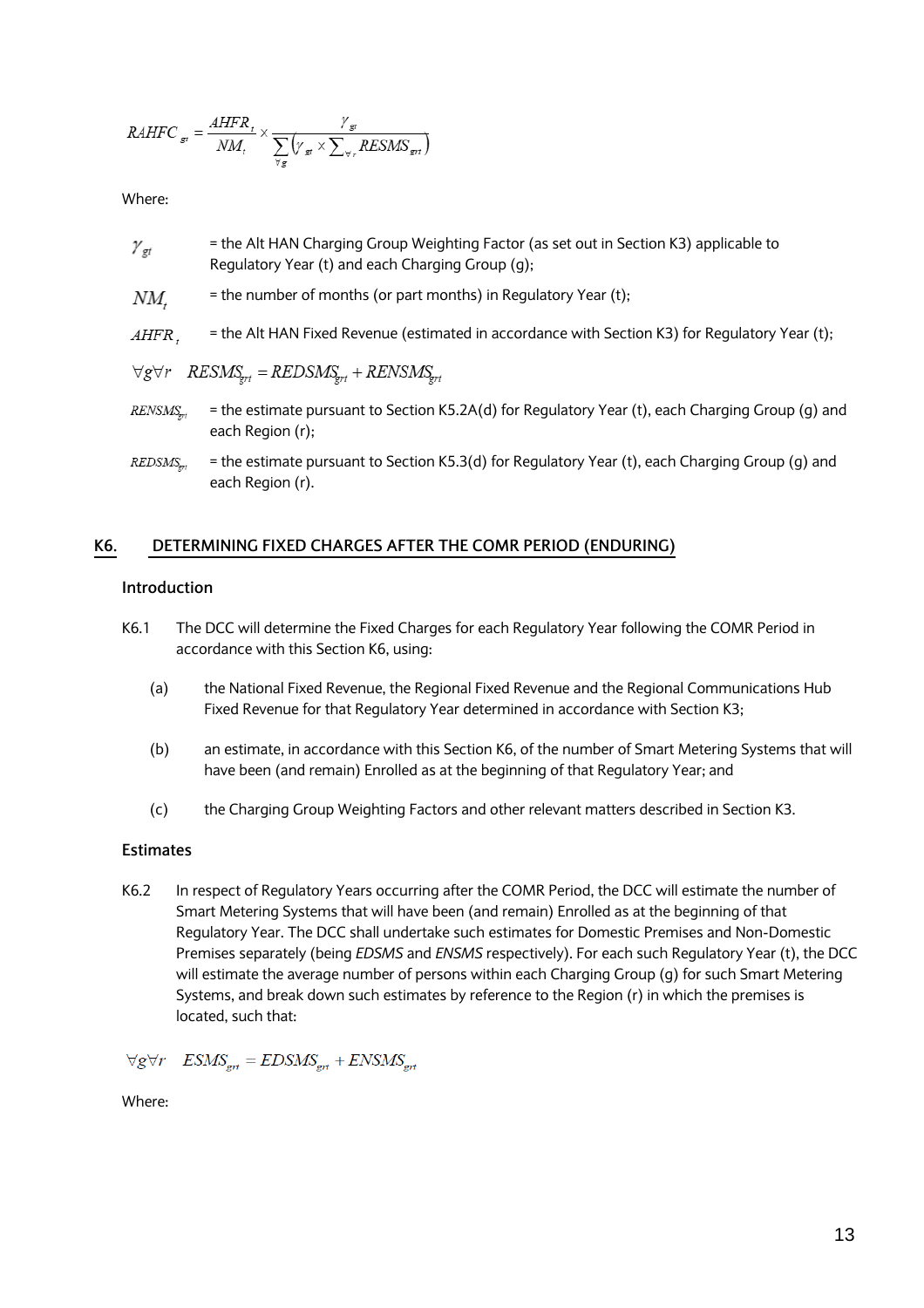- $EDSMS_{ort}$ = the DCC's estimate of the number of persons within each Charging Group (g) for Smart Metering Systems for Domestic Premises that will have been (and remain) Enrolled as at the beginning of that Regulatory Year (t), broken down by Region (r); and
- = the DCC's estimate of the number of persons within each Charging Group (g) for Smart  $ENSMS_{\text{ort}}$ Metering Systems for Non-Domestic Premises that will have been (and remain) Enrolled as at the beginning of that Regulatory Year (t), broken down by Region (r).

### **Determining the Fixed Charges**

K6.3 For each Regulatory Year (t), the DCC will determine the Fixed Charge payable in respect of each month (or part month) of Regulatory Year (t) by each person within each Charging Group (g) in respect of each Enrolled Smart Metering System for a Non-Domestic Premises and for a Domestic Premises (EFCgt) as follows:

$$
\begin{aligned} EFC_{gt} = &\frac{\left(NFR_{t}+\sum_{\forall r}RFR_{rt}\right)}{NM_{t}}\times\frac{\alpha_{gt}}{\sum_{\forall s}\left(\alpha_{gt}\times\sum_{\forall r}ESMS_{gt}\right)}\\ &+\frac{\sum_{\forall r}RCHFR_{rt}}{NM_{t}}\times\frac{\beta_{gt}}{\sum_{\forall s}\left(\beta_{gt}\times\sum_{\forall r}ESMS_{gt}\right)} \end{aligned}
$$

Where:

- =the Charging Group Weighting Factor (as set out in Section K3) applicable to Regulatory Year (t)  $\alpha_{\scriptscriptstyle{\sigma t}}$ and each Charging Group (g)
- =the CH Charging Group Weighting Factor (as set out in Section K3) applicable to Regulatory Year  $\beta_{\text{gt}}$ (t) and each Charging Group (g)
- $NM_{t}$ =the number of months (or part months) in Regulatory Year (t)
- =the National Fixed Revenue (determined in accordance with Section K3\_ for Regulatory Year (t)  $NFR$ .
- = the estimated number of persons within each Charging Group (g) for Enrolled Smart Metering  $ESMS_{grt}$ Systems determined in accordance with Section K6.2 for Regulatory Year (t) and each Region (r)
- = the Regional Fixed Revenue (determined in accordance with Section K3) for Regulatory Year (t)  $RFR_{rt}$ and each Region (r)
- $RCHFR_{rt}$ = the Regional Communications Hub Fixed Revenue (estimated in accordance with Section K3) for Regulatory Year (t) and Region (r)

#### K6.4 [Not used]

#### **Calculating number of ESMSs for Fixed Charge Payment**

- K6.5 Following the end of each month (or part month) during each Regulatory Year occurring after the COMR Period, the DCC will:
	- (a) determine the actual number of Smart Metering Systems that have been (and remain) Enrolled as at the end of the 15th day of that month (or, in the case of a part month that ends on or prior to the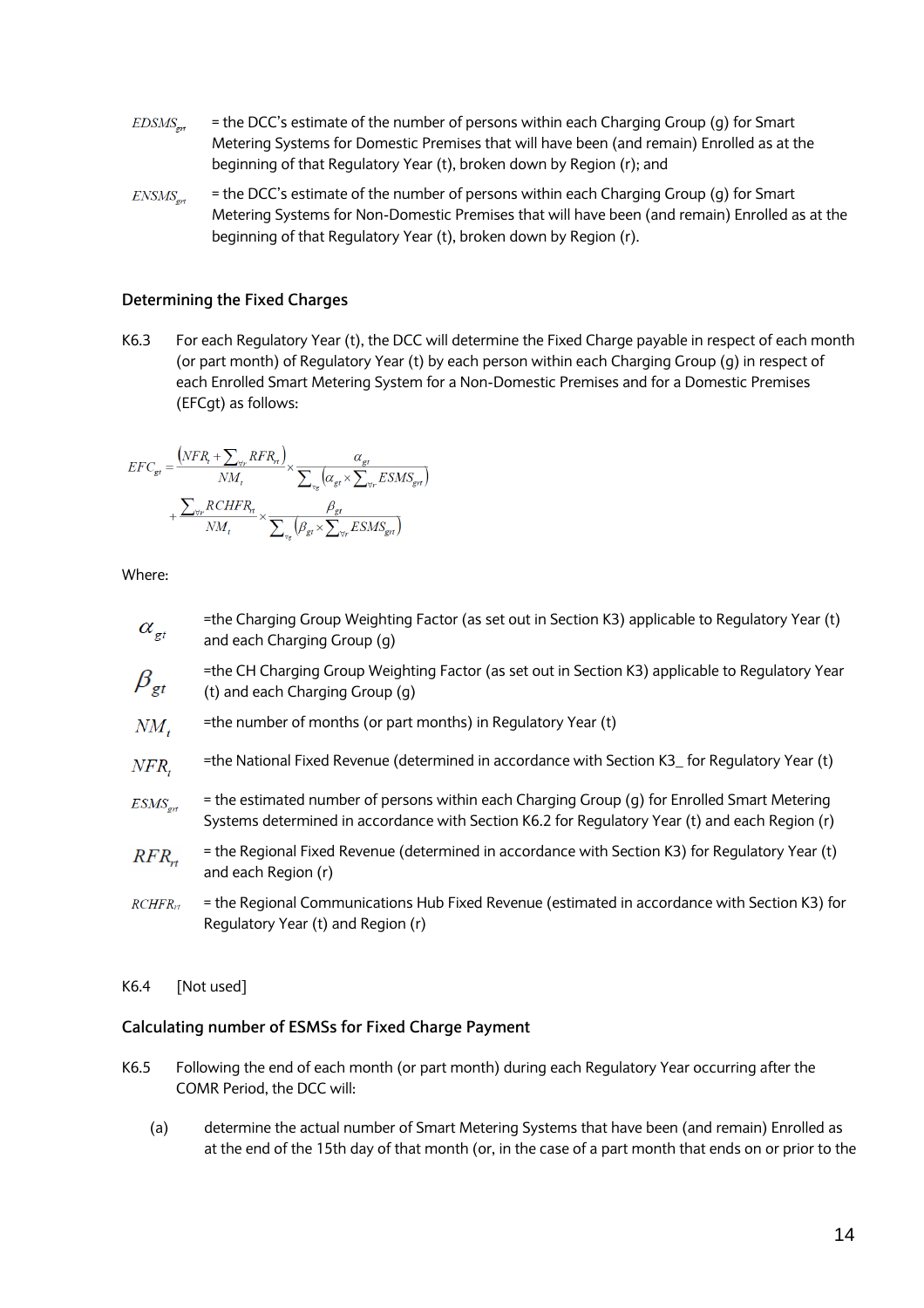15th day of that month, at the end of that part month), whether Enrolled during that month or previously, and shall do so for Domestic Premises and for Non-Domestic Premises separately;

- (b) calculate the number of persons within each Charging Group for such Enrolled Smart Metering Systems; and
- (c) break down these calculations by reference to Parties (p), and (in the case of Smart Metering Systems for Non-Domestic Premises only) by reference to the Region in which such premises are located.
- K6.6 The calculations in accordance with Section K6.5 of the number of Enrolled Smart Metering Systems as at the end of each month (or part month) (m) during Regulatory Year (t) within each Charging Group (g) broken down by reference to each Party (p), and (in the case of Non-Domestic Premises only) by reference to each Region (r), shall:
	- (a) in respect of Domestic Premises, be represented as  $\rm{ADSMS}_{\rm{pgmt}}$ ; and
	- (b) in respect of Non-Domestic Premises, be represented as  $\text{ANSMS}_{\text{pgmt}}$ .

### **K6A DETERMINING FIXED CH CHARGES**

#### **Introduction**

K6A.1 The DCC will determine the Fixed CH Charges for each Regulatory Year during the UITMR Period or during or after the COMR Period in accordance with this Section K6A, using:

- (a) the Regional Communications Hub Device Revenue for that Regulatory Year determined in accordance with Section K3;
- (b) an estimate, in accordance with this Section K6A, of the average number of Smart Metering Systems that there will be during that Regulatory Year; and
- (c) the CH Charging Group Weighting Factors and other relevant matters described in Section K3.

#### **Estimates**

K6A.2 In respect of each Regulatory Year occurring during the UITMR Period or during or after the COMR Period, the DCC will estimate the average number of Smart Metering Systems that there will be during the Regulatory Year. The DCC shall undertake such estimates for Domestic Premises and Non-Domestic Premises separately (being *EDCH* and *ENCH* respectively). For each such Regulatory Year (t), the DCC will estimate the average number of persons within each CH Charging Group (g) for such Smart Metering Systems, and break down such estimates by reference to the Region (r) in which the premises is located and the HAN Variant (h) forming part of each such Smart Metering System, such that:

$$
\forall g \forall r \forall h \ ECH_{ghrt} = EDCH_{ghrt} + ENCH_{ghrt}
$$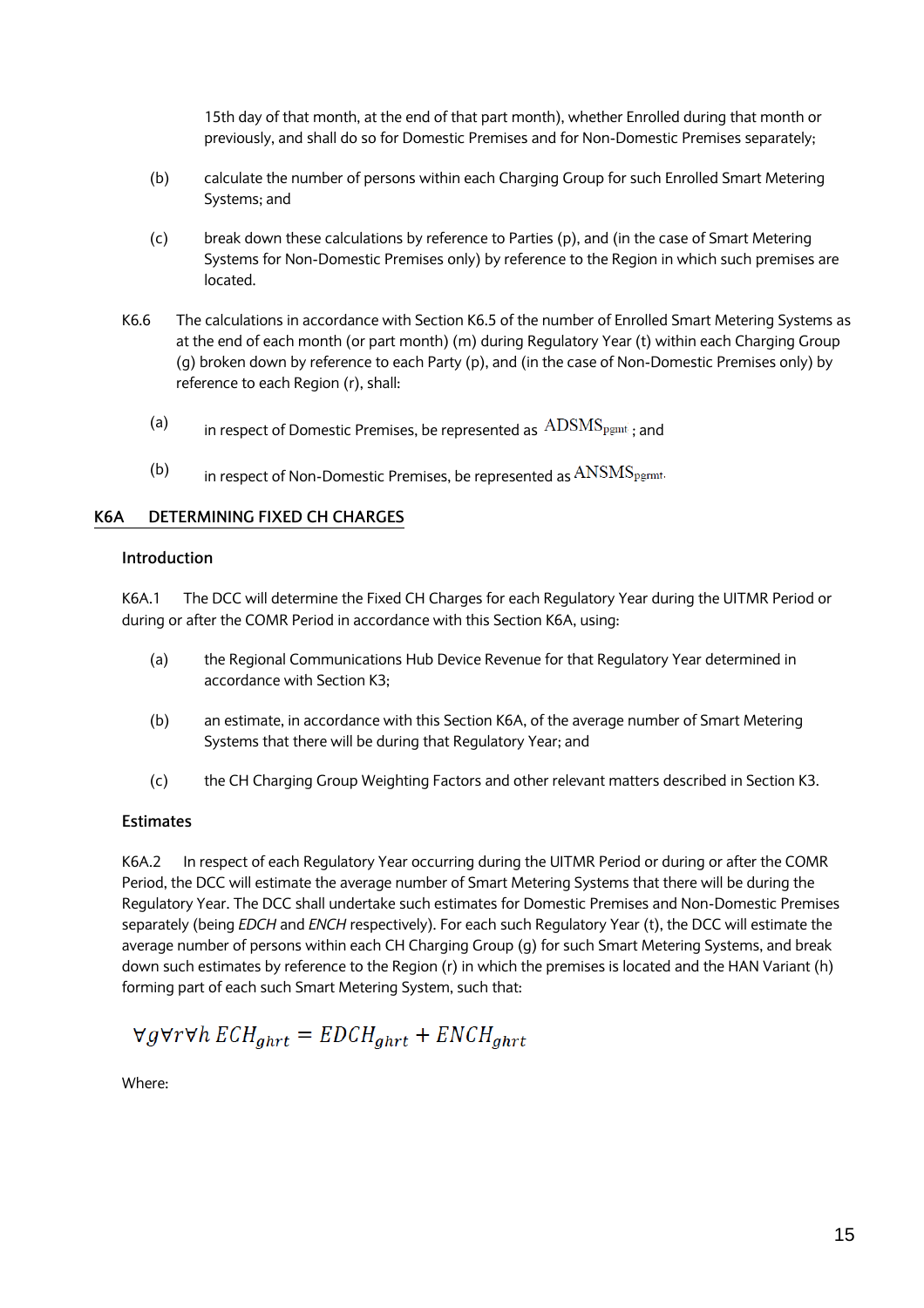- = the DCC's estimate of the average number of persons within each CH Charging Group (g) for  $EDCH<sub>ehrt</sub>$ Smart Metering Systems for Domestic Premises during that Regulatory Year (t), broken down by Region (r) and HAN Variant (h); and
- = the DCC's estimate of the average number of persons within each CH Charging Group (g) for  $ENCH_{ghrt}$ Smart Metering Systems for Non-Domestic Premises during that Regulatory Year (t), broken down by Region (r) and HAN Variant (h).

## **Determining the Fixed CH Charges**

K6A.3 For each Regulatory Year (t), the DCC will determine the Fixed CH Charge payable in respect of each month (or part month) of Regulatory Year (t) by each person within each CH Charging Group (g) in respect of each Smart Metering System incorporating each HAN Variant (h) for a Non-Domestic Premises or for a

Domestic Premises  $\left(\text{CHC}_{\text{ght}}\right)$  as follows:

Where:

$$
CHC_{ght} = \frac{\sum_{\forall r} RCHDR_{int}}{NM_t} \times \frac{\beta_{gt}}{\sum_{\forall g}\left(\beta_{gt} \times \sum_{\forall r} ECH_{ghrt}\right)}
$$

- =the CH Charging Group Weighting Factor (as set out in Section K3) applicable to Regulatory Year  $\beta_{\scriptscriptstyle \mathsf{gt}}$ (t) and each Charging Group (g)
- =the number of months (or part months) in Regulatory Year (t)  $NM_{t}$
- $RCHDR<sub>hrt</sub>$ = the Regional Communications Hub Device Revenue (determined in accordance with Section K3) for Regulatory Year (t), HAN Variant (h) and Region (r)
- = the estimated number of persons within each Charging Group (g) for Smart Metering Systems  $ECH<sub>ghrt</sub>$ determined in accordance with Section K6A.2 for Regulatory Year (t), HAN Variant (h) and each Region (r).
- K6A.4 [Not used]

## **Calculating number of CHs for Fixed CH Charge Payment**

K6A.5 Following the end of each month (or part month) during each Regulatory Year occurring during the UITMR Period or during or after the COMR Period, the DCC will:

- (d) determine the actual number of Smart Metering Systems that there are as at the end of the 15th day of that month (or, in the case of a part month that ends on or prior to the 15th day of that month, at the end of that part month), and shall do so for Domestic Premises and for Non-Domestic Premises separately;
- (e) calculate the number of persons within each CH Charging Group for such Smart Metering Systems; and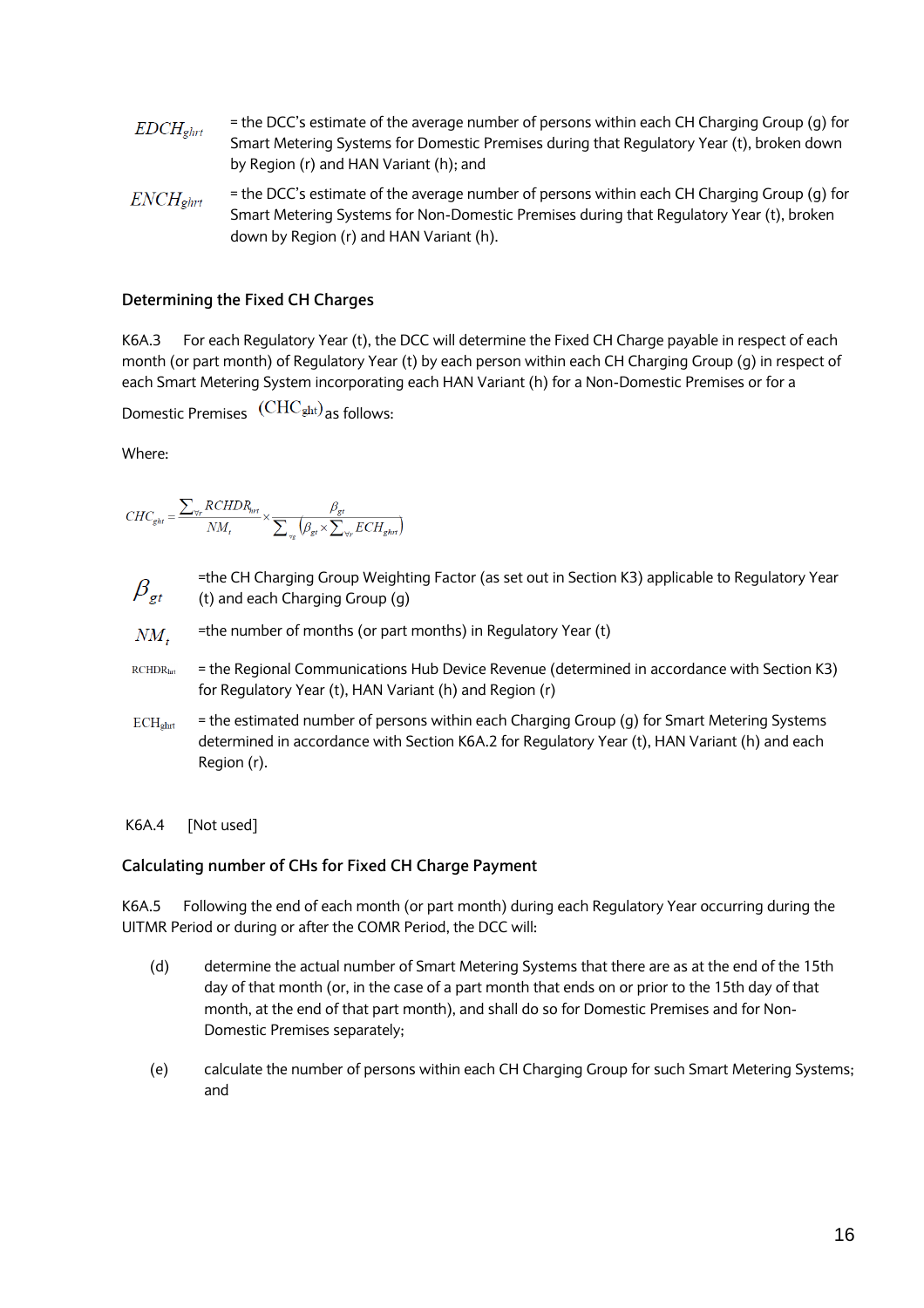(f) break down these calculations by reference to Parties (p), and (for transparency in the case of Smart Metering Systems for Non-Domestic Premises only) by reference to the Region in which such premises are located.

K6A.6 The calculations in accordance with Section K6A.5 of the number of Smart Metering Systems as at the end of each month (or part month) (m) during Regulatory Year (t) within each Charging Group (g) broken down by reference to each Party (p), and (for transparency in the case of Non-Domestic Premises only) by reference to each Region (r) and HAN Variant (h), shall:

- (g) in respect of Domestic Premises, be represented as  $\text{ADCH}_{\text{pghmt}}$ ; and
- (h) in respect of Non-Domestic Premises, be represented as  $\text{ANCH}_{\text{pgrhmt}}$ .

## **K6B DETERMINING FIXED ALT HAN CHARGES AFTER THE COMR PERIOD (ENDURING)**

K6B.1 The DCC will determine the Fixed Alt HAN Charges for each Regulatory Year after the COMR Period in accordance with this Section K6B, using:

- (i) the Alt HAN Fixed Revenue, for that Regulatory Year estimated in accordance with Section K3;
- (j) an estimate, in accordance with Section K6, of the number of Smart Metering Systems that there will have been (and remain) Enrolled at the beginning of that Regulatory Year; and
- (k) the Alt HAN Charging Group Weighting Factors and other relevant matters described in Section K3.

## **Determining the Alt HAN Fixed Charges: Domestic**

K6B.2 For each Regulatory Year (t) following the COMR Period, the DCC will determine the Alt HAN Fixed Charges payable in respect of each month (or part month) of Regulatory Year (t) by each person within each Alt HAN Charging Group (g) in respect of each Enrolled Smart Metering System for a Domestic Premises (*DAHFCgt* ) as follows:

$$
DAHFC_{gt} = \frac{AHFR_t}{NM_t} \times \frac{\mu_t \times \gamma_{gt}}{\sum_{\forall r} (\gamma_{gt} \times \sum_{\forall r} EDSMS_{gt})}
$$

- =the Alt HAN Central Cost Domestic Allocation applicable to Regulatory Year (t) (set out in  $\mu_{\iota}$ Section K3);
- =the Alt HAN Charging Group Weighting Factor (as set out in Section K3) applicable to Regulatory  $\gamma_{gt}$ Year (t) and each Charging Group (g);
- =the number of months (or part months) in Regulatory Year (t);  $NM$ .
- $EDSMS_{\text{ext}}$ =the estimated number of persons within each Charging Group (g) for Enrolled Smart Metering Systems for Domestic Premises determined in accordance with Section K6.2 for Regulatory Year (t) and each Region (r);
- =the Alt HAN Fixed Revenue (estimated in accordance with Section K3) for Regulatory Year (t). AHFR.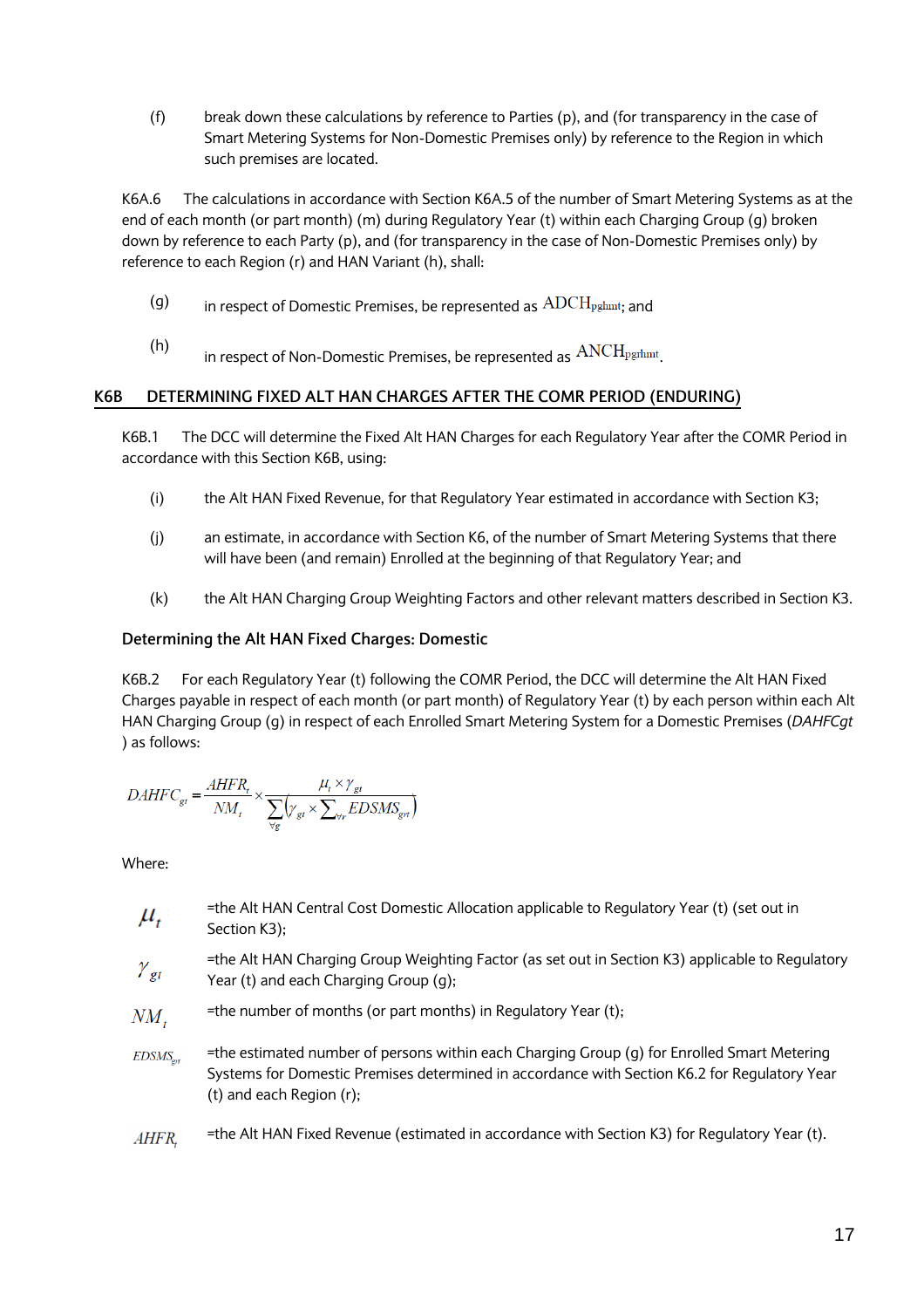### **Determining the Alt HAN Fixed Charges: Non-Domestic**

K6B.3 For each Regulatory Year (t) following the COMR Period, the DCC will determine the Alt HAN Fixed Charges payable in respect of each month (or part month) of Regulatory Year (t) by each person within each Alt HAN Charging Group (g) in respect of each Enrolled Smart Metering System for a Non-Domestic Premises  $(NAHFC<sub>gt</sub>)$  as follows:

$$
NAHFC_{gt} = \frac{AHFR_t}{NM_t} \times \frac{(1 - \mu_t) \times \gamma_{gt}}{\sum_{\forall g} (\gamma_{gt} \times \sum_{\forall r} ENSMS_{gt})}
$$

Where:

\n
$$
\mu_t
$$
 = the Alt HAN Central Cost Domestic Allocation (set out in Section K3);  
\n $\gamma_{gt}$  = the Alt HAN Charging Group Weighting Factor (as set out in Section K3) applicable to Regularory  
\n $\gamma_{gt}$  = the Alt HAN Charging Group (g);  
\n $\mu_t$  =  $\mu_t$  =  $\mu_t$  =  $\mu_t$  =  $\mu_t$  =  $\mu_t$  =  $\mu_t$  =  $\mu_t$  =  $\mu_t$  =  $\mu_t$  =  $\mu_t$  =  $\mu_t$  =  $\mu_t$  =  $\mu_t$  =  $\mu_t$  =  $\mu_t$  =  $\mu_t$  =  $\mu_t$  =  $\mu_t$  =  $\mu_t$  =  $\mu_t$  =  $\mu_t$  =  $\mu_t$  =  $\mu_t$  =  $\mu_t$  =  $\mu_t$  =  $\mu_t$  =  $\mu_t$  =  $\mu_t$  =  $\mu_t$  =  $\mu_t$  =  $\mu_t$  =  $\mu_t$  =  $\mu_t$  =  $\mu_t$  =  $\mu_t$  =  $\mu_t$  =  $\mu_t$  =  $\mu_t$  =  $\mu_t$  =  $\mu_t$  =  $\mu_t$  =  $\mu_t$  =  $\mu_t$  =  $\mu_t$  =  $\mu_t$  =  $\mu_t$  =  $\mu_t$  =  $\mu_t$  =  $\mu_t$  =  $\mu_t$  =  $\mu_t$  =  $\mu_t$  =  $\mu_t$  =  $\mu_t$  =  $\mu_t$  =  $\mu_t$  =  $\mu_t$  =  $\mu_t$  =  $\mu_t$  =  $\mu_t$  =  $\mu_t$  =  $\mu_t$  =  $\mu_t$  =  $\mu_t$  =  $\mu_t$  =  $\mu_t$  =  $\mu_t$  =  $\mu_t$  =  $\mu_t$  =  $\mu_t$  =  $\mu_t$  =  $\mu_t$  =  $\mu_t$  =  $\mu_t$ 

- =the number of months (or part months) in Regulatory Year (t);  $NM_{t}$
- $ENSMS_{\text{ext}}$ =the estimated number of persons within each Alt HAN Charging Group (g) for Enrolled Smart Metering Systems for Non-Domestic Premises determined in accordance with Section K6.2 for Regulatory Year (t) and each Region (r);
- =the Alt HAN Fixed Revenue (estimated in accordance with Section K3) for Regulatory Year (t). AHFR.

## **K7. DETERMINING EXPLICIT CHARGES**

## **Introduction**

- K7.1 The Explicit Charges for each Regulatory Year are payable in respect of the Explicit Charging Metrics for that Regulatory Year.
- K7.2 The Explicit Charging Metrics from time to time are as set out in this Section K7.
- K7.3 Part of the rationale for Explicit Charging Metrics is to allow the DCC to closely reflect the charges it pays to the DCC Service Providers in respect of certain services, to SECCo in respect of certain Recoverable Costs, and to AltHANCo in respect of the Alt HAN Costs, so as to minimise the risks for the DCC associated with uncertainty regarding the frequency with which such services are to be provided or such Alt HAN Costs are incurred. The Explicit Charging Metrics may comprise any or all of the Core Communication Services and of the Enabling Services (so they are a sub-set of all Services other than the Elective Communication Services) and of the Alt HAN Costs. The Explicit Charging Metrics represent those Core Communication Services, Enabling Services and Alt HAN Costs that are to be charged for separately from the Fixed Charges, Fixed CH Charges and Fixed Alt HAN Charges.
- K7.4 The DCC will determine the Explicit Charges for each Regulatory Year in accordance with this Section K7.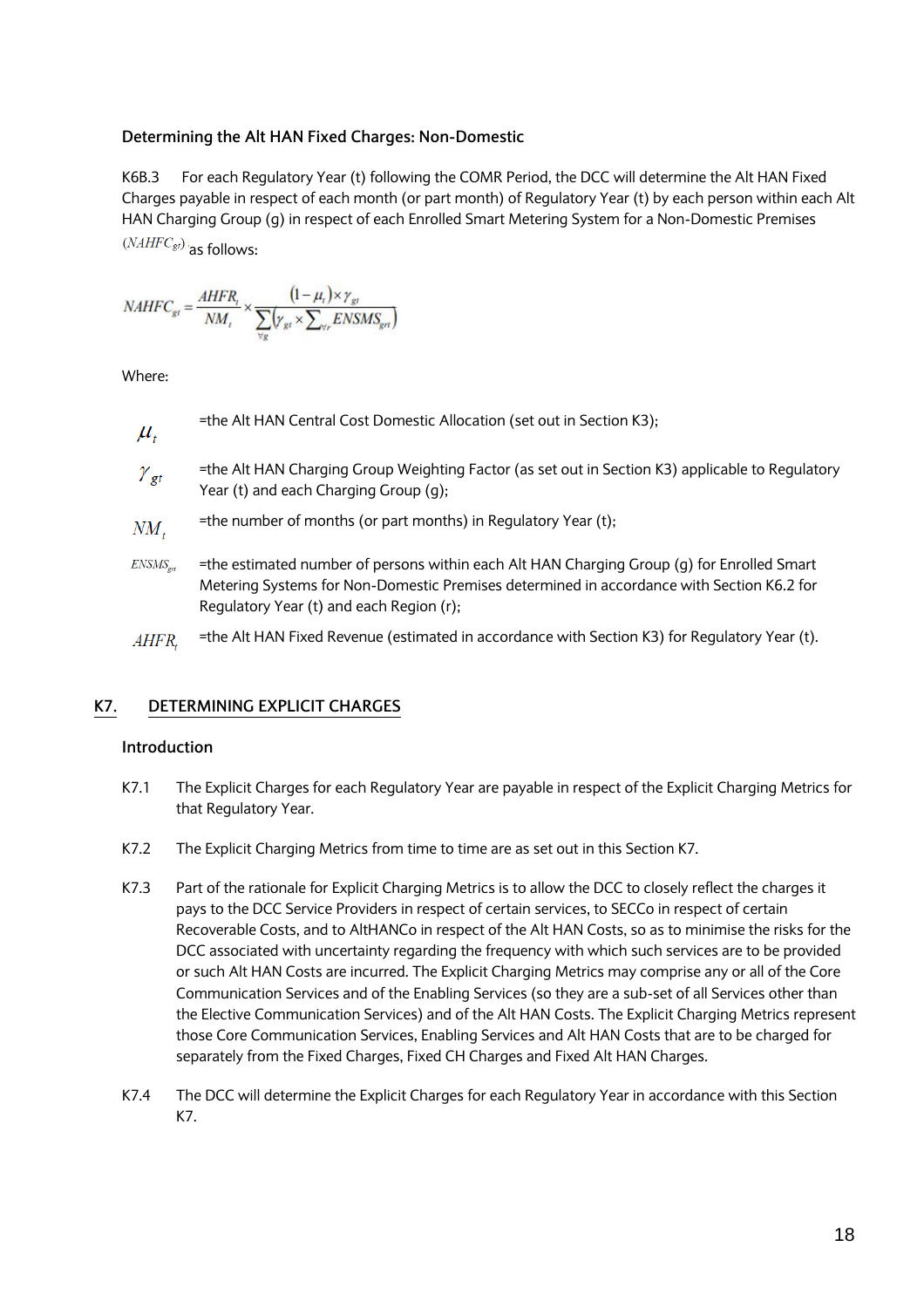## **Explicit Charging Metrics**

- K7.5 The Explicit Charging Metrics for each Party and the Charging Period for each month are as follows:
	- (a) (*'security assessments'*) an obligation to pay arising during that Charging Period in respect of that Party pursuant to Section G8.51 (Users: Obligation to Pay Charges) in relation to User Security Assessments, Follow-up Security Assessments, User Security Assessment Reports or the activities of the Independent Security Assurance Service Provider;
	- (b) (*'privacy assessments'*) an obligation to pay arising during that Charging Period in respect of that Party pursuant to Section I2.40 (Users: Obligation to Pay Charges) in relation to Full Privacy Assessments, Random Sample Privacy Assessments, Privacy Assessment Reports or the activities of the Independent Privacy Auditor;
	- (c) (*'LV gateway connection'*) an obligation to pay arising during that Charging Period in accordance with an offer for a DCC Gateway LV Connection accepted by that Party pursuant to Section H15 (DCC Gateway Connections), including where the obligation to pay is preserved under Section H15.19(b) (Ongoing Provision of a DCC Gateway Connection);
	- (d) ('*HV gateway connection*') an obligation to pay arising during that Charging Period in accordance with an offer for a DCC Gateway HV Connection accepted by that Party pursuant to Section H15 (DCC Gateway Connections), including where the obligation to pay is preserved under Section H15.19(b) (Ongoing Provision of a DCC Gateway Connection);
	- (e) ('*gateway equipment relocation*') an obligation to pay arising during that Charging Period as a result of a request by that Party to relocate DCC Gateway Equipment under Section H15.27 (DCC Gateway Equipment);
	- (f) (*'elective service evaluations'*) an obligation to pay arising during that Charging Period under the terms and conditions accepted by that Party for a Detailed Evaluation in respect of potential Elective Communication Services pursuant to Section H7.8 (Detailed Evaluations of Elective Communication Services);
	- (g) ('*P&C support*') an obligation to pay arising during that Charging Period under the terms and conditions accepted by that Party in relation to that Party's use or implementation of the Parse and Correlate Software pursuant to Section H11.12 (Provision of Support & Assistance to Users);
	- (h) ('*SM WAN for testing'*) an obligation to pay arising during that Charging Period from the acceptance by that Party of the charges offered by the DCC to provide a connection to a simulation of the SM WAN pursuant to Section H14.31 (Device and User System Testing);
	- (i) (*'additional testing support'*) an obligation to pay arising during that Charging Period from the acceptance by that Party of the charges offered by the DCC to provide additional testing support to that Party pursuant to Section H14.33 (Device and User System Testing);
	- (j) (*'communication services'*) the number of each of the Services identified in the DCC User Interface Services Schedule which have been provided to that Party during that Charging Period;
	- (k) (*'CH non-standard delivery'*) an obligation to pay arising during that Charging Period as a result of the request by that Party for non-standard Communications Hub Product delivery requirements pursuant to Section F6.17 (Non-Standard Delivery Options);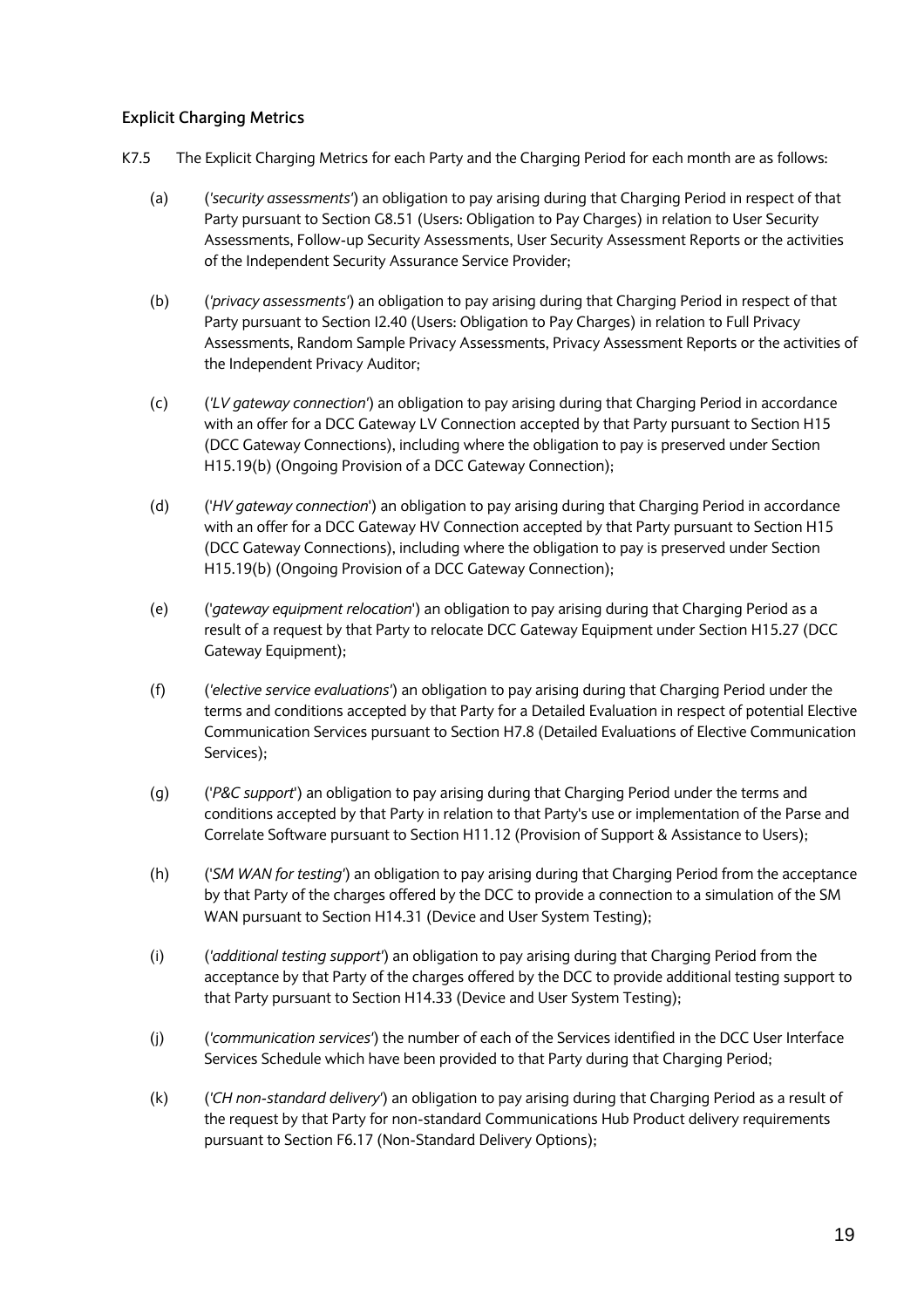- (l) (*'CH stock level charge'*) the number (to be measured at the end of that Charging Period) of Communications Hubs that have been delivered to that Party under Section F6 (Delivery and Acceptance of Communications Hubs) and for which none of the following has yet occurred: (i) identification on the Smart Metering Inventory as 'installed not commissioned' or 'commissioned'; (ii) rejection in accordance with Section F6.10 (Confirmation of Delivery); (iii) delivery to the DCC in accordance with Section F8 (Removal and Return of Communications Hubs); or (iv) notification to the DCC in accordance with Section F8 (Removal and Return of Communications Hubs) that the Communications Hub has been lost or destroyed;
- (m) (*'GFI Testing'*) the number of each of the types of GFI Testing tools which have been delivered to that Party during that Charging Period under Section H14 (Testing Services) and in accordance with Section 15 of Appendix J (Enduring Testing Approach Document);
- (n) (*'CH auxiliary equipment'*) the number of each of the types of Communications Hub Auxiliary Equipment which have been delivered to that Party during that Charging Period under Section F6 (Delivery and Acceptance of Communications Hubs), and which have not been (and are not) rejected in accordance with Section F6.10 (Rejected Communications Hub Products) or (in the case of the Communications Hub Auxiliary Equipment to which Section 7.8 applies (Ownership of and Responsibility for Communications Hub Auxiliary Equipment)) returned, or notified as lost or destroyed, for a reason which is a CH Pre-Installation DCC Responsibility;
- (o) ('*CH returned and redeployed*') the number of Communications Hubs which have been returned by that Party during that Charging Period for a reason which is a CH User Responsibility, and which have been (or are intended to be) reconditioned for redeployment pursuant to Section F8 (Removal and Return of Communications Hubs);
- (p) ('*CH returned not redeployed*') the number of Communications Hubs which have been returned, or notified as lost or destroyed, by that Party during that Charging Period for a reason which is a CH User Responsibility, and which have not been (and are not intended to be) reconditioned for redeployment pursuant to Section F8 (Removal and Return of Communications Hubs);
- (q) (*'CH wrong returns location'*) an obligation to pay arising during that Charging Period as a result of the return by that Party of Communications Hubs to the wrong returns location as referred to in Section F8.9 (Return of Communications Hubs);
- (r) ('*test comms hubs*') the number of Test Communications Hubs delivered to that Party during that Charging Period, and which have not been (and are not) returned to the DCC in accordance with Section F10.8 (Ordering, Delivery, Rejection and Returns);
- (s) ('*additional CH Order Management System accounts*') the number of additional CH Order Management System accounts made available to that Party during that Charging Period in accordance with Section F5.23 (CH Order Management System Accounts);
- (t) ('*shared solution Alt HAN Equipment*') the number (as measured at the end of that Charging Period) of MPANs associated with premises supplied with electricity by that Party and of MPRNs associated with premises supplied with gas by that Party, in respect of each of which premises (except where the Alt HAN Inventory records that Party as having elected to use Opted-out Alt HAN Equipment at that time) Central Shared Solution Alt HAN Equipment is installed;
- (u) ('*point-to-point Alt HAN Equipment*') the number (as measured at the end of that Charging Period) of MPANs associated with premises supplied with electricity by that Party and of MPRNs associated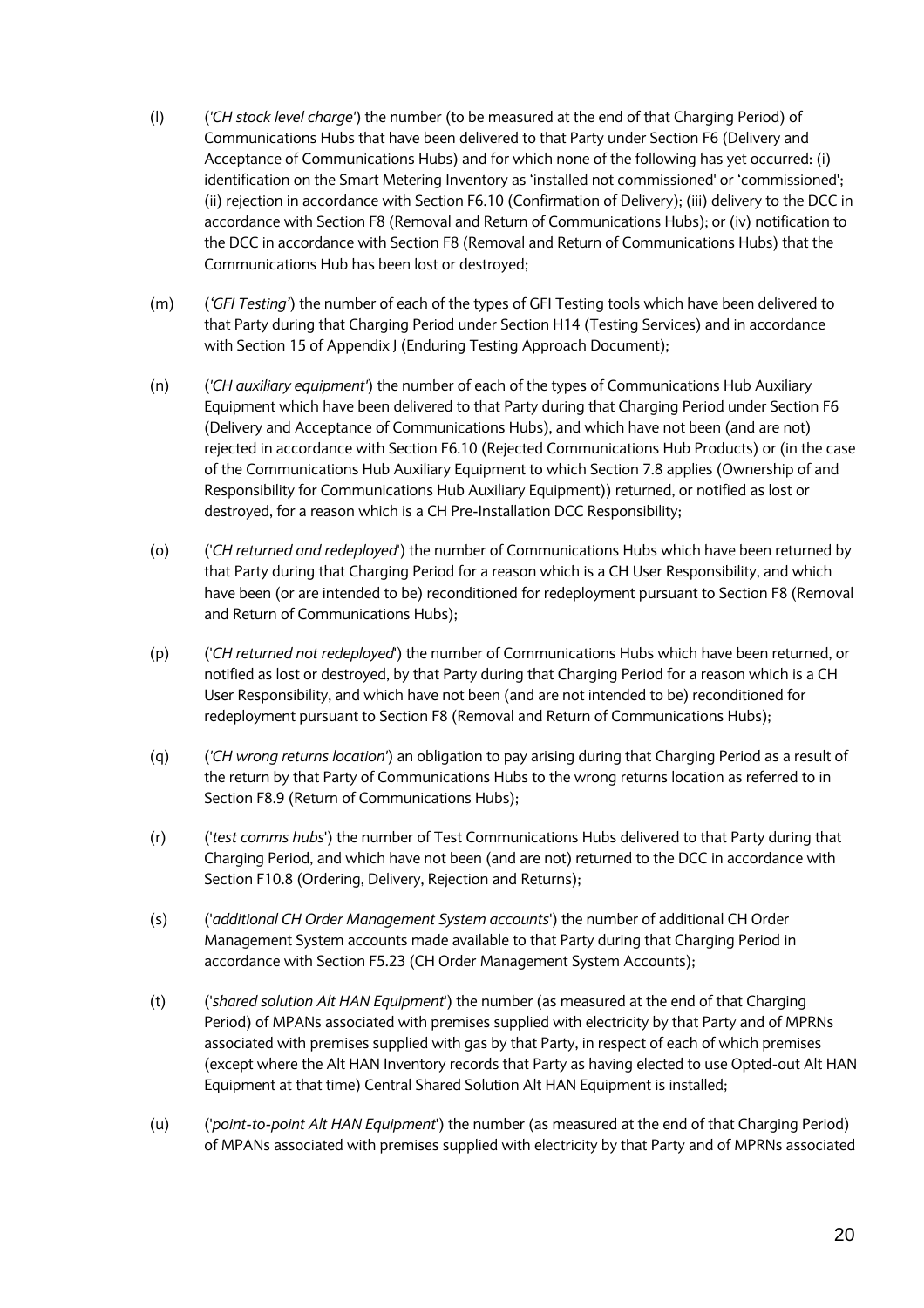with premises supplied with gas by that Party, in respect of each of which premises (except where the Alt HAN Inventory records that Party as having elected to use Opted-out Alt HAN Equipment at that time) Central Point-to-Point Alt HAN Equipment is installed;

- (v) ('*stock level point-to-point Alt HAN Equipment*') the number of items of Central Point-to-Point Alt HAN Equipment (as measured at the end of that Charging Period) delivered to that Party but not installed;
- (w) (*'RF Noise Testing'*) an obligation to pay arising during that Charging Period from the acceptance by that Party of the charges offered by the DCC to provide RF Noise Testing pursuant to Section H14.37 (Radio Frequency Noise Testing); and
- (x) (*'DCC Boxed'*) the number of each of the types of DCC Boxed which have been delivered to that Party during that Charging Period under Section H14 (Testing Services) and in accordance with Clause 18 of the Enduring Testing Approach Document.

## **Explicit Charges**

- K7.6 The DCC will determine the Explicit Charges for each Explicit Charging Metric and each Regulatory Year:
	- (a) in the case of the Explicit Charging Metrics referred to in Section K7.5(a) and (b)('security assessments' and 'privacy assessments'), so as to pass-through to each Party the relevant expenditure incurred by the Panel in respect of the Explicit Charging Metric as notified by the Panel to the DCC for the purpose of establishing such Charges;
	- (b) (subject to Section K7.6(a)) in a manner consistent with the Charging Objectives referred to in Sections C1.4, C1.5 and C1.6(a), (b), and (c);
	- (c) (subject to Section K7.6(a) and the Charging Objective referred to in Section C1.4) on a nondiscriminatory and cost reflective basis so as to recover the incremental cost to the DCC (including under the DCC Service Provider Contracts) associated with the occurrence of that Explicit Charging Metric (and disregarding any costs and expenses that would be incurred whether or not that Explicit Charging Metric occurred);
	- (d) in the case of the Explicit Charging Metrics referred to in Section K7.5(c) and (''LV gateway connection' and 'HV gateway connection'), the Explicit Charges may comprise an initial connection charge and an ongoing annual charge (which annual charge may be payable monthly or less frequently);
	- (e) in the case of the Explicit Charging Metrics referred to in Section K7.5(j) ('communication services'), in accordance with (c) above; save that (where the cost of implementing an Explicit Charge for one or more of the Services referred to in that Section would be disproportionate to the cost-reflective incremental cost) the Explicit Charge for those Services may be set at zero;
	- (f) in the case of the Explicit Charging Metrics referred to in Sections K7.5(l), (n), (o) and (p) ('CH stock level charge', 'CH auxiliary equipment', 'CH returned and redeployed', and 'CH returned not redeployed'), so as to ensure they are uniform across each month of a Regulatory Year and across each Region and do not make any distinction linked to use at Domestic Premises or Non- Domestic Premises;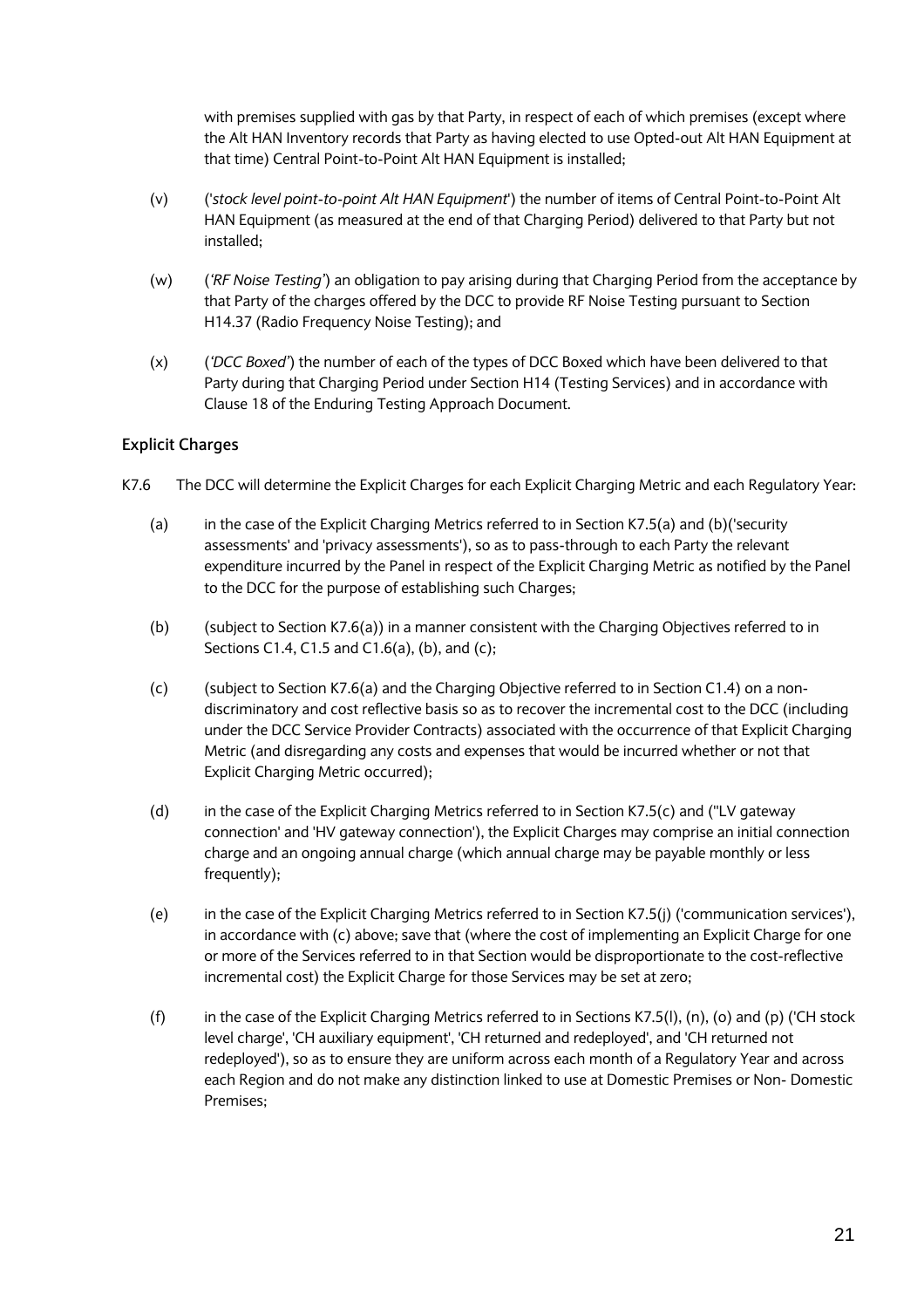- (g) in the case of the Explicit Charging Metric referred to in Sections K7.5(l), (o) and (p) ('CH stock level charge', 'CH returned and redeployed' and 'CH returned not redeployed'), on the basis that there can be different charges for each HAN Variant;
- (h) so that the Explicit Charging Metric referred to in Section K7.5(o) ('CH returned and redeployed') for each HAN Variant is not more than the Explicit Charging Metric for that HAN Variant referred to in Section K7.5(p) ('CH returned not redeployed');
- (i) in the case of the Explicit Charging Metric referred to in Section K7.5(p) ('CH returned not redeployed'), in accordance with (c) above, for which purpose the incremental cost to DCC shall include any early termination fee payable in relation to the Communications Hub, or (if applicable) the net present value of the ongoing costs likely to be incurred by the DCC notwithstanding the fact that the Communications Hub has been removed, lost or destroyed;
- (i)a in the case of the Explicit Charging Metric referred to in Sections K7.5(r) ('test comms hubs'), on the basis that there can be different charges for different types of Test Communications Hubs (including by reference to the HAN Variant to which they correspond); and
- (i) in the case of the Explicit Charging Metrics referred to in Section K7.5(t), (u) and (v) ('shared solution Alt HAN Equipment', 'point-to-point Alt HAN Equipment' and 'stock level point-to-point Alt HAN Equipment), so as to pass- through to each Party the relevant costs of AltHANCo in respect of the Explicit Charging Metric as notified by AltHANCo to the DCC for the purpose of establishing such Charges.
- K7.7 This Section K7.7 applies only in respect of the Explicit Charging Metrics referred to in Sections K7.5(f) and (g) ('elective service evaluation' and 'P&C support'). Where the DCC is simultaneously considering requests for an Explicit Charging Metric from two or more Parties, and where it would be advantageous to all such Parties for the DCC to do so, the DCC shall offer the Explicit Charging Metrics both conditionally on all the Parties taking up the Explicit Charging Metric and without such condition. In respect of the Explicit Charges to apply in respect of the conditional offer, the DCC shall calculate the Explicit Charges for each Party on the assumption that the other Parties accept the offers, and shall accordingly apportion any common costs between the Parties on a non-discriminatory and costreflective basis.

## **Second-Comer Contributions**

- K7.8 This Section K7.8 applies only in respect of the Explicit Charging Metrics referred to in Sections K7.5(f) and (g) ('elective service evaluation' and 'P&C support'). Subject to Section K7.10, where:
	- (a) the DCC makes an offer in respect of any proposed Explicit Charging Metric to a person (the " **subsequent person**"); and
	- (b) prior to such offer being made to the subsequent person, another person (the "**initial contributor**") was obliged to pay Explicit Charges designed to recover any costs (the "**relevant costs**") that would otherwise (in accordance with this Charging Methodology) have been recoverable from the subsequent person,

then the DCC shall make an offer to the subsequent person that requires that subsequent person to pay by way of Explicit Charges such a contribution to the relevant costs as may be reasonable in all the circumstances.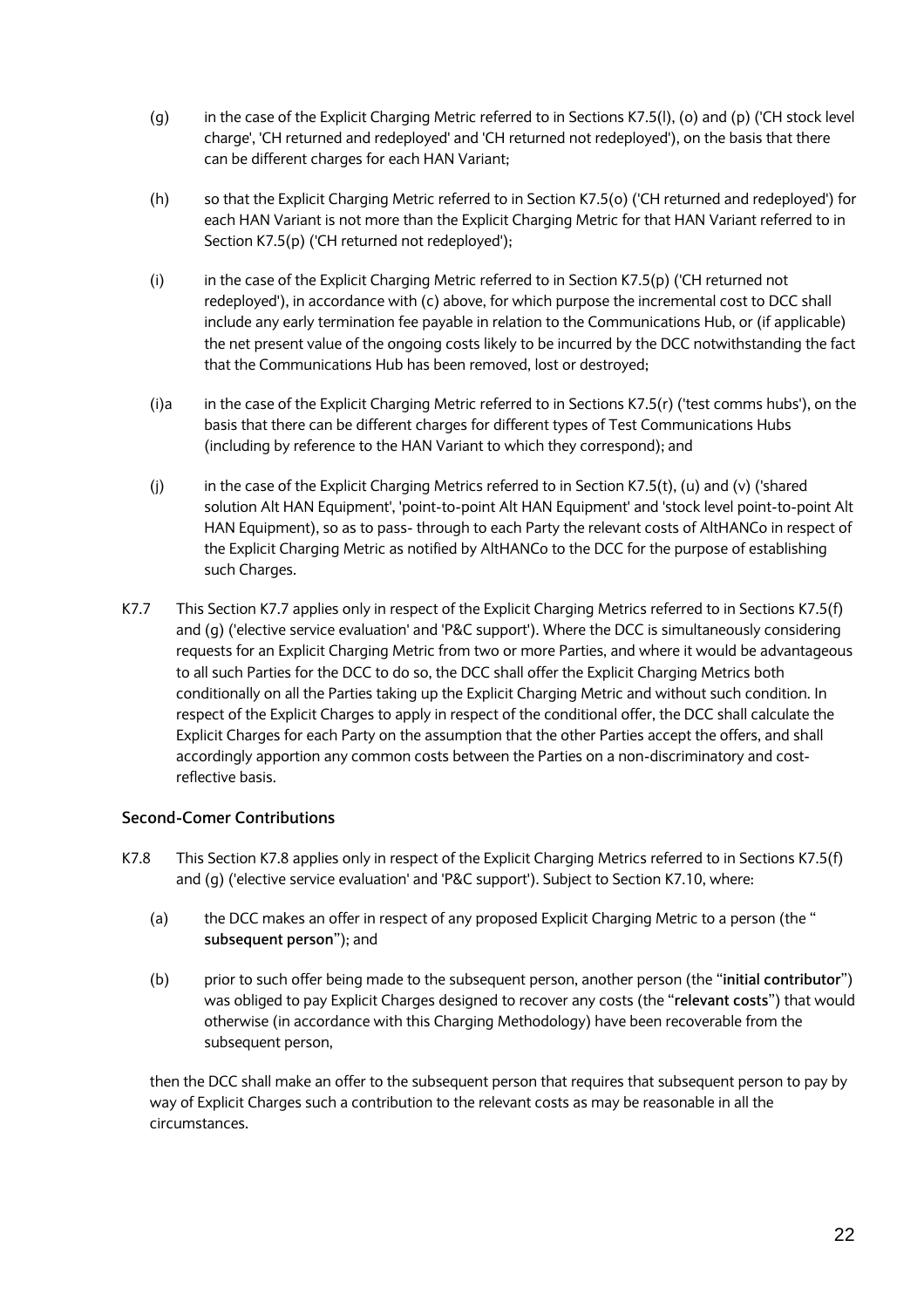- K7.9 Subject to Section K7.10, where an offer made by the DCC that includes an element of relevant costs is accepted by the subsequent person, the DCC shall (following payment by the subsequent person) offer such rebate to the initial contributor as may be reasonable in all the circumstances.
- K7.10 Sections K7.8 and K7.9 shall not apply:
	- (a) where the relevant costs are less than £20,000;
	- (b) where the relevant costs are between £20,000 and £500,000 (inclusive), and the initial contributor's offer for the Explicit Charging Metric was accepted more than 5 years before the offer to the subsequent contributor is made;
	- (c) where the relevant costs are more than £500,000, and the initial contributor's offer for the Explicit Charging Metric was accepted more than 10 years before the offer to the subsequent contributor is made; and/or
	- (d) where the initial contributor no longer exists or cannot be contacted by the DCC following reasonable enquiry.
- K7.11 All references to an initial contributor in this Section K7 shall, in respect of any subsequent person, be interpreted so as to include any person that was previously a subsequent person in respect of the relevant costs in question and that paid Explicit Charges designed to recover an element of those relevant costs.

## **K8. DETERMINING ELECTIVE CHARGES**

### **Introduction**

- K8.1 The Elective Charges for each Regulatory Year are payable in accordance with the relevant Bilateral Agreement.
- K8.2 The terms and conditions of each Bilateral Agreement (including those in respect of the Elective Charges payable thereunder) are to be agreed or determined in accordance with Section H7 (Elective Communication Services) and the DCC Licence.

## **Determining the Elective Charges**

- K8.3 Where the DCC makes any offer to enter into a Bilateral Agreement in respect of an Elective Communication Service, the DCC shall offer Elective Charges in respect of each such Elective Communication Service determined by the DCC:
	- (a) in a manner consistent with the Charging Objectives referred to in Sections C1.6(a), (b), and (c);
	- (b) in a non-discriminatory and cost-reflective manner, so as to recover the total costs to the DCC (including under the DCC Service Provider Contracts) associated with that Bilateral Agreement (including so as to recover a reasonable proportion of any standing costs that would be incurred whether or not that Elective Communication Service was provided); and
	- (c) so that such proportion of such standing costs is recovered by way of a standing charge that is payable whether or not the service is requested or provided.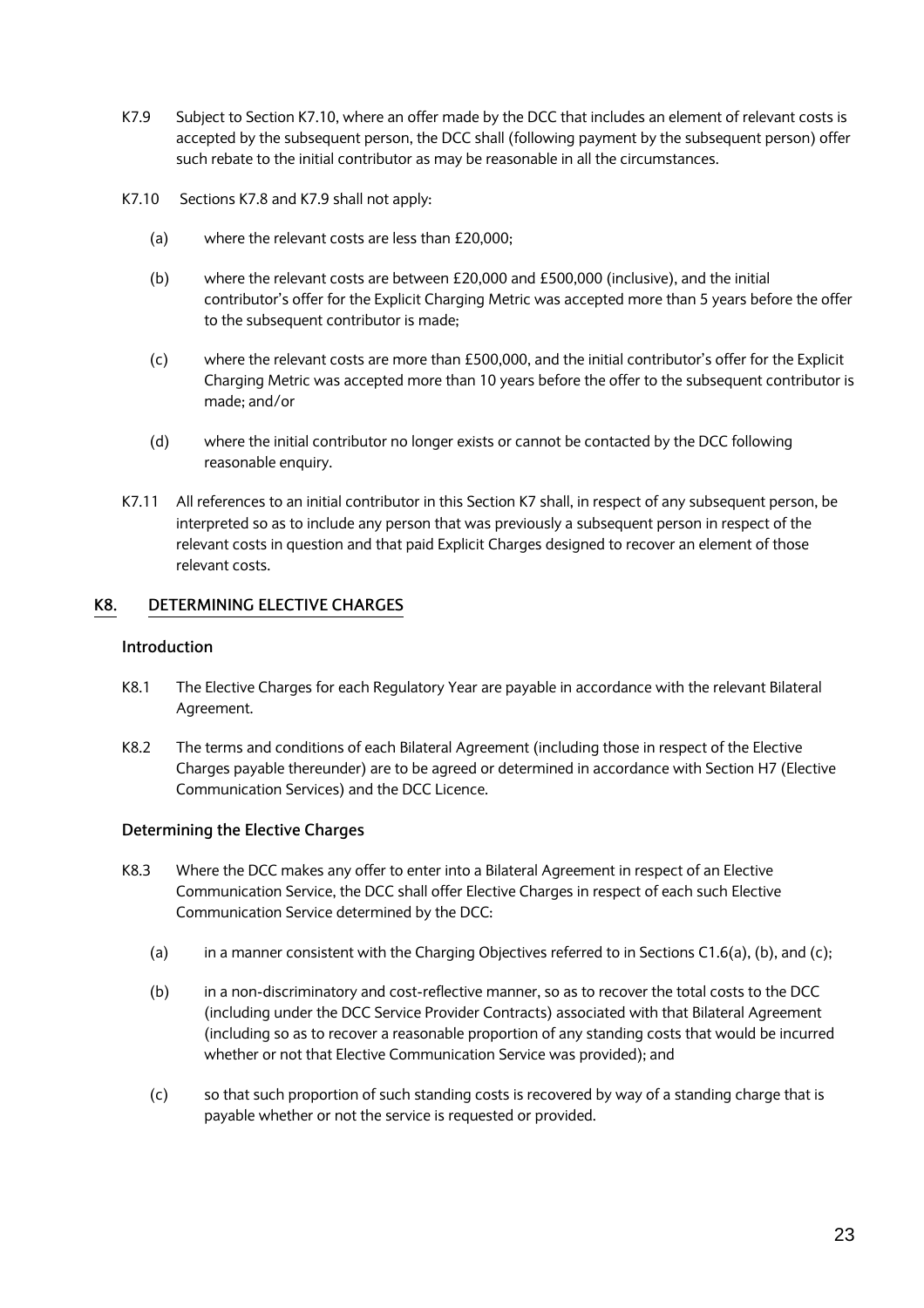- K8.4 Where the DCC is simultaneously considering requests for a formal offer to provide Elective Communication Services from two or more Parties, and where it would be advantageous to all such Parties for the DCC to do so, the DCC shall make the offer both conditionally on all the Parties accepting the offer and without such condition. In respect of the Elective Charges to apply in respect of the conditional offer, the DCC shall calculate the Elective Charges for each Party on the assumption that the other Parties accept the offers, and shall accordingly apportion any common costs between the Parties on a non-discriminatory and cost-reflective basis.
- K8.5 Although this Code in no way binds the Authority it is acknowledged that any determination by the Authority of the Elective Charges in respect of a Bilateral Agreement will be undertaken as envisaged by the DCC Licence, including by reference to those matters set out in Sections K8.3 and K8.4.

## **Second-Comer Contributions**

- K8.6 Subject to Section K8.8, where:
	- (a) the DCC makes an offer in respect of any proposed Elective Communications Service to a person (the "**subsequent person**"); and
	- (b) prior to such offer being made to the subsequent person, another person (the "**initial contributor**") was obliged to pay Elective Charges designed to recover any costs (the "**relevant costs**") that would otherwise (in accordance with this Charging Methodology) have been recoverable from the subsequent person,

then the DCC shall make an offer to the subsequent person that requires that subsequent person to pay by way of Elective Charges such a contribution to the relevant costs as may be reasonable in all the circumstances.

- K8.7 Subject to Section K8.8, where an offer made by the DCC that includes an element of relevant costs is accepted by the subsequent person, the DCC shall (following payment by the subsequent person) offer such rebate to the initial contributor as may be reasonable in all the circumstances.
- K8.8 Sections K8.6 and K8.7 shall not apply:
	- (a) where the relevant costs are less than £20,000;
	- (b) where the relevant costs are between £20,000 and £500,000 (inclusive), and the initial contributor's offer for the Elective Communication Service was accepted more than 5 years before the offer to the subsequent contributor is made;
	- (c) where the relevant costs are more than £500,000, and the initial contributor's offer for the Elective Communication Service was accepted more than 10 years before the offer to the subsequent contributor is made; and/or
	- (d) where the initial contributor no longer exists or cannot be contacted by the DCC following reasonable enquiry.
- K8.9 All references to an initial contributor in this Section K8 shall, in respect of any subsequent person, be interpreted so as to include any person that was previously a subsequent person in respect of the relevant costs in question and that paid Elective Charges designed to recover an element of those relevant costs.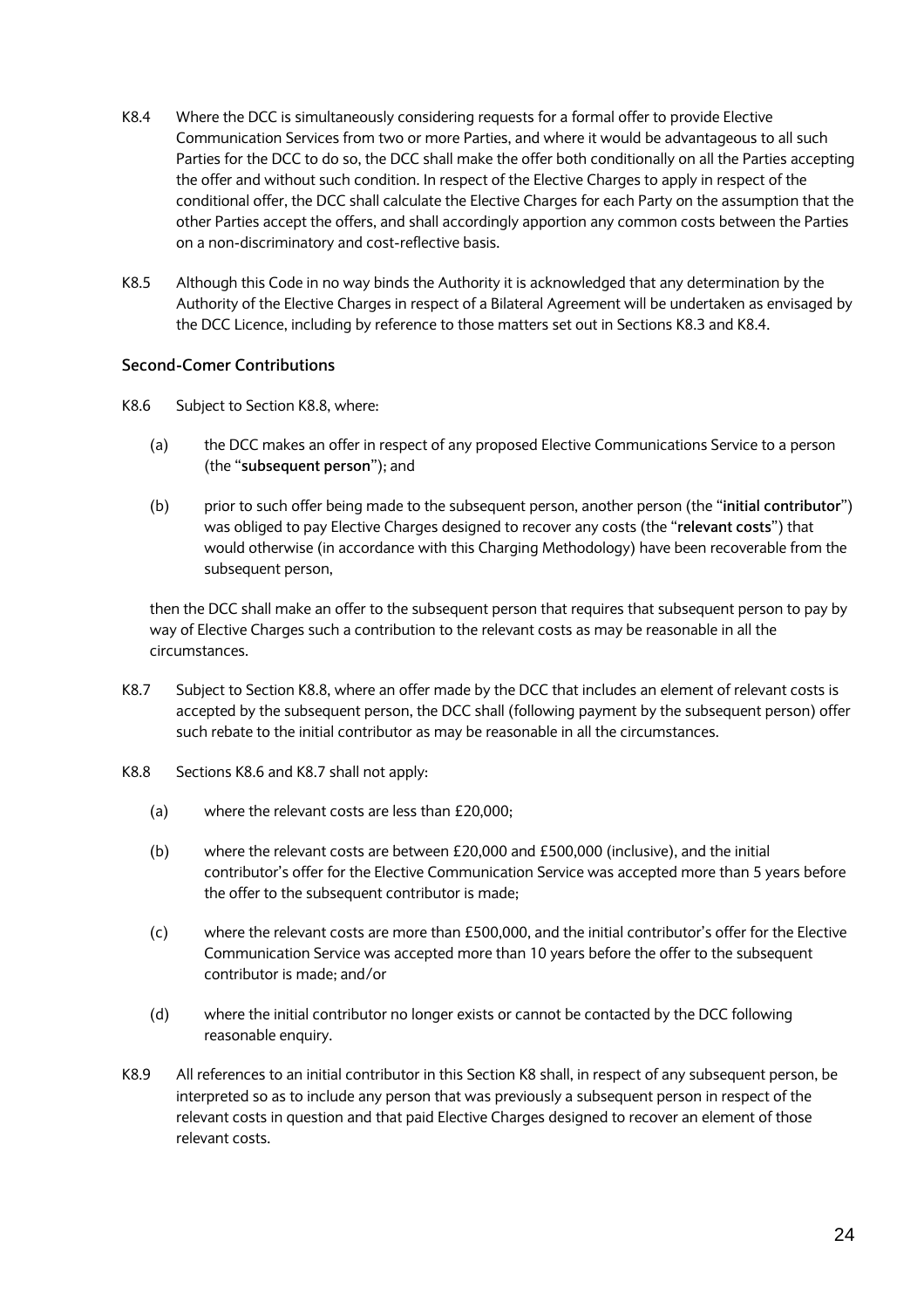## **K9. WITHIN-YEAR ADJUSTMENTS**

### **Introduction**

- K9.1 The revenue restriction contained in the DCC Licence allows the DCC to carry forward any under or over recovery in respect of one Regulatory Year to the following Regulatory Year. Therefore, there is no absolute need for the DCC to alter the Charges part way through a Regulatory Year.
- K9.2 Nevertheless, subject to compliance with Condition 19 of the DCC Licence, the DCC may alter the Charges part way through a Regulatory Year, including in one of the following two ways:
	- (a) where this Charging Methodology is amended and the amendment has effect part way through a Regulatory Year; or
	- (b) where the requirements of this Section K9 are met, by applying within-year adjustments for the matters set out in this Section K9.

### **Amending this Charging Methodology**

K9.3 Where the Authority consents in accordance with Condition 19 of the DCC Licence, the DCC may recalculate the Charges in accordance with this Charging Methodology (including so as to take into account any modification of this Charging Methodology). In such circumstances, the references herein to a Regulatory Year shall be interpreted as meaning the remaining period of such Regulatory Year from the time at which the modified Charges in question are to apply.

### **Within-Year Adjustment for Bad Debt**

K9.4 Where a Party fails to pay to the DCC an amount due by way of Charges such that an Event of Default has occurred, and provided the DCC has complied with its obligations under Section J (Charges) in respect of the same, the DCC may (where it reasonably considers it appropriate to do so, taking into account the matters referred to in Section K9.1) determine the **Unrecovered Bad Debt Payment**

 $(UBDP_{\text{pemt}})$  to be paid by every Compliant Party (p) in respect of that Event of Default (e) in one or

more subsequent months (m) of such Regulatory Year (t) as the DCC may determine.  $(\mathrm{UBDP_{\mathrm{pemt}}})$ shall be calculated as follows:

$$
UBDP_{\textit{pemt}} = \frac{UBP_e \times DS_{\textit{pe}}}{BM}
$$

- is the number of months in the balance of the Regulatory Year over which the DCC decides it is to  $BM_{\alpha}$ recover the amount owing in respect of the Event of Default
- is the amount owing in respect of the Event of Default (e) or such smaller amount as DCC decides  $UBP_{c}$ to recover over the remainder of the Regulatory Year (t)
- is the share of the debt owing in respect of the Event of Default (e) to be paid by each Compliant  $DS_{pe}$ Party (p), which is to be calculated as follows.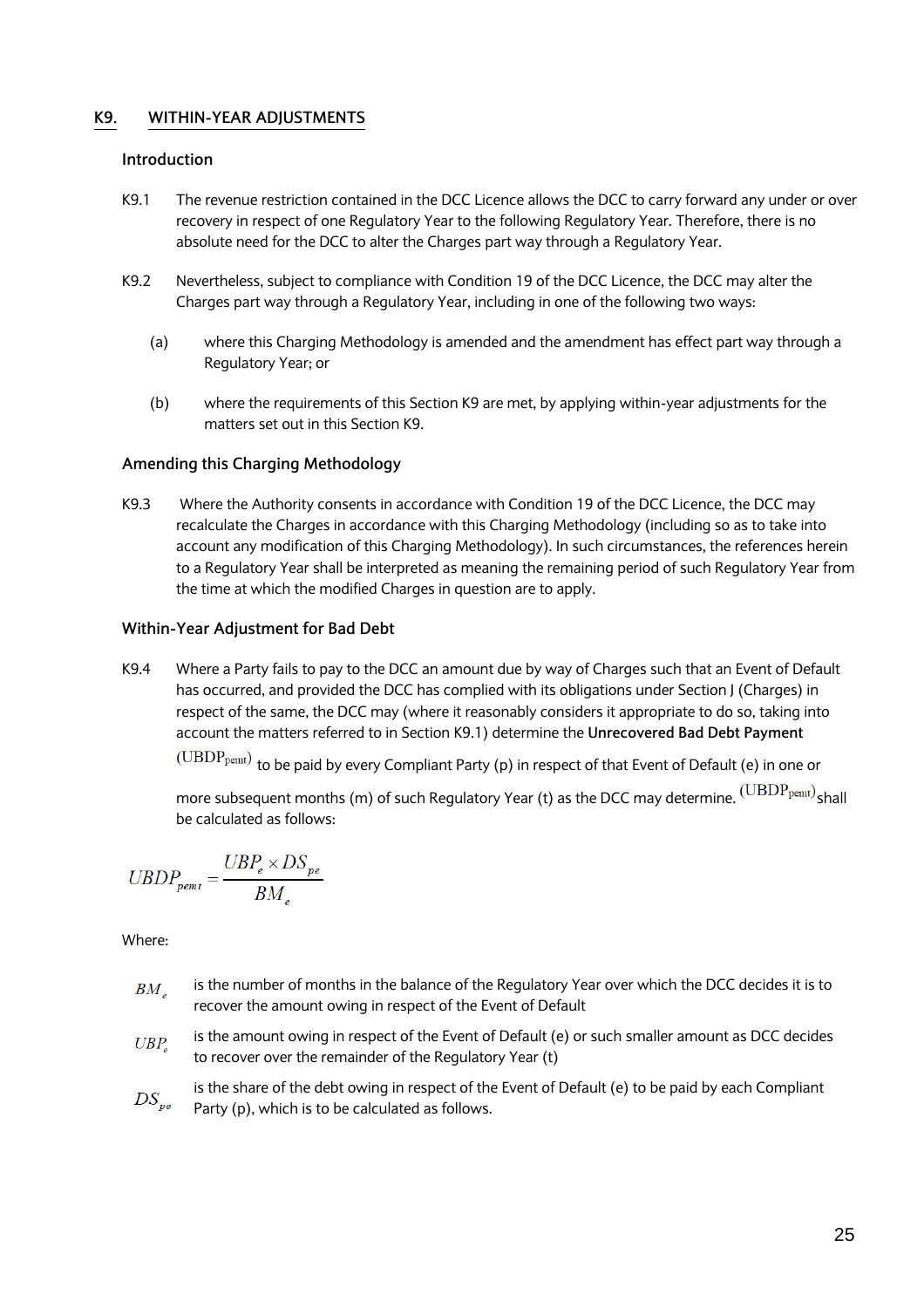$$
DS_{pe} = \frac{TMP_{pe}}{\sum_{\forall p} TMP_{pe}}
$$

where  $\overline{IMP_{pe}}$  is the total amount paid or payable by way of Charges by each Compliant Party (p) in respect of the 12 months preceding the month in respect of which the Event of Default (e) occurred

 $\sum_{\forall p}$  represents a sum over all Compliant Parties for the Event of Default.

K9.5 Where the DCC:

- (a) has levied a charge for an Unrecovered Bad Debt Payment; and
- (b) subsequently recovers from the defaulting Party any or all of the unpaid debt to which the Unrecovered Bad Debt Payment related,

then the DCC shall return the money it has recovered from the defaulting Party to the Compliant Parties in proportion to their contributions to  $\text{UBDP}_{\text{pemt}}$ . In order to return such money, the DCC shall include a negative  $\it{UBDP}_{\it{pemt}}$  amount in the Charges for the month following the month in which the DCC received payment (or part payment) from the defaulting Party.

#### **Within-Year Adjustment for Liability Events**

K9.6 If a Liability Event arises, the DCC may (where it reasonably considers it appropriate to do so, taking into account the matters referred to in Section K9.1 and having consulted with the Authority and the Panel)

determine the Liability Payment<sup>(LP<sub>plmt</sub>)</sup> to be paid by (or, in the case of negative Liability Sums, paid to) every other Party (p) in respect of that Liability Event (l) in one or more subsequent months (m) of

such Regulatory Year (t) as the DCC may determine  $LP_{p^{lmt}}$  shall be calculated as follows:

$$
LP_{\mathit{plmt}} = \frac{TLP_l \times LS_{\mathit{pl}}}{BM_l}
$$

- is the number of months in the balance of the Regulatory Year over which the DCC decides it is to  $BM,$ recover the amount owing in respect of the Liability Event
- is the Liability Sum arising in respect of the Liability Event (l) or such smaller amount as DCC decides  $TLP_1$ to recover over the remainder of the Regulatory Year (t)
- is the share of the liability owing in respect of the Liability Event (l) to be paid by (or, in the case of  $LS_{pl}$ negative Liability Sums, paid to) each Party (p), which is to be calculated as follows.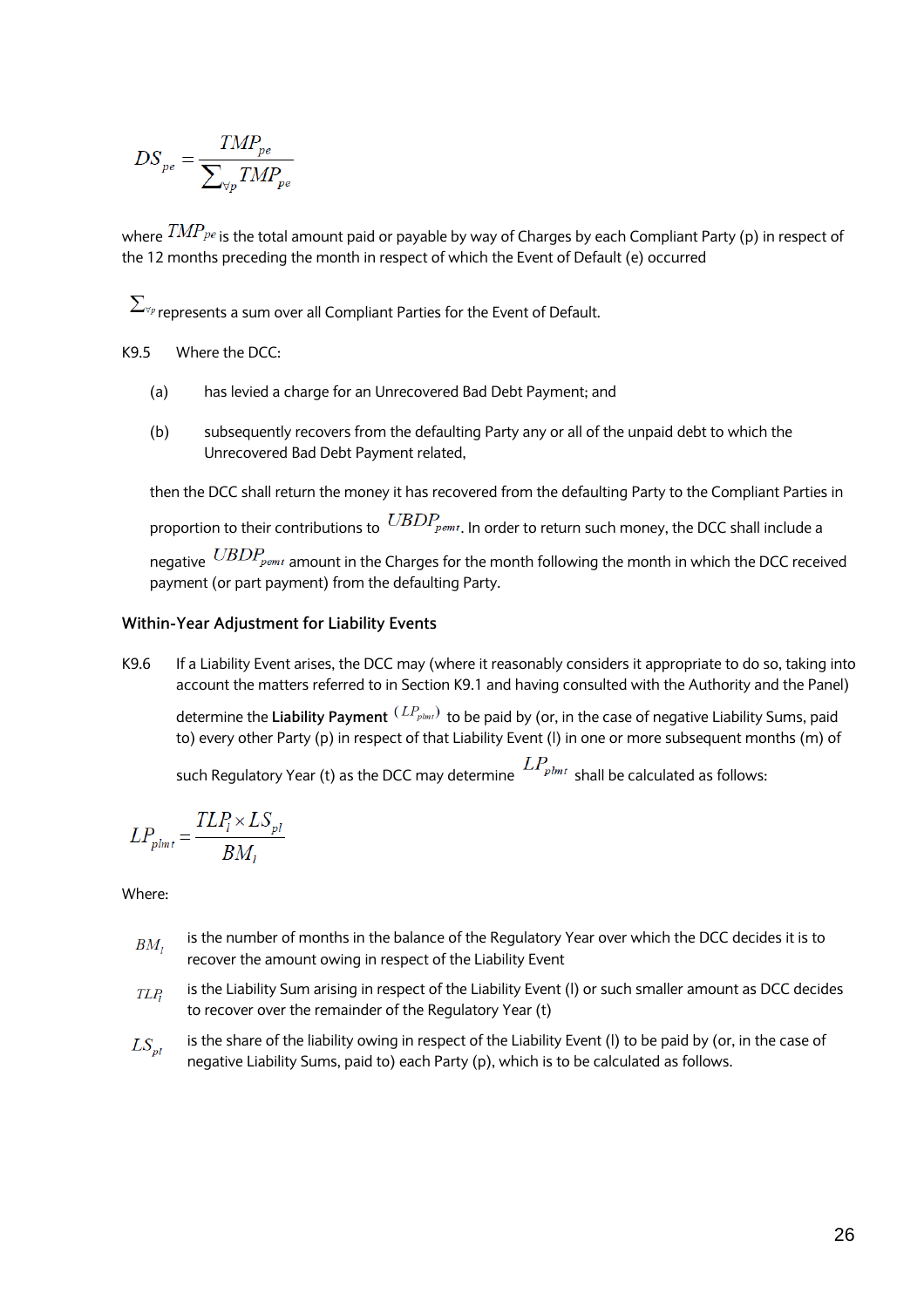$$
LS_{pl} = \frac{TMP_{pl}}{\sum_{\forall p}TMP_{pl}}
$$

 $TMP_{pl}$  is the total amount paid or payable by way of Charges by each Party (p) in respect of the 12 months preceding the month in which the Liability Sum for the Liability Event (l) is payable to or by the DCC

Service Providers  $\sum_{\forall p \text{ represents a sum over all Parties.}}$ 

## **Within-Year Adjustment for Communications Hub Finance Acceleration Events**

- K9.7 For the purposes of Section K9.6:
	- (a) a Communications Hub Finance Acceleration Event is a Liability Event;
	- (b) the amount due and payable by the DCC as a result of a Communications Hub Finance Acceleration Event is a Liability Sum to the extent the DCC estimates that such amount will be recoverable by the DCC as Allowed Revenue;
	- $(c)$ the reference to "Charges" in the definition of  $^{LS_{pl}}$  shall (in the case of a Communications Hub Finance Acceleration Event) be interpreted as a reference to "Communications Hub Charges"; and
	- (d) the amount payable by each Party in respect of such Liability Event shall (for the purposes of invoicing and payment under Section J (Charges) or Section M11.5(b) (Third Party Rights)) be treated as an amount due by way of Communications Hub Finance Charges relating to the Communications Hub Finance Facility in respect of which the Communications Hub Finance Acceleration Event has occurred.

#### **K10. CALCULATING MONTHLY PAYMENTS**

### **Introduction**

- K10.1 The monthly payment of Charges payable by each Party shall be calculated in accordance with this Section K10, based on:
	- (a) the Fixed Charges determined in accordance with Section K5 or K6 (as applicable);
	- (b) the Fixed CH Charges determined in accordance with Section K6A;
	- (c) the Fixed Alt HAN Charges determined in accordance with Section K5A, K5B or K6B (as applicable);
	- (d) the Explicit Charges determined in accordance with Section K7;
	- (e) the Elective Charges determined in accordance with Section K8; and
	- (f) any within-year adjustments determined in accordance with Section K9.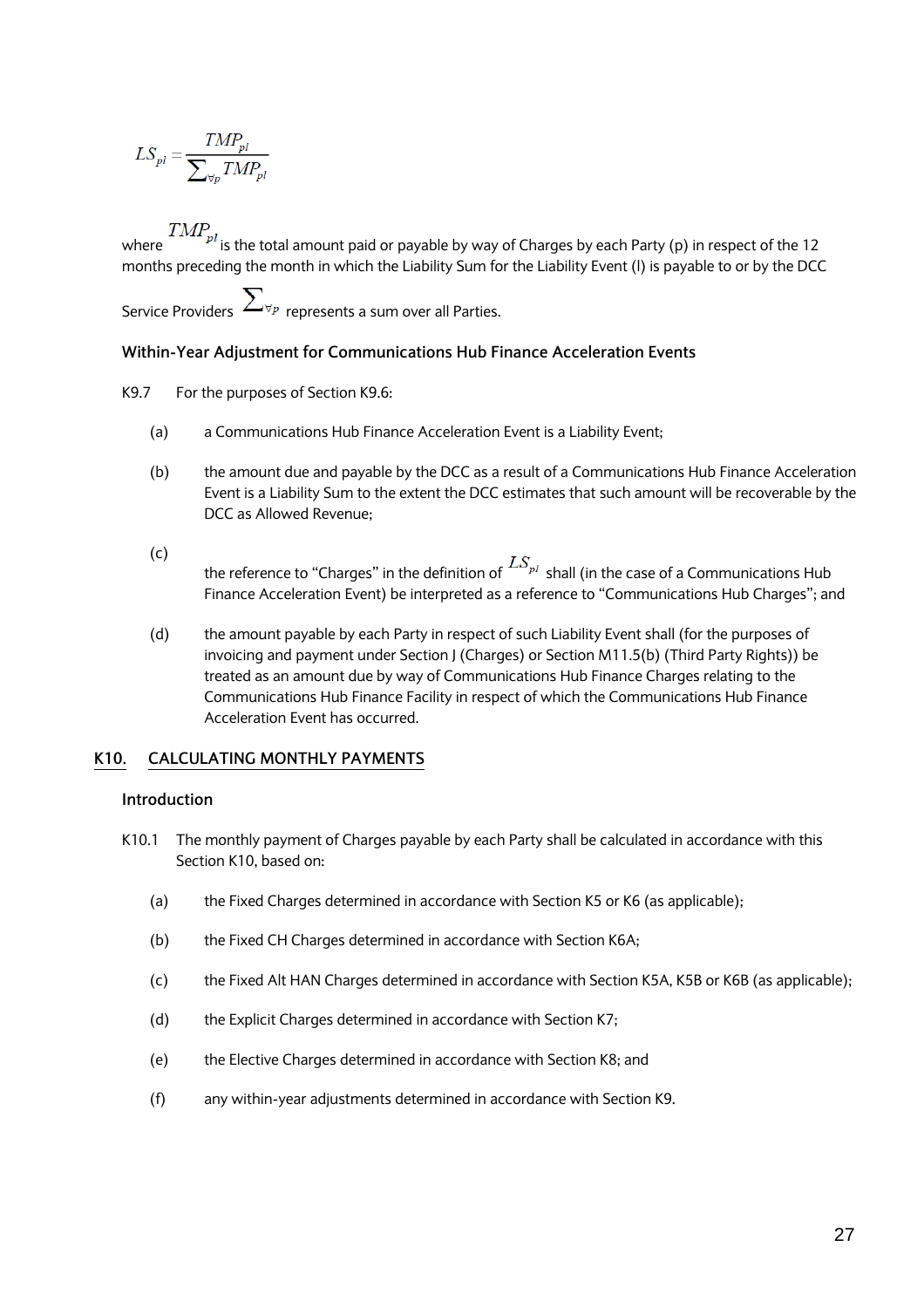### **Calculating Fixed Charges**

- K10.2 The Fixed Charges, Fixed CH Charges and Fixed Alt HAN Charges payable by each person in respect of any month (or part month) during a Regulatory Year shall be calculated following the end of that month based on the calculations in accordance with Section K5, K5A, K5B, K6, K6A or K6B (as applicable).
- K10.3 The Fixed Charges and Fixed CH Charges are payable by the persons in each Charging Group, and the Fixed Alt HAN Charges are payable by the persons in the Alt HAN Charging Groups. The Fixed Charges and Fixed CH Charges payable by any Party that is not in a Charging Group shall be zero, and the Fixed Alt HAN Charges payable by any Party that is not in an Alt HAN Charging Group shall be zero.

### **Calculating Explicit Charges and Elective Charges Payments**

- K10.4 The Explicit Charges payable by each Party in respect of any month (or part month) during a Regulatory Year shall be calculated following the end of that month based on the Explicit Charging Metrics incurred by that Party during the Charging Period for that month.
- K10.5 The Elective Charges payable by each Party in respect of any month (or part month) during a Regulatory Year shall be calculated following the end of that month based on the relevant Bilateral Agreement.

#### **Calculating Monthly Payments (UITMR Period)**

- K10.6 No longer used.
- K10.7 For each month (or part month) (m) during a Regulatory Year (t) during the UITMR Period, the rollout monthly payment (*RMP*) in respect of the Charges payable by each Party (p) shall be calculated as follows:

$$
RMP_{pmt} = \sum_{\forall g} \left( RFC_{gt} \times \left( ADSMS_{pgmt} + \sum_{\forall r} ANSWMS_{pgmt} \right) \right)
$$
  
+ 
$$
\sum_{\forall g \forall h} \left( CHC_{ght} \times \left( ADCH_{ght} + \sum_{\forall r} ANCH_{ghrt} \right) \right)
$$
  
+ 
$$
\sum_{\forall g} \left( RAHFC_{gt} \times ADSMS_{pgmt} \right) + \sum_{\forall g} \left( RAHFC_{gt} \times \sum_{\forall r} ANSWMS_{pgmt} \right)
$$
  
+ 
$$
\sum_{i=1}^{i=n} \left( EC_{it} \times ECM_{ipmt} \right) + TEP_{pmt} + \sum_{e \in m} UBDP_{pemt} + \sum_{l \in m} LP_{plmt}
$$

Where:

 $RFC_{gt}$ = the Fixed Charges payable in respect of months (or part months) during Regulatory Year (t) by persons in Charging Group (g) in respect of Mandated Smart Metering Systems for Domestic Premises and Enrolled = the Fixed Charges payable in respect of months (or part months) during Regulatory Year (t) by persons in Charging Group (g) in respect of Mandated Smart Metering Systems for Domestic Premises and Enrolled Smart Metering Systems for Non-Domestic Premises, calculated in accordance with Section K5;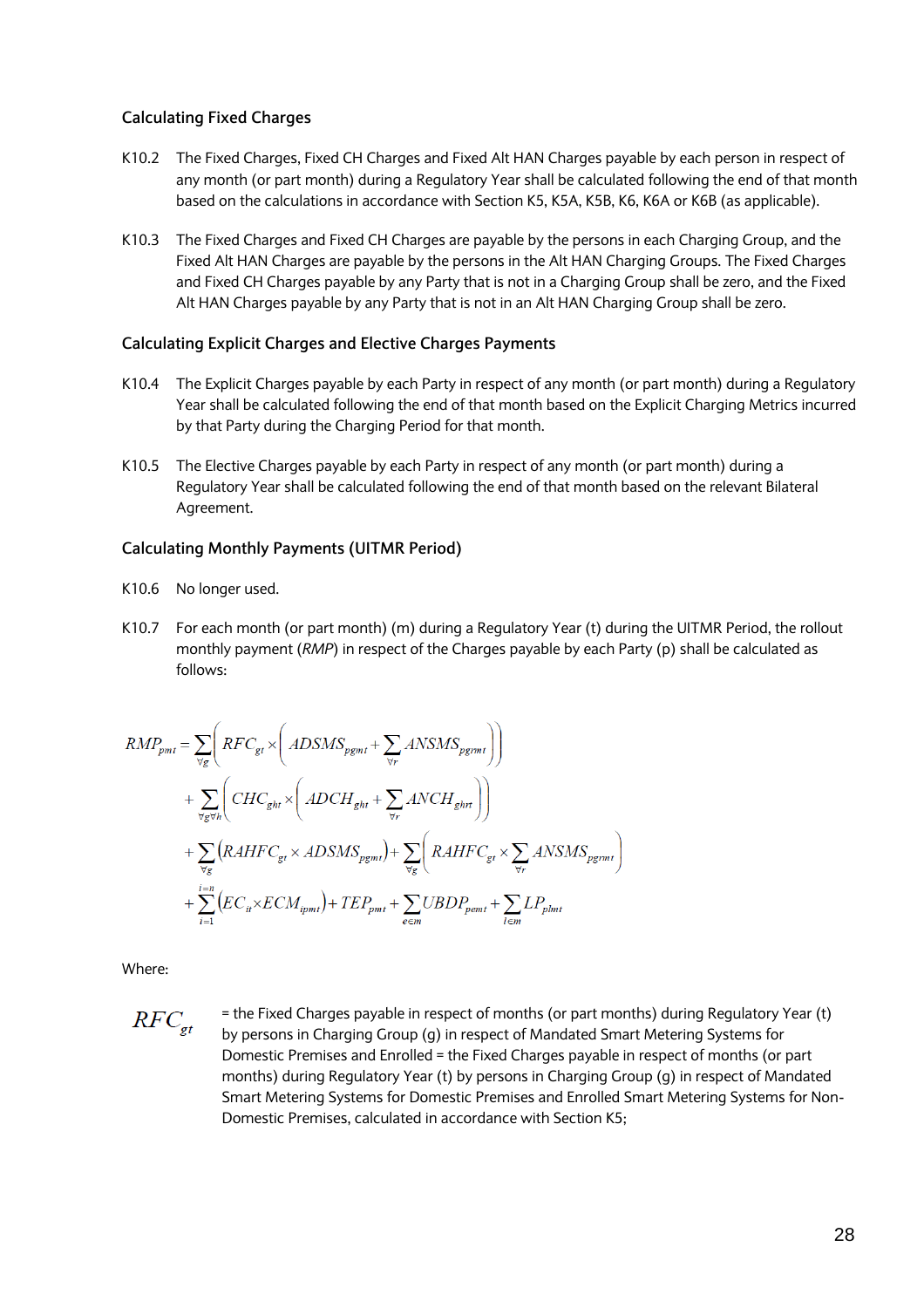| $ADSMS_{\text{pgmt}}$            | = the amount described as such in Section K5.9;                                                                                                                                                                                                                                                                           |
|----------------------------------|---------------------------------------------------------------------------------------------------------------------------------------------------------------------------------------------------------------------------------------------------------------------------------------------------------------------------|
| $ANSMS_{pgmt}$                   | = the amount described as such in Section K5.7;                                                                                                                                                                                                                                                                           |
| $CHC_{ght}$                      | = the Fixed CH Charge payable in respect of months (or part months) during Regulatory Year (t)<br>by persons in CH Charging Group (g), for HAN Variant (h) in respect of Smart Metering<br>Systems for both Non- Domestic Premises and Domestic Premises;                                                                 |
| $\mathit{ANCH}_{ghrt}$           | = the amount described in Section K6A.6;                                                                                                                                                                                                                                                                                  |
| $\mathit{ADCH}_{\mathit{ght}}$   | = the amount described in Section K6A.6;                                                                                                                                                                                                                                                                                  |
| RAHFC <sub>et</sub>              | = the Fixed Alt HAN Charge payable in respect of months (or part months) during Regulatory<br>Year (t) by persons in Alt HAN Charging Group (g) in respect of Mandated Smart Metering<br>Systems for Domestic Premises and Smart Metering Systems for Non-Domestic Premises<br>calculated in accordance with Section K5A; |
| $EC_{it}$                        | = the Explicit Charge for an Explicit Charging Metric (i) and a Regulatory Year (t);                                                                                                                                                                                                                                      |
| $ECM_{ipmt}$                     | = the Explicit Charging Metrics incurred by a Party (p) during the Charging Period for that<br>month (m) in a Regulatory Year (t);                                                                                                                                                                                        |
| $\mathit{TEP}_{pmt}$             | = the total amount payable by a Party (p) in respect of Elective Charges and a month (m) in a<br>Regulatory Year (t);                                                                                                                                                                                                     |
| $UBDP_{\textit{pemt}}$           | = the Unrecovered Bad Debt Payment in respect of a month (m) in a Regulatory Year (t) and<br>each Event of Default (e), as calculated in accordance with Section K9;                                                                                                                                                      |
| $LP_{\scriptscriptstyle plmt}$ : | = the Liability Payment in respect of a month (m) in a Regulatory Year (t) and each Liability<br>Event (I), as calculated in accordance with Section K9.                                                                                                                                                                  |
|                                  |                                                                                                                                                                                                                                                                                                                           |

# **Calculating Monthly Payments (COMR Period)**

K10.7A For each month (or part month) (m) during a Regulatory Year (t) during the COMR Period, the rollout monthly payment  $\left (RMP\right )$  in respect of the Charges payable by each Party (p) shall be calculated as follows:

$$
RMP_{pmt} = \sum_{\forall g} \left( RFC_{gt} \times \left( ADSMS_{pgmt} + \sum_{\forall r} ANSWMS_{pgmt} \right) \right)
$$
  
+ 
$$
\sum_{\forall g \forall h} \left( CHC_{ght} \times \left( ADCH_{ght} + \sum_{\forall r} ANCH_{ghrt} \right) \right)
$$
  
+ 
$$
\sum_{\forall g} \left( RAHFC_{gt} \times ADSMS_{pgmt} \right) + \sum_{\forall g} \left( RAHFC_{gt} \times \sum_{\forall r} ANSWMS_{pgmt} \right)
$$
  
+ 
$$
\sum_{i=1}^{i=n} \left( EC_{it} \times ECM_{ipmt} \right) + TEP_{pmt} + \sum_{e \in m} UBDP_{pemt} + \sum_{l \in m} LP_{plmt}
$$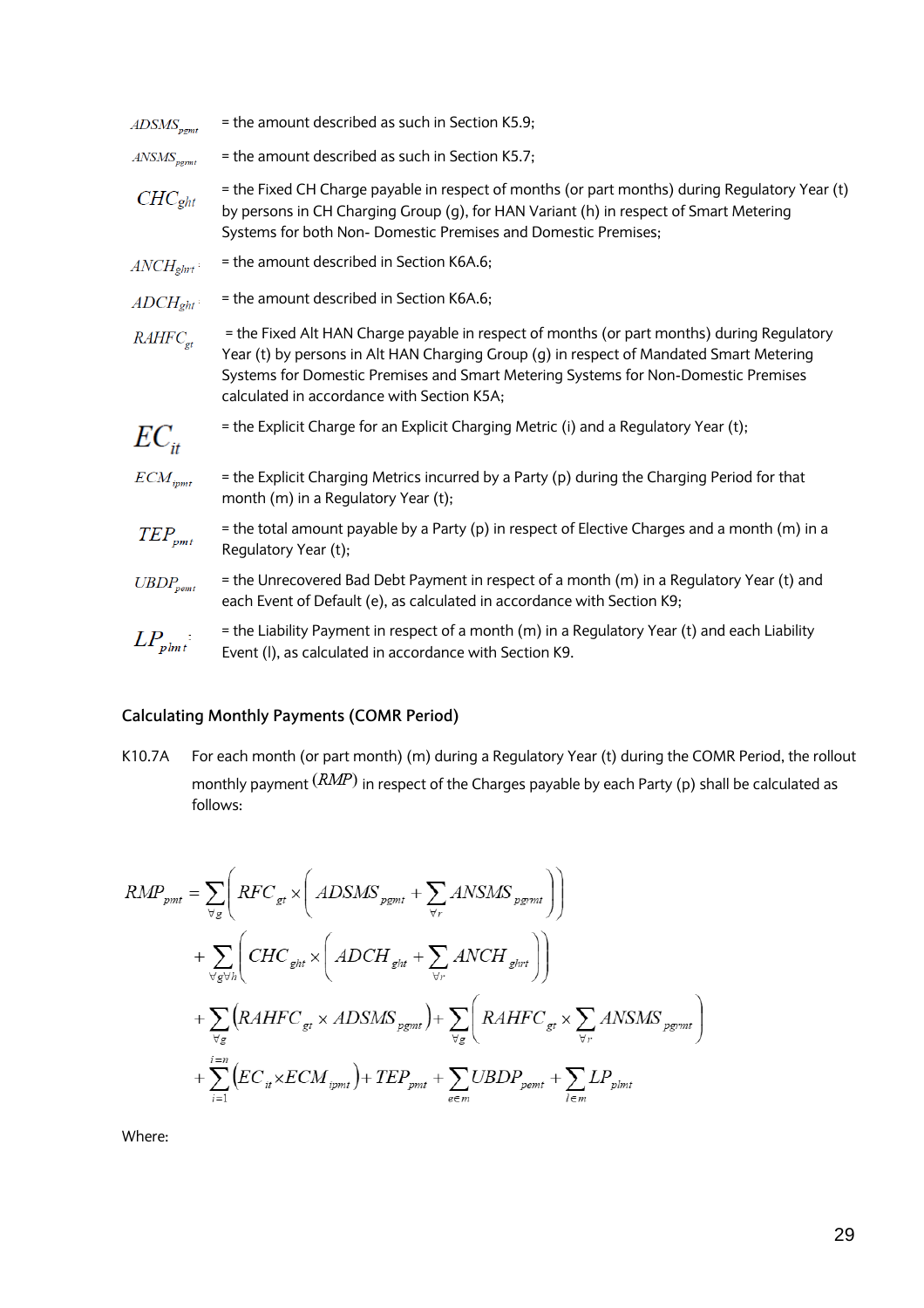| $RFC_{gt}$                  | = the Fixed Charges payable in respect of months (or part months) during Regulatory Year (t)<br>by persons in Charging Group (g) in respect of Mandated Smart Metering Systems for<br>Domestic Premises and Mandated Non-Domestic Smart Metering Systems for Non-Domestic<br>Premises, calculated in accordance with Section K5;                |
|-----------------------------|-------------------------------------------------------------------------------------------------------------------------------------------------------------------------------------------------------------------------------------------------------------------------------------------------------------------------------------------------|
| $ADSMS$ <sub>pgmt</sub>     | = the amount described as such in Section K5.9;                                                                                                                                                                                                                                                                                                 |
| $ANSMS$ <sub>pgrmt</sub>    | = the amount described as such in Section K5.11;                                                                                                                                                                                                                                                                                                |
| $CHC_{ght}$                 | = the Fixed CH Charge payable in respect of months (or part months) during Regulatory Year<br>(t) by persons in CH Charging Group (g), for HAN Variant (h) in respect of Smart Metering<br>Systems for both Non-Domestic Premises and Domestic Premises;                                                                                        |
| $\mathit{ANCH}_{ghrt}$      | = the amount described in Section K6A.6;                                                                                                                                                                                                                                                                                                        |
| $\text{ADCH}_{\text{ght}}$  | = the amount described in Section K6A.6;                                                                                                                                                                                                                                                                                                        |
| RAHFC <sub>gt</sub>         | = the Fixed Alt HAN Charge payable in respect of months (or part months) during Regulatory<br>Year (t) by persons in Alt HAN Charging Group (g) in respect of Mandated Smart Metering<br>Systems for Domestic Premises and Mandated Non-Domestic Smart Metering Systems for<br>Non-Domestic Premises calculated in accordance with Section K5B; |
| $EC_{H}$                    | = the Explicit Charge for an Explicit Charging Metric (i) and a Regulatory Year (t);                                                                                                                                                                                                                                                            |
| $ECM$ <sub>ipmt</sub>       | = the Explicit Charging Metrics incurred by a Party (p) during the Charging Period for that<br>month (m) in a Regulatory Year (t);                                                                                                                                                                                                              |
| $\mathit{TEP}_\mathit{pm}$  | = the total amount payable by a Party (p) in respect of Elective Charges and a month (m) in a<br>Regulatory Year (t);                                                                                                                                                                                                                           |
| $UBDP$ <sub>pemt</sub>      | = the Unrecovered Bad Debt Payment in respect of a month (m) in a Regulatory Year (t) and<br>each Event of Default (e), as calculated in accordance with Section K9;                                                                                                                                                                            |
| $\mathit{LP}_\mathit{plmt}$ | = the Liability Payment in respect of a month (m) in a Regulatory Year (t) and each Liability<br>Event (I), as calculated in accordance with Section K9.                                                                                                                                                                                        |
|                             |                                                                                                                                                                                                                                                                                                                                                 |

## **Calculating Monthly Payments (Enduring)**

K10.8 For each month (or part month) (m) during a Regulatory Year (t) after the COMR Period, the monthly payment (*MP*) in respect of the Charges payable by each Party (p) shall be calculated as follows: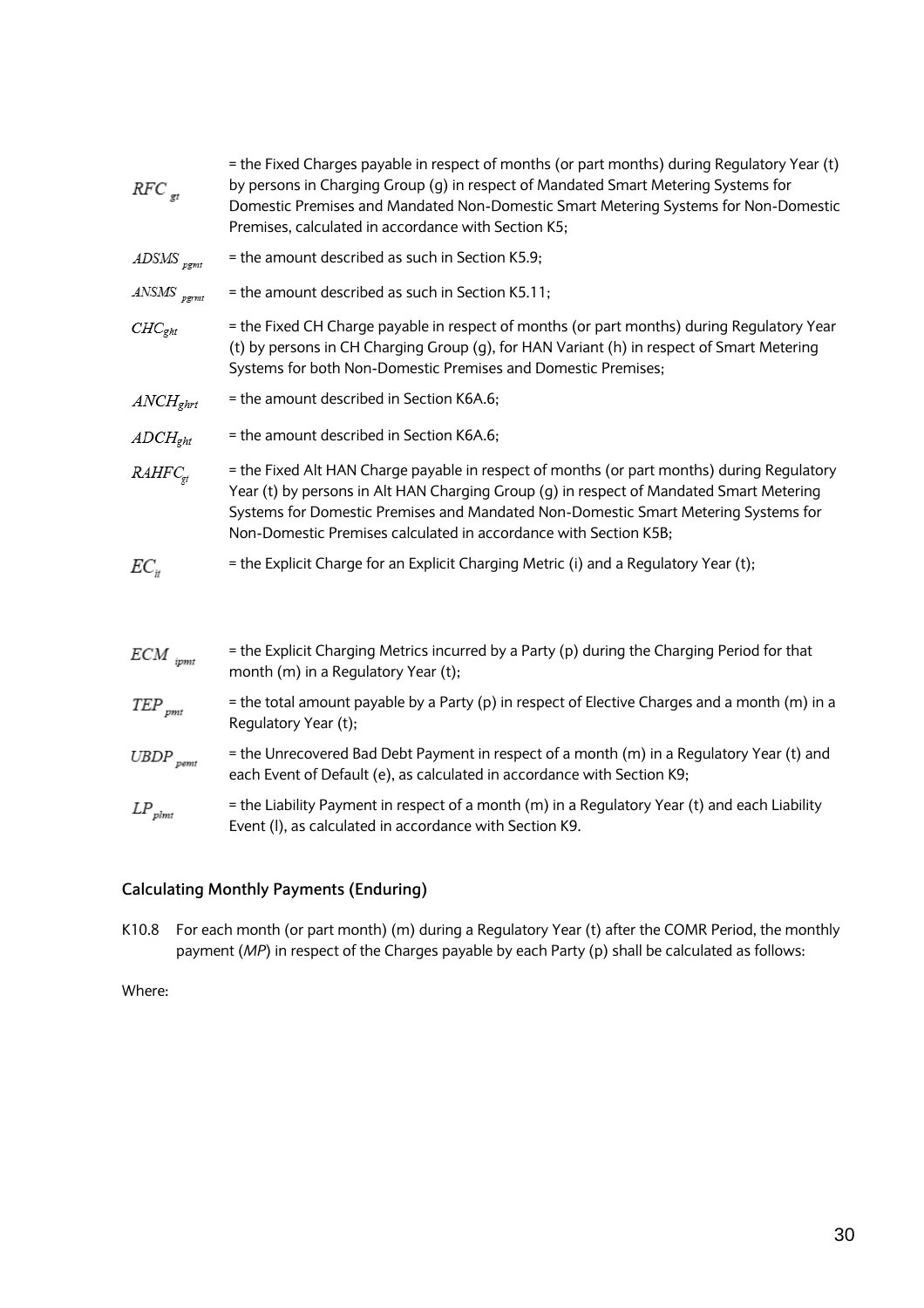$$
MP_{pmt} = \sum_{\forall g} \Bigg( EFC_{gt} \times \Bigg( ADSMS_{pgmt} + \sum_{\forall r} ANSMS_{pgmt} \Bigg) \Bigg) + \sum_{\forall g \forall h} \Bigg( CHC_{ght} \times \Bigg( ADCH_{ght} + \sum_{\forall r} ANCH_{ghrt} \Bigg) \Bigg) + \sum_{\forall g} \Big(DAHFC_{gt} \times ADSMS_{pgmt} \Bigg) + \sum_{\forall g} \Big( NAHFC_{gt} \times \sum_{\forall r} ANSMS_{pgmt} \Bigg) + \sum_{i=1}^{i=n} \Big( EC_{ii} \times ECM_{ipmt} \Bigg) + TEP_{pmt} + \sum_{e \in m} UBDP_{pemt} + \sum_{l \in m} LP_{plmt}
$$

- = the Fixed Charges payable in respect of months (or part months) during Regulatory Year (t) by  $EFC_{et}$ persons in Charging Group (g) in respect of Enrolled Smart Metering Systems for both Non-Domestic Premises and Domestic Premises, calculated in accordance with Section K6;
- $ADSMS_{\textit{pgmt}}$ = the amount described as such in Section K6.7;
- $ANSMS_{\textit{perm}t}$ = the amount described as such in Section K6.7;
- = the Fixed CH Charge payable in respect of months (or part months) during Regulatory Year (t)  $CHC<sub>ght</sub>$ by persons in CH Charging Group (g), for HAN Variant (h) in respect of Smart Metering Systems for both Non- Domestic Premises and Domestic Premises;
- $\mathit{ANCH}_{\mathit{ehrt}}$ = the amount described in Section K6A.6;
- =the amount described in Section K6A.6;  $ADCH<sub>zht</sub>$
- = the Domestic Fixed Alt HAN Charge payable in respect of months (or part months) during  $DAHCFC_{at}$ Regulatory Year (t) by persons in Alt HAN Charging Group (g) in respect of Enrolled Smart Metering Systems for Domestic Premises calculated in accordance with Section K6B;
- = the Non-Domestic Fixed Alt HAN Charge payable in respect of months (or part months) during  $NAHFC_{at}$ Regulatory Year (t) by persons in Alt HAN Charging Group (g) in respect of Enrolled Smart Metering Systems for Non-Domestic Premises calculated in accordance with Section K6B;
- =the Explicit Charge for an Explicit Charging Metric (i) and a Regulatory Year (t);  $EC_{\mu}$
- $ECM_{ipmt}$ = the Explicit Charging Metrics incurred by a Party (p) during the Charging Period for that month (m) in a Regulatory Year (t);
- =the total amount payable by a Party (p) in respect of Elective Charges and a month (m) in a  $TEP_{nmt}$ Regulatory Year (t);
- $UBDP_{\textit{pemt}}$ = the Unrecovered Bad Debt Payment in respect of a month (m) in a Regulatory Year (t) and each Event of Default (e), as calculated in accordance with Section K9;
- $LP_{\text{plmt}}$ =the Liability Payment in respect of a month (m) in a Regulatory Year (t) and each Liability Event (l), as calculated in accordance with Section K9.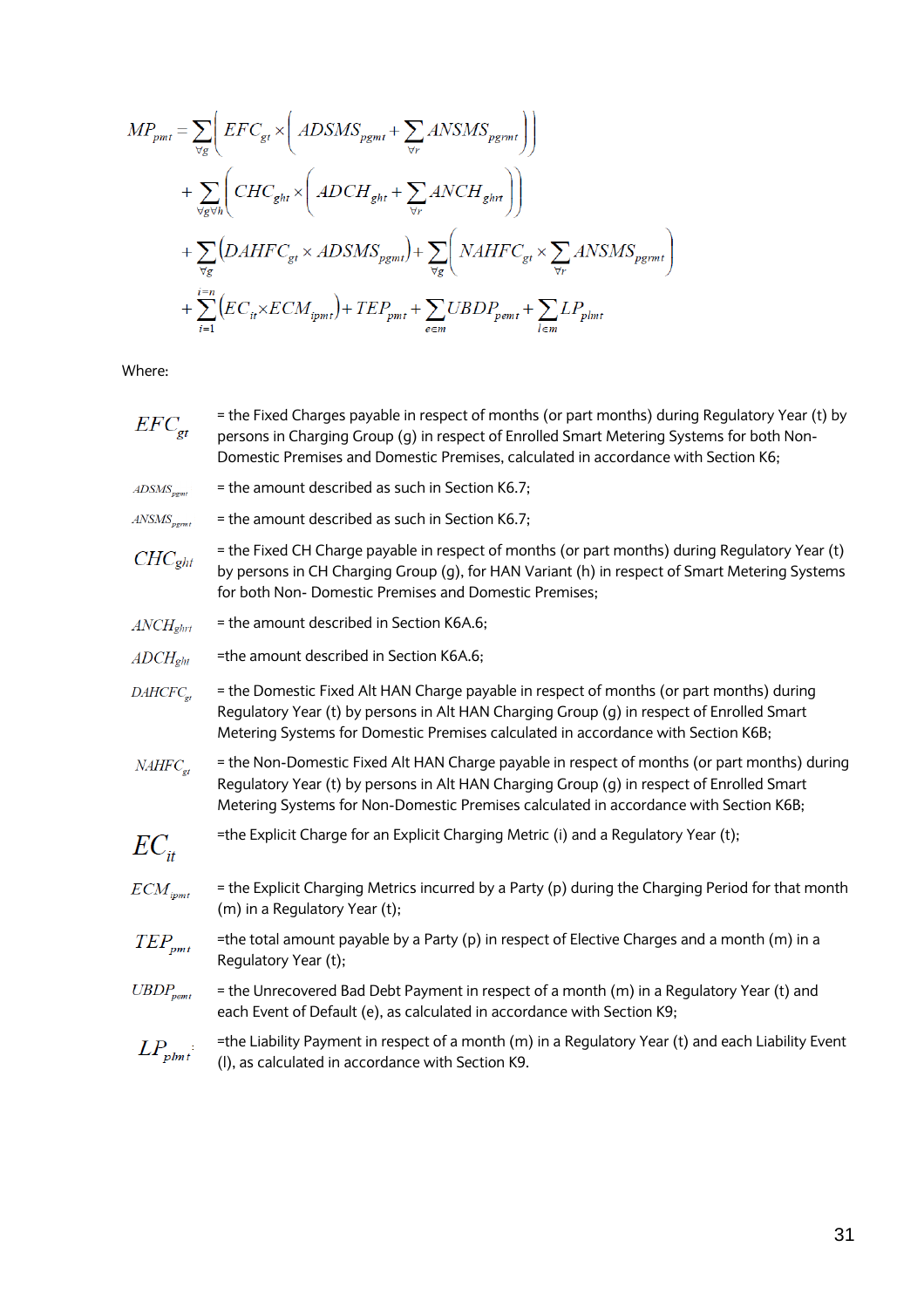## **K11. DEFINITIONS**

K11.1 In this Charging Methodology, except where the context otherwise requires, the expressions in the left hand column below shall have the meanings given to them in the right hand column below:

| <b>Advanced Meter</b>                                      | has the meaning given to that expression in:<br>with respect to the supply of electricity, standard licence condition 39<br>а. –<br>of the Electricity Supply Licence;<br>b. with respect to the supply of gas, standard licence condition 33 of<br>the Gas Supply Licence. |
|------------------------------------------------------------|-----------------------------------------------------------------------------------------------------------------------------------------------------------------------------------------------------------------------------------------------------------------------------|
| <b>Allowed Revenue</b>                                     | has the meaning given to that expression in the revenue restriction conditions<br>of the DCC Licence.                                                                                                                                                                       |
| Alt HAN Charging Group                                     | has the meaning given to that expression in Section K3.10.                                                                                                                                                                                                                  |
| Alt HAN Charging Group<br><b>Weighting Factors</b>         | has the meaning given to that expression in Section K3.15.                                                                                                                                                                                                                  |
| <b>Alt HAN Cost Domestic</b><br>Allocation                 | has the meaning given to that expression in Section K3.17.                                                                                                                                                                                                                  |
| <b>Alt HAN Costs</b>                                       | has the meaning given to that expression in Section Z6.1.                                                                                                                                                                                                                   |
| Alt HAN Fixed Revenue                                      | has the meaning given to that expression in Section K3.7.                                                                                                                                                                                                                   |
| Alt HAN Inventory                                          | has the meaning given to that expression in Section Z6.1.                                                                                                                                                                                                                   |
| <b>AltHANCo</b>                                            | has the meaning given to that expression in Section Z6.1.                                                                                                                                                                                                                   |
| <b>Central Point-to-Point Alt</b><br><b>HAN Equipment</b>  | has the meaning given to that expression in Section Z6.1.                                                                                                                                                                                                                   |
| <b>Central Shared Solution Alt</b><br><b>HAN Equipment</b> | has the meaning given to that expression in Section Z6.1.                                                                                                                                                                                                                   |
| <b>Charging Group</b>                                      | has the meaning given to that expression in Section K3.10.                                                                                                                                                                                                                  |
| <b>Charging Group Weighting</b><br>Factor                  | has the meaning given to that expression in Section K3.13.                                                                                                                                                                                                                  |
| <b>Charging Period</b>                                     | means, in respect of each month (the 'current month'), the period from the<br>start of the 16th day of the previous month to the end of the 15th day of the<br>current month.                                                                                               |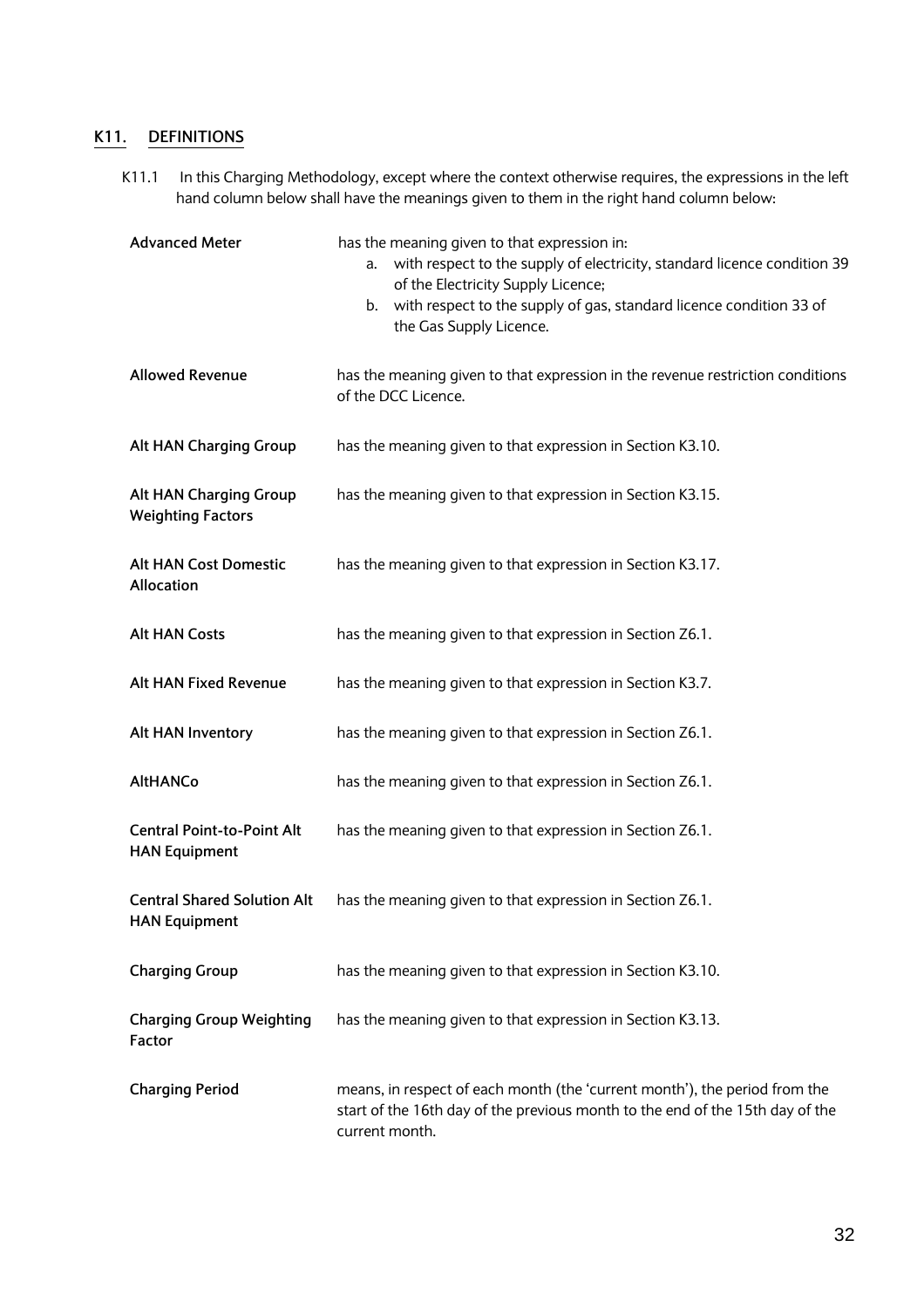| <b>CH Charging Group</b>                            | has the meaning given to that expression in Section K3.9.                                                                                                                                                                                                                                                                                                                                                                                                                       |
|-----------------------------------------------------|---------------------------------------------------------------------------------------------------------------------------------------------------------------------------------------------------------------------------------------------------------------------------------------------------------------------------------------------------------------------------------------------------------------------------------------------------------------------------------|
| <b>CH Charging Group</b><br><b>Weighting Factor</b> | has the meaning given to that expression in Section K3.14.                                                                                                                                                                                                                                                                                                                                                                                                                      |
| <b>COMR Period</b>                                  | means the period, during which mass rollout of Smart Metering Systems is to<br>be completed, which for these purposes:<br>a. commences immediately following the end of the UITMR Period; and<br>ends at the end of 31 March falling in the year determined for such<br>b.<br>purposes by the Secretary of State following consultation with the<br>Authority, Parties, and the Panel.                                                                                          |
| <b>Compliant Party</b>                              | means, in respect of any Event of Default giving rise to an Unrecovered Bad<br>Debt Payment, all of the Parties other than: (a) the Defaulting Party in respect<br>of that Event of Default; and (b) the Defaulting Party in respect of any other<br>Event of Default giving rise to an Unrecovered Bad Debt Payment that is<br>calculated under Section K9.4 during the same month as the Unrecovered Bad<br>Debt Payment to which reference is first made in this definition. |
| <b>Designated Premises</b>                          | has the meaning given to that expression in:<br>with respect to the supply of electricity, standard licence condition 1<br>a.<br>(Definitions for standard conditions) of the Electricity Supply Licence;<br>b. with respect to the supply of gas, standard licence condition 1<br>(Definitions for standard conditions) of the Gas Supply Licence.                                                                                                                             |
| <b>Elective Charges</b>                             | means the Charges payable in respect of Elective Communication Services.                                                                                                                                                                                                                                                                                                                                                                                                        |
| <b>Enrolled Smart Metering</b><br>System            | means a Smart Metering System that has been Enrolled.                                                                                                                                                                                                                                                                                                                                                                                                                           |
| <b>Estimated Allowed Revenue</b>                    | has the meaning given to that expression in Section K2.1.                                                                                                                                                                                                                                                                                                                                                                                                                       |
| <b>Estimated Elective Service</b><br>Revenue        | has the meaning given to that expression in Section K2.3.                                                                                                                                                                                                                                                                                                                                                                                                                       |
| <b>Estimated Explicit Charges</b><br>Revenue        | has the meaning given to that expression in Section K2.5.                                                                                                                                                                                                                                                                                                                                                                                                                       |
| <b>Estimated Fixed Charges</b><br>Revenue           | has the meaning given to that expression in Section K2.6.                                                                                                                                                                                                                                                                                                                                                                                                                       |
| <b>Explicit Charges</b>                             | means the Charges calculated in accordance with Section K7, and payable in<br>respect of the Explicit Charging Metrics.                                                                                                                                                                                                                                                                                                                                                         |
| <b>Explicit Charging Metrics</b>                    | has the meaning given to that expression in Section K7.                                                                                                                                                                                                                                                                                                                                                                                                                         |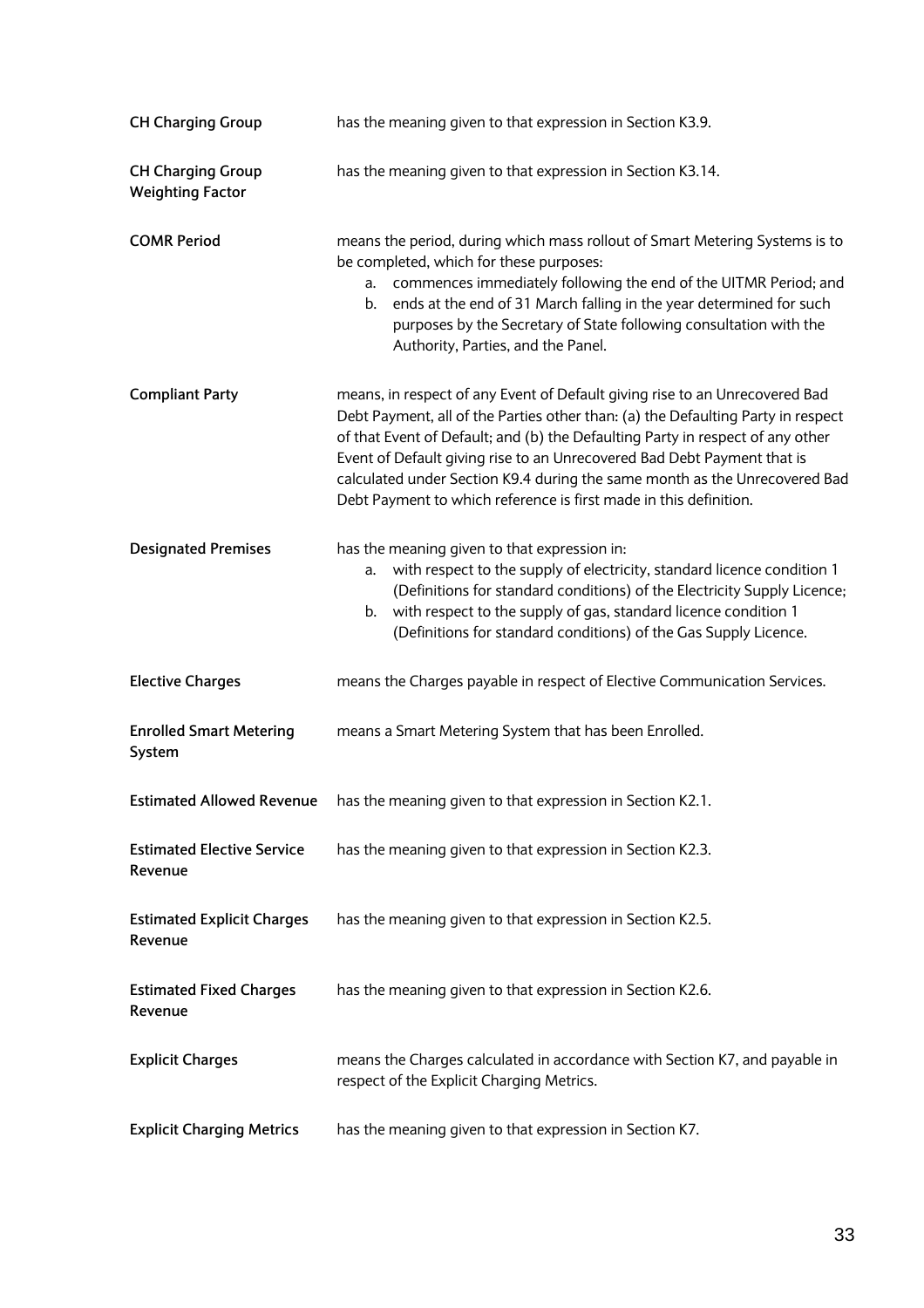| <b>Fixed Alt HAN Charges</b>                                 | means the Charges calculated in accordance with Section K5A, K5B or K6B (as<br>applicable).                                                                                                                                                                                                                                                                                                                                                                                                                                                                                                                                                                                                                                                                                                                                                                                                                                                                                                                                                                                                                                                                                                                                                   |
|--------------------------------------------------------------|-----------------------------------------------------------------------------------------------------------------------------------------------------------------------------------------------------------------------------------------------------------------------------------------------------------------------------------------------------------------------------------------------------------------------------------------------------------------------------------------------------------------------------------------------------------------------------------------------------------------------------------------------------------------------------------------------------------------------------------------------------------------------------------------------------------------------------------------------------------------------------------------------------------------------------------------------------------------------------------------------------------------------------------------------------------------------------------------------------------------------------------------------------------------------------------------------------------------------------------------------|
| <b>Fixed CH Charges</b>                                      | means the Charges calculated in accordance with Section K6A.                                                                                                                                                                                                                                                                                                                                                                                                                                                                                                                                                                                                                                                                                                                                                                                                                                                                                                                                                                                                                                                                                                                                                                                  |
| <b>Fixed Charges</b>                                         | means the Charges calculated in accordance with Section K5 or K6 (as<br>applicable).                                                                                                                                                                                                                                                                                                                                                                                                                                                                                                                                                                                                                                                                                                                                                                                                                                                                                                                                                                                                                                                                                                                                                          |
| <b>HAN Variant</b>                                           | for the purposes of this Section K there shall be only two HAN Variants: Single<br>Band and Dual Band, as further described in Appendix I (CH Installation and<br>Maintenance Support Materials).                                                                                                                                                                                                                                                                                                                                                                                                                                                                                                                                                                                                                                                                                                                                                                                                                                                                                                                                                                                                                                             |
| <b>Liability Event</b>                                       | means an event as a result of which either:<br>(a) the DCC has a net liability to the DCC Service Providers collectively<br>(excluding in respect of charges arising in the ordinary course of events); or<br>(b) the DCC Service Providers collectively have a net liability to the DCC<br>(excluding in respect of service credits or liquidated damages arising from<br>poor service performance).                                                                                                                                                                                                                                                                                                                                                                                                                                                                                                                                                                                                                                                                                                                                                                                                                                         |
| <b>Liability Sum</b>                                         | means, in respect of a Liability Event as a result of which:<br>(a) the DCC owes a net liability to the DCC Service Providers collectively, the<br>amount of such net liability (having taken into account amounts recoverable<br>by the DCC in respect of that Liability Event otherwise than pursuant to this<br>Charging Methodology, including amounts recoverable from other Parties as<br>a result of any breach of this Code by such Parties which caused or<br>contributed to that Liability Event), but only to the extent that the DCC<br>estimates that such net liability will be recoverable by the DCC as Allowed<br>Revenue; or<br>(b) the DCC Service Providers collectively owe a net liability to the DCC, the<br>net amount actually received by the DCC in respect of such net liability<br>(having taken into account amounts owed by the DCC to other Parties and to<br>third parties in respect of that Liability Event otherwise than pursuant to this<br>Charging Methodology), but only to the extent that the DCC estimates that<br>such net liability will reduce the Allowed Revenue that the DCC could<br>otherwise recover by way of the Charges (which net amount will be expressed<br>as a negative number). |
| <b>Liability Payment</b>                                     | has the meaning given to that expression in Section K9.6 (expressed as a<br>negative number in the case of negative Liability Sums).                                                                                                                                                                                                                                                                                                                                                                                                                                                                                                                                                                                                                                                                                                                                                                                                                                                                                                                                                                                                                                                                                                          |
| <b>Mandated Non-Domestic</b><br><b>Smart Metering System</b> | means, from time to time, each MPAN or MPRN associated with a Designated<br>Premises (regardless of whether or not a Smart Metering System has been<br>installed or Enrolled), but excluding:<br>a. those MPANs and MPRNs associated with premises in respect of<br>which the DCC is exempted from the requirement to Enrol Smart<br>Metering Systems in accordance with the Statement of Service<br>Exemptions;                                                                                                                                                                                                                                                                                                                                                                                                                                                                                                                                                                                                                                                                                                                                                                                                                              |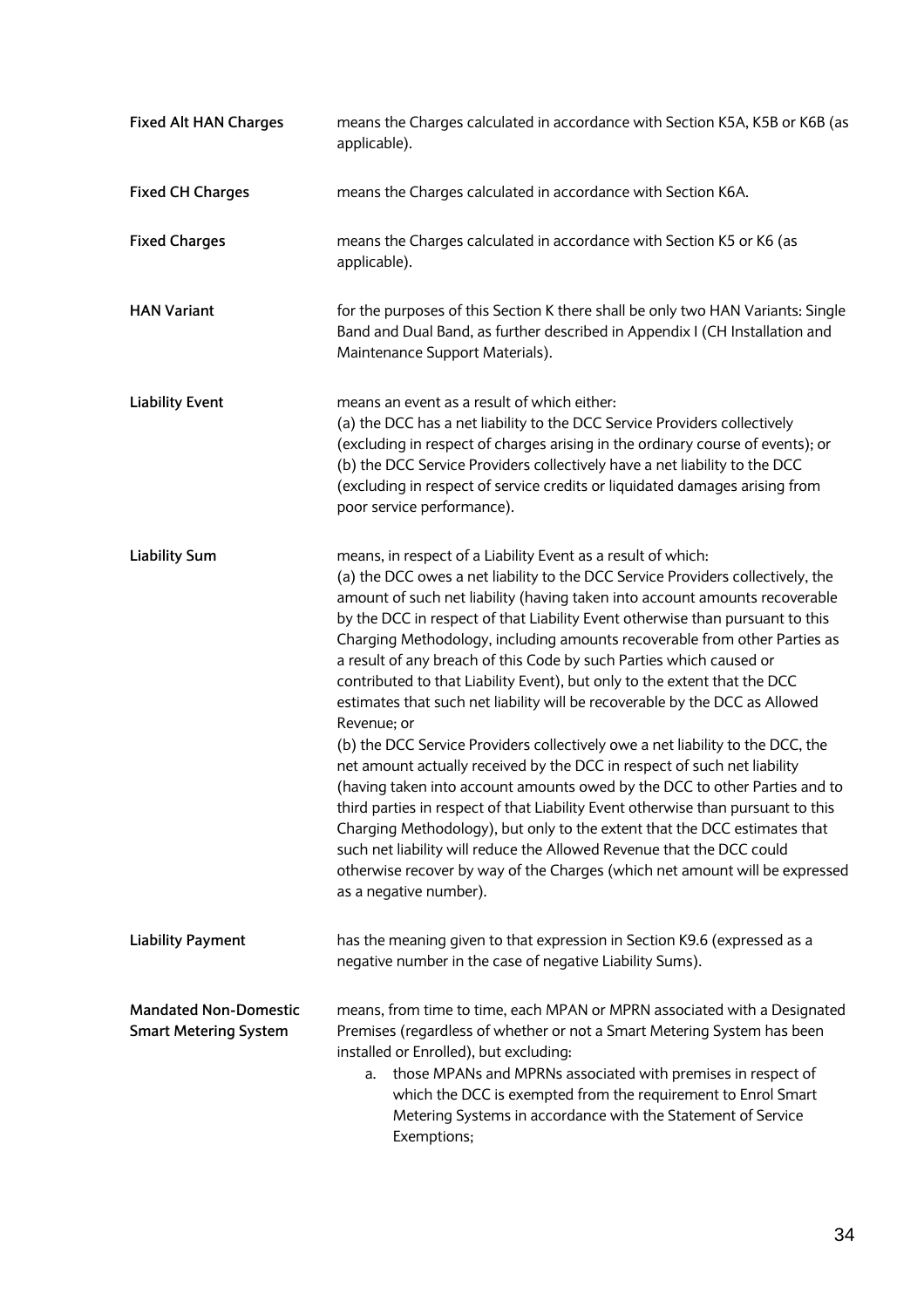|                                                             | b. those MPANs that do not have the status of "traded" (as identified in<br>the REC) and those MPRNs that do not have a status that indicates<br>that gas is off-taken at the supply point (as identified in the UNC);<br>those MPANs associated with a Designated Premises at which there<br>C.<br>is installed an Advanced Meter pursuant to the provisions of standard<br>condition 39 of the Electricity Supply Licence; and<br>d. those MPRNs associated with a Designated Premises at which there<br>is installed an Advanced Meter pursuant to the provisions of standard<br>condition 33 of the Gas Supply Licence. |
|-------------------------------------------------------------|-----------------------------------------------------------------------------------------------------------------------------------------------------------------------------------------------------------------------------------------------------------------------------------------------------------------------------------------------------------------------------------------------------------------------------------------------------------------------------------------------------------------------------------------------------------------------------------------------------------------------------|
| <b>Mandated Smart Metering</b>                              | means, from time to time, each MPAN or MPRN associated with a Domestic                                                                                                                                                                                                                                                                                                                                                                                                                                                                                                                                                      |
| System                                                      | Premises (regardless of whether or not a Smart Metering System has been                                                                                                                                                                                                                                                                                                                                                                                                                                                                                                                                                     |
|                                                             | installed or Enrolled), but excluding:<br>a. those MPANs and MPRNs associated with premises in respect of                                                                                                                                                                                                                                                                                                                                                                                                                                                                                                                   |
|                                                             | which the DCC is exempted from the requirement to Enrol Smart<br>Metering Systems in accordance with the Statement of Service<br>Exemptions; and                                                                                                                                                                                                                                                                                                                                                                                                                                                                            |
|                                                             | those MPANs that do not have the status of "traded" (as identified in<br>b.                                                                                                                                                                                                                                                                                                                                                                                                                                                                                                                                                 |
|                                                             | the REC) and those MPRNs that do not have a status that indicates                                                                                                                                                                                                                                                                                                                                                                                                                                                                                                                                                           |
|                                                             | that gas is off-taken at the supply point (as identified in the UNC).                                                                                                                                                                                                                                                                                                                                                                                                                                                                                                                                                       |
| <b>National Fixed Revenue</b>                               | has the meaning given to that expression in Section K3.7.                                                                                                                                                                                                                                                                                                                                                                                                                                                                                                                                                                   |
| Opted-out Alt HAN<br>Equipment                              | has the meaning given to that expression in Section Z6.1.                                                                                                                                                                                                                                                                                                                                                                                                                                                                                                                                                                   |
| <b>Regional Communications</b><br><b>Hub Device Revenue</b> | has the meaning given to that expression in Section K3.9.                                                                                                                                                                                                                                                                                                                                                                                                                                                                                                                                                                   |
| <b>Regional Communications</b><br><b>Hub Fixed Revenue</b>  | has the meaning given to that expression in Section K3.9.                                                                                                                                                                                                                                                                                                                                                                                                                                                                                                                                                                   |
| <b>Regional Fixed Revenue</b>                               | has the meaning given to that expression in Section K3.9.                                                                                                                                                                                                                                                                                                                                                                                                                                                                                                                                                                   |
| <b>Regulatory Year</b>                                      | means (subject to Section K9.3) a period of twelve months beginning at the<br>start of 1 April in any calendar year and ending at the end of 31 March in the<br>next following calendar year.                                                                                                                                                                                                                                                                                                                                                                                                                               |
| <b>Test CH Services</b>                                     | means the Services provided under Section F10 (Test Communications Hubs).                                                                                                                                                                                                                                                                                                                                                                                                                                                                                                                                                   |
| <b>UITMR Period</b>                                         | means the period, covering User integration testing and the mass rollout<br>period, which for these purposes:<br>(a) commences at the start of the month in which the DCC is first obliged to<br>make regular monthly payments to one or more of the DCC Service Providers;<br>and<br>(b) ends on 31 March 2021.                                                                                                                                                                                                                                                                                                            |